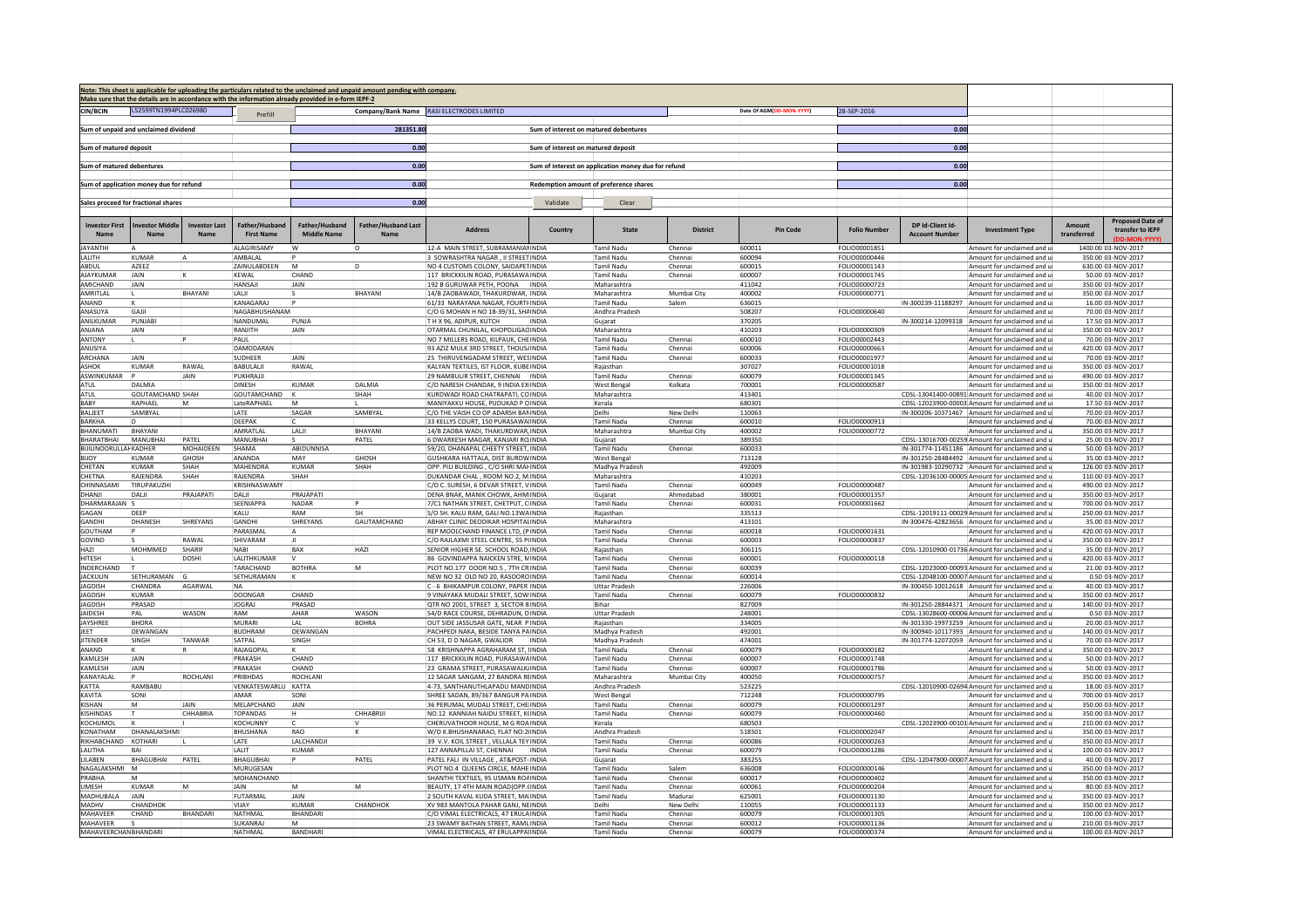| MALCHAND       | OJHA             | ін             | HANUMANRAM           | OJHA              |             | OLD NO 50 N NO 349 SAKTHI TOW INDIA                                        |       | Tamil Nadu                          | Chennai                   | 600060 |                      |                    | IN-301313-20895332 Amount for unclaimed and                               | 350.00 03-NOV-2017  |
|----------------|------------------|----------------|----------------------|-------------------|-------------|----------------------------------------------------------------------------|-------|-------------------------------------|---------------------------|--------|----------------------|--------------------|---------------------------------------------------------------------------|---------------------|
| MALTI          | KUMARI           |                | RAM                  | SAJJAN            | CHAUDHARY   | C/O ALLAHABAD BANK, BHAGALPUINDIA                                          |       | Bihar                               |                           | 812007 |                      |                    | IN-301557-20927529 Amount for unclaimed and                               | 700.00 03-NOV-2017  |
| MAMATA         | BAWARI           |                | <b>BIRENDRA</b>      | <b>BAWAR</b>      |             | O M.L PHARMA, THAKURBARI ROINDIA                                           |       | Assam                               |                           | 786001 |                      |                    | CDSL-12010600-00884 Amount for unclaimed and                              | 14.00 03-NOV-2017   |
| MAMTA          | KUMARI           |                |                      | KUMAR             |             |                                                                            |       | <b>Tamil Nadu</b>                   | Chennai                   | 600001 | FOLIO00002335        |                    |                                                                           | 490.00 03-NOV-2017  |
|                |                  |                | RAJESH               |                   |             | C/O. MADANLAL, 8 NAGAMANI GA INDIA                                         |       |                                     |                           |        |                      |                    | Amount for unclaimed and                                                  |                     |
| MANI           |                  |                | MOHAMBARAM           |                   |             | NO 28 NORTH WALL ROAD, KONDITINDIA                                         |       | <b>Tamil Nadu</b>                   | Chenna                    | 600079 | FOLIO00000824        |                    | Amount for unclaimed and                                                  | 630.00 03-NOV-2017  |
| MANISH         |                  |                | <b>JAGDISH</b>       | KUMAR             |             | 9 VINAYAKA MUDALI STREET. SOW INDIA                                        |       | Tamil Nadu                          | Chennai                   | 600079 | FOLIO00000830        |                    | Amount for unclaimed and                                                  | 210.00 03-NOV-2017  |
| <b>MANIULA</b> |                  | SHAH           | PARUDAN              | <b>BHANSAL</b>    |             | 33-A/4 PEDDU STREET, I FLOOR KOINDIA                                       |       | Tamil Nadu                          | Chennai                   | 600079 | FOLIO00000492        |                    | Amount for unclaimed and <b>i</b>                                         | 700.0003-NOV-2017   |
| <b>LONAM</b>   |                  |                | NAWAI MAI            |                   |             | KOTHANDARAMAN IYER ST, 2ND INDIA                                           |       | Tamil Nadu                          | Chennai                   | 600021 | FOLIO00001184        |                    | Amount for unclaimed and                                                  | 70.00 03-NOV-2017   |
| MANOJKUMAR     |                  | <b>TRIVEDI</b> | <b>GUNVANTRAY</b>    | TRIVED            |             | A-4-86, GURUKRUPA VAIKUNTH-2, INDIA                                        |       | Gujarat                             | Vadodara                  | 390022 |                      |                    | CDSL-12011300-00112 Amount for unclaimed and                              | 14.00 03-NOV-2017   |
| MARAM          | RAJI             | REDDY          | VENKATANARSIMH/REDDY |                   | İм.         | H NO 2-9-360. SNEHANAGAR COLOINDIA                                         |       | Andhra Pradesh                      |                           | 506370 |                      |                    | IN-302863-10160184 Amount for unclaimed and                               | 70.00 03-NOV-2017   |
|                |                  |                |                      |                   |             |                                                                            |       |                                     |                           |        |                      |                    |                                                                           |                     |
| RAMACHANDRAIN  |                  |                | <b>NA</b>            |                   |             | 150/5 GOVINDAPPA NAICK STRE, MINDIA                                        |       | <b>Tamil Nadu</b>                   | Chennai                   | 600079 | FOLIO00000295        |                    | Amount for unclaimed and                                                  | 350.00 03-NOV-2017  |
| <b>NAND</b>    | <b>KISHORE</b>   |                | SHANTILAL            | PUROHIT           |             | TECHNO TRADE, 22 REDDY RAMAN INDIA                                         |       | Tamil Nadu                          | Chenna                    | 600079 | FOLIO00000451        |                    | Amount for unclaimed and                                                  | 350.00 03-NOV-2017  |
| <b>NAND</b>    | <b>ISHORI</b>    | KOSTA          | LATEK                |                   | KOSTA       | 212. GARHA, KOSTA MOHALLA, JAPINDIA                                        |       | Madhya Pradesh                      |                           | 482003 |                      |                    | IN-300394-10690287 Amount for unclaimed and                               | 35.00 03-NOV-2017   |
| NARAYANDAS     | LAKHOTIYA        | HUF            | JETHMAL              |                   |             | 603 SATYA APARTMENT, RAVI SHAIINDIA                                        |       | Gujarat                             | Surat                     | 395007 |                      |                    | CDSL-12033200-00585 Amount for unclaimed and                              | 613.50 03-NOV-2017  |
| NARFNDRA       | KIIMAR           | YADAV          | RAM                  | KISHORE           | YADAV       | 215 SADAK MOHALLA, DHAMAREUNDIA                                            |       | RAJASTHAN                           | Alwar                     |        |                      |                    | CDSL-12017701-00177 Amount for unclaimed and                              | 10.00 03-NOV-2017   |
| NEERAJ         | AGARWAL          |                | SARVESHWAR           | AGARWAI           |             | BHATO KA MOHALLA, MADANGAN INDIA                                           |       | Raiasthan                           |                           | 305801 |                      |                    | CDSL-13041400-01256 Amount for unclaimed and                              | 105.00 03-NOV-2017  |
|                |                  |                |                      |                   |             |                                                                            |       |                                     |                           |        |                      |                    |                                                                           |                     |
| NEETA          | SHAH             |                | VIJAY                | <b>KUMAR</b>      | SHAH        | 205 SHINGAR APART, SWAR GATE, INDIA                                        |       | Maharashtra                         |                           | 411037 | FOLIO00000721        |                    | Amount for unclaimed and                                                  | 420.00 03-NOV-2017  |
| NII FSH        | GIRISHRHAI       | MEHTA          | <b>GIRISHBHAI</b>    | MEHTA             |             | 106 SILVER SQUARE APPARTMENTSINDIA                                         |       | Gujarat                             | Vadodara                  | 390020 |                      |                    | IN-301549-16067616 Amount for unclaimed and                               | 0.50 03-NOV-2017    |
| NILESH         | <b>IRISHBHAI</b> | MEHTA          | <b>GIRISHBHA</b>     |                   | MEHTA       | 06 SILVER SQUARE APPARTMENT, INDIA                                         |       | Gujarat                             | Vadodara                  | 90020  |                      |                    | IN-301549-16070333 Amount for unclaimed and                               | 0.50 03-NOV-2017    |
| NIRBHAYLAL     |                  |                | SUMERMAL             |                   |             | 57/2 NARAYANA MUDALI STREET, (INDIA                                        |       | Tamil Nadu                          | Chenna                    | 600079 | FOLIO00000985        |                    | Amount for unclaimed and                                                  | 350.00 03-NOV-2017  |
| <b>NIRMAL</b>  | KUMAR            |                | <b>BABULAL</b>       |                   |             | 47. BAZAR ROAD, PALLAVARAM, CHINDIA                                        |       | <b>Tamil Nadu</b>                   | Chennai                   | 600043 |                      |                    | IN-300360-10026342 Amount for unclaimed and                               | 380.00 03-NOV-2017  |
| OMPRAKASH      | <b>BHATTAD</b>   |                | BANSHILAI            |                   |             | 356 MINT STREET, SECOND FLOOR INDIA                                        |       | <b>Tamil Nadu</b>                   | Chenna                    | 600079 | FOLIO00000674        |                    | Amount for unclaimed and                                                  | 70.00 03-NOV-2017   |
| PANKAI         |                  |                | NAVAL                | <b>KISHORE</b>    | SAXENA      | ATLAS CYCLES HARYANA LTD, MALINDIA                                         |       | Madhya Pradesh                      |                           | 474002 |                      |                    | IN-302269-11477562 Amount for unclaimed and                               | 75.50 03-NOV-2017   |
| PARASMAI       | SAXENA           |                | <b>BADARMALI</b>     |                   |             |                                                                            |       |                                     |                           | 582101 |                      |                    |                                                                           | 350.00 03-NOV-2017  |
|                |                  | <b>MFHTA</b>   |                      |                   |             | MEHTA BHAVAN. MUNDARGI                                                     | INDIA | Karnataka                           | Gadag                     |        | FOLIO00000281        |                    | Amount for unclaimed and i                                                |                     |
| PARFSH         |                  | RATHOD         | TEJRAJ               |                   |             | PARESH T. RATHOD, 11 SEENU MUINDIA                                         |       | Tamil Nadu                          | Chennai                   | 600001 | FOLIO00000389        |                    | Amount for unclaimed and                                                  | 350.00 03-NOV-2017  |
| PARUI BEN      | NII FSH          | MEHTA          | NILESH               | MFHTA             |             | 106 SILVER SQUARE APPARTMENTSINDIA                                         |       | Gujarat                             | Vadodara                  | 390020 |                      |                    | IN-301549-16084459 Amount for unclaimed and                               | 0.50 03-NOV-2017    |
| PARULBEN       | NILESH           | MEHTA          | NILESH               | <b>GIRISHBHAI</b> | MEHTA       | 106 SILVER SQUARE APPARTMENT, INDIA                                        |       | Guiarat                             | Vadodara                  | 390020 |                      |                    | IN-301549-16081090 Amount for unclaimed and                               | 0.50 03-NOV-2017    |
| POONAM         | HIRALAL          |                | HIRALAL              |                   |             | NO 9 MONTIETH LANE, FLAT NO 3, INDIA                                       |       | <b>Tamil Nadu</b>                   | Chennai                   | 600008 | FOLIO00001615        |                    | Amount for unclaimed and                                                  | 20.00 03-NOV-2017   |
| PRARHAVATI     |                  | PAWAR          | <b>IANARDHAN</b>     |                   | PAWAR       | NO 11, KAMDOLI GALLI, BROADWAINDIA                                         |       | Karnataka                           |                           | 580020 |                      |                    | IN-302148-10773716 Amount for unclaimed and                               | 420.00 03-NOV-2017  |
| PRAISE         | SEBASTIAN        |                | SEBASTIAN            |                   |             | C4 CENTRAL EXCISE QUARTERS, MEINDIA                                        |       | Kerala                              |                           | 578001 |                      | IN-301637-10199873 | Amount for unclaimed and                                                  | 70.00 03-NOV-2017   |
|                |                  |                |                      |                   |             |                                                                            |       |                                     |                           |        |                      |                    |                                                                           |                     |
| PRAKASH        |                  |                | NA                   |                   |             | SWASTIK ROAD CARRIERS, 96 CORINDIA                                         |       | Tamil Nadu                          | Chenna                    | 600001 | FOLIO00000233        |                    | Amount for unclaimed and                                                  | 350.00 03-NOV-2017  |
| PRASANCHAND    | KOCHAR           |                | BALCHANDI            | KOCHAR            |             | DCM TEXTILES, 15 NORTH CHITARAINDIA                                        |       | Tamil Nadu                          | Madurai                   | 625001 | FOLIO00000345        |                    | Amount for unclaimed and i                                                | 350.00 03-NOV-2017  |
| PRAVIN         | CHOWATIA         |                | SAMRATH              | MALI              |             | NO 31, REDDY RAMAN STREET, 3RUNDIA                                         |       | <b>Tamil Nadu</b>                   | Chennai                   | 600079 |                      |                    | IN-301080-22452016 Amount for unclaimed and                               | 350.00 03-NOV-2017  |
| SURESH         | KUMAR            |                | RAMLALII             |                   |             | RITIKA ENTERPRISES, 7 EKAMBARESINDIA                                       |       | Tamil Nadu                          | Chenna                    | 600003 | FOLIO00000183        |                    | Amount for unclaimed and                                                  | 350.00 03-NOV-2017  |
| RAHUL          | ANAND            |                | PRASAD               |                   |             | C/O IDBI BANK LTD 715 KATARUKA INDIA                                       |       | Bihar                               |                           | 834001 |                      |                    | IN-300450-12095697 Amount for unclaimed and r                             | 70.00 03-NOV-2017   |
| RAHUL          | <b>URANA</b>     |                | PRAKASHCHAND         | SURANA            | ١M          | GOVINDAN STREET, CHOOLAI, CHINDIA                                          |       | <b>Tamil Nadu</b>                   | Chennai                   | 600112 |                      |                    | CDSL-12040600-00002 Amount for unclaimed and u                            | 0.50 03-NOV-2017    |
|                |                  |                |                      |                   |             |                                                                            |       |                                     |                           |        |                      |                    |                                                                           |                     |
| RAIAMMAI       |                  |                | VELLAICHAMY          |                   |             | 1 SRI MURUGAN NAGAR, P N PUDUINDIA                                         |       | Tamil Nadu                          | Coimbator                 | 641041 | FOLIO00000625        |                    | Amount for unclaimed and                                                  | 420.00 03-NOV-2017  |
| RAJAN          | VIJAN            | ADVOCATE       | GOVERDHAN            | <b>LAL</b>        | VIJAN       | 4 / 1092 JAFFAR NAWAZ, NEAR SULINDIA                                       |       | <b>Uttar Pradesi</b>                |                           | 247001 |                      |                    | IN-303116-10028894 Amount for unclaimed and                               | 10.00 03-NOV-2017   |
| RAJENDIRAN     |                  |                | THANGAVEL            |                   |             | NO 68 IIND STREET, KAMARAJA PU INDIA                                       |       | <b>Tamil Nadu</b>                   | Chennai                   | 600034 | FOLIO00001513        |                    | Amount for unclaimed and                                                  | 420.00 03-NOV-2017  |
| RAJESH         |                  |                | BALASUBRAMANIAN      |                   |             | PLOT NO 3303 LIG 2, GANDHI MAN INDIA                                       |       | <b>Tamil Nadu</b>                   | Coimbatore                | 641004 |                      |                    | CDSL-13041400-01166 Amount for unclaimed and r                            | 0.50 03-NOV-2017    |
| RAIFSH         |                  |                | <b>I UTCHMIAH</b>    | CHETTY            |             | 3 DEVARAJA MUDAI Y STREET. TRIPINDIA                                       |       | Tamil Nadu                          | Chennai                   | 600005 | <b>FOLIO00001580</b> |                    | Amount for unclaimed and                                                  | 420.0003-NOV-2017   |
| RAKESH         | PRASAD           |                | DEVENDRA             | PRASAD            |             | 101 ELOQUENCE BLK SAI KRUPA, EINDIA                                        |       | Karnataka                           | Bangalore Urban           | 560037 |                      | IN-300214-12582902 | Amount for unclaimed and                                                  | 0.50 03-NOV-2017    |
|                |                  |                |                      |                   |             |                                                                            |       |                                     |                           |        |                      |                    |                                                                           |                     |
|                |                  |                |                      |                   |             |                                                                            |       |                                     |                           |        |                      |                    |                                                                           |                     |
| RAMFSH         | KLIMAR           |                | DEVICHANDJI          |                   |             | 29 NAMBULIR STREET, CHENNAI  INDIA                                         |       | Tamil Nadu                          | Chenna                    | 600079 | FOLIO00001342        |                    | Amount for unclaimed and                                                  | 490.00 03-NOV-2017  |
| RAMESH         | KUMAR            | RATHI          | BANSILAL             |                   |             | RAJ DEEP. 28 GODOWN STREET. CHINDIA                                        |       | <b>Tamil Nadu</b>                   | Chennai                   | 600001 | FOLIO00000406        |                    | Amount for unclaimed and                                                  | 350.00 03-NOV-2017  |
| RAMESH         | MAHADEVIA        |                | AMICHAND             | MAHADEVIA         |             | 192 B GURUWAR PETH, POONA  INDIA                                           |       | Maharashtra                         |                           | 411042 | FOLIO00000724        |                    | Amount for unclaimed and                                                  | 350.00 03-NOV-2017  |
| <b>RAMESH</b>  |                  |                | NARAJIMHACHARI T     |                   |             | NO 27 PUSHPAK, JAGDEESH NAGAHINDIA                                         |       | Karnataka                           |                           | 560075 | FOLIO00001103        |                    | Amount for unclaimed and a                                                | 700.00 03-NOV-2017  |
|                |                  |                |                      |                   |             |                                                                            |       |                                     | Bangalore Urban           |        |                      |                    |                                                                           |                     |
| RAMIAH         | VUMMIDI          |                | VUMMIDI              | ANANTH            |             | 23/1 MYLAI RANGANATHAN ST. T NINDIA                                        |       | <b>Tamil Nadu</b>                   | Chennai                   | 600017 | FOLIO00001487        |                    | Amount for unclaimed and                                                  | 700.00 03-NOV-2017  |
| RAMKISHOF      |                  |                | MADANMOHAN           | MALANI            |             | 14 NAMMALWAR STREET, SOWCARINDIA                                           |       | Tamil Nadu                          | Chenna                    | 600079 | FOLIO00001523        |                    | Amount for unclaimed and                                                  | 210.00 03-NOV-2017  |
| RATAN          | <b>CIAV</b>      |                | <b>JAWAHARI AI</b>   | VAID              |             | 733, PHALTAN GALLI, SOLAPUR   INDIA                                        |       | Maharashtra                         |                           | 413002 |                      |                    | IN-301098-10424244 Amount for unclaimed and u                             | 1050.00 03-NOV-2017 |
| RATANCHAND     |                  |                | HIRA                 | CHAND             |             | 29 NARAYANA MUDALY STREET, CHINDIA                                         |       | <b>Tamil Nadu</b>                   | Chennai                   | 600079 | FOLIO00001253        |                    | Amount for unclaimed and                                                  | 350.00 03-NOV-2017  |
| RAVI           | PRAKASH          | <b>SHANKAR</b> | SHANKAR              |                   |             | 61 THAMBY CHETTY STREET, MADINDIA                                          |       | <b>Tamil Nadu</b>                   | Chennai                   | 600001 | FOLIO00000125        |                    | Amount for unclaimed and u                                                | 350.00 03-NOV-2017  |
| RAVICHANDRAN   |                  |                | SUBRAMANIAYAN        |                   |             | OLD NO. 3/191 NEW NO. 3/190, NINDIA                                        |       | <b>Tamil Nadu</b>                   |                           | 613703 |                      |                    | IN-302269-11737761 Amount for unclaimed and                               | 1.00 03-NOV-2017    |
| RAVICHANDRAN   |                  |                | THANGARAJL           |                   |             | NO.475A/2, ALI STREET, AMBATTUINDIA                                        |       | Tamil Nadu                          | Chennai                   | 600062 |                      |                    | CDSL-12023000-00196 Amount for unclaimed and                              | 25.00 03-NOV-2017   |
| RIYAZABDUL     | GAFOOR           | DARUWALE       | ABDULGAFOOR          |                   | DARUWALE    | 3/4. AMAR HOUSING SOCIETY, MOINDIA                                         |       | Maharashtra                         |                           | 413001 |                      |                    | IN-301774-14686520 Amount for unclaimed and                               | 140.00 03-NOV-2017  |
|                | SHAH             |                |                      | SHAH              |             |                                                                            |       |                                     |                           |        |                      |                    |                                                                           |                     |
| <b>ROMA</b>    |                  |                | RAKESH               |                   |             | PRINCE MANOR BLOCK A, FLAT NO INDIA                                        |       | <b>Tamil Nadu</b>                   | Chenna                    | 600010 | FOLIO00001880        |                    | Amount for unclaimed and                                                  | 1050.00 03-NOV-2017 |
| <b>DHANESH</b> | SETHIYA          |                | LATESHRISAJAN        | KARAN             | SETHIYA     | NO.7 ANDERSON STREET, FIRST FLUNDIA                                        |       | <b>Tamil Nadu</b>                   | Chenna                    | 600001 | FOLIO00000327        |                    | Amount for unclaimed and                                                  | 700.00 03-NOV-2017  |
| MANOL          | KUMAR            |                | <b>SOHANI AI</b>     |                   |             | 52 MAGAZINE ROAD, VYASARPADIINDIA                                          |       | Tamil Nadu                          | Chennai                   | 600039 | FOLIO00000322        |                    | Amount for unclaimed and <b>i</b>                                         | 350.00 03-NOV-2017  |
| TARUNKUMAR     | SETHIYA          |                | SAJJAN               | SFTHIYA           |             | ANDERSON STREET, I FLOOR, CHIINDIA                                         |       | Tamil Nadu                          | Chennai                   | 600001 | FOLIO00000170        |                    | Amount for unclaimed and                                                  | 700.00 03-NOV-2017  |
| SAHANIYA       | RIVASTAVA        |                | HP                   | <b>SRIVASTAVA</b> | lт          | 533 ABHINAY APTS, VASUNDHARA INDIA                                         |       | Delhi                               | New Delh                  | 110096 |                      |                    | IN-300214-11223356 Amount for unclaimed and                               | 25.00 03-NOV-2017   |
| SANCHIL        | <b>DAI</b>       |                | INDARCHAND           |                   |             | 22 A, GANDHI ROAD, SRIPERUMPU INDIA                                        |       | <b>Tamil Nadu</b>                   |                           | 602105 |                      |                    | IN-302236-10795976 Amount for unclaimed and                               | 630.00 03-NOV-2017  |
| SANGEETHA      |                  | JAIN           | RAMESH               | KUMAR             |             | 29 NAMBULIR STREET, CHENNAI  INDIA                                         |       | Tamil Nadu                          | Chennai                   | 600079 | FOLIO00001341        |                    | Amount for unclaimed and                                                  | 490.00 03-NOV-2017  |
|                |                  |                |                      |                   |             |                                                                            |       |                                     |                           |        |                      |                    |                                                                           |                     |
| SANJAY         |                  |                | BHASKAR              |                   |             | # 24/3 11TH CROSS, VYALIKAVAL EXINDIA                                      |       | Karnataka                           | Bangalore Urban           | 560003 |                      |                    | IN-301549-14911355 Amount for unclaimed and r                             | 35.00 03-NOV-2017   |
| SANIAY         |                  | <b>MYSHERI</b> | PRAVIN               |                   | SHAH        | NO 9 VIJAY ILLAM IST FLOOR, RAMINDIA                                       |       | <b>Tamil Nadu</b>                   | Coimbatore                | 641011 | FOLIO00001121        |                    | Amount for unclaimed and                                                  | 5460.00 03-NOV-2017 |
| SANJIV         | RAMPRASAD        | AGARWAL        | RAMPRASAD            | AGRAWAI           |             | 41 VERMA LAYOUT, AMBAZARI, N/INDIA                                         |       | Maharashtra                         |                           | 440010 |                      |                    | CDSL-12010900-00018 Amount for unclaimed and                              | 5.00 03-NOV-2017    |
| SANTOSH        | DFVI             |                | NIRBHAYLAL           |                   |             | 57/2 NARAYANA MUDALI STREET, (INDIA                                        |       | Tamil Nadu                          | Chenna                    | 600079 | FOLIO00000986        |                    | Amount for unclaimed and                                                  | 350.00 03-NOV-2017  |
| SANTOSH        | KUMARI           |                | NATHMAL              |                   |             | C/O VIMAL ELECTRICALS, 47 FRUI AINDIA                                      |       | Tamil Nadu                          | Chenna                    | 600079 | FOLIO00001304        |                    | Amount for unclaimed and                                                  | 100.00 03-NOV-2017  |
| SASANKA        | MAITY            |                | HAREKRISHNA          | MAITY             |             | SHIBANI APPERTMENT, DB 1/5 RAILINDIA                                       |       | West Bengal                         | Kolkata                   | 700059 |                      |                    | IN-300126-11116288 Amount for unclaimed and (                             | 35.00 03-NOV-2017   |
| SATYA          | PRASAD           | DEVALLA        | SUBBA                | <b>RAO</b>        |             |                                                                            |       |                                     |                           | 530017 |                      |                    |                                                                           | 70.00 03-NOV-2017   |
| SENTHIL        | <b>UMAR</b>      |                | PITCHAIAH            |                   |             | F 4 AISHWARIYA RESIDENCY, PALA INDIA<br>31/8 UNNAMALAI AMMAL STREET. INDIA |       | Andhra Pradesh<br><b>Tamil Nadu</b> | Vishakhapatnam<br>Chennai | 600017 |                      |                    | IN-301549-14927977 Amount for unclaimed and u<br>Amount for unclaimed and | 350.00 03-NOV-2017  |
|                |                  |                |                      |                   |             |                                                                            |       |                                     |                           |        | FOLIO00001700        |                    |                                                                           |                     |
| SETHURAMAN     |                  |                | KASINATHAN           |                   |             | NEW NO32 OLD NO 20, RASOORO INDIA                                          |       | Tamil Nadu                          | Chenna                    | 600014 |                      |                    | CDSL-12048100-00007 Amount for unclaimed and                              | 0.50 03-NOV-2017    |
| SETHURAMAN     |                  |                | KOTHANDARAMAN        |                   |             | STATE BANK OF SAURASHTRA, 27/2INDIA                                        |       | Tamil Nadu                          | Chenna                    | 600002 | FOLIO00001576        |                    | Amount for unclaimed and                                                  | 350.00 03-NOV-2017  |
| SETHURAMAN     |                  |                | KASINATHAN           |                   |             | NEW NO 32 OLD NO 20. RASOOR UINDIA                                         |       | <b>Tamil Nadu</b>                   | Chenna                    | 600014 |                      |                    | IN-300896-10245708 Amount for unclaimed and                               | 0.50 03-NOV-2017    |
| SETHURAMAN     |                  |                | KASINATHAN           |                   |             | NEW NO 32 OLD NO 20, RASOOR UINDIA                                         |       | Tamil Nadu                          | Chenna                    | 600014 |                      |                    | IN-300896-10245733 Amount for unclaimed and                               | 0.50 03-NOV-2017    |
| SHAKII HASAN   | <b>AHMED</b>     | KHAN           | HASAN                | AHMED             | KHAN        | 23/E DR.A.U. MEMON MARG. 3RD INDIA                                         |       | Maharashtra                         | Mumbai City               | 400003 |                      |                    | CDSL-12025700-00030 Amount for unclaimed and r                            | 7.00 03-NOV-2017    |
| SHANTARFN      | /ACHHANI         |                | <b>GOVINDLAI</b>     | VACHHANI          |             | ASHISH BLOCK NO 11. UMIYA SOCIİINDIA                                       |       | Guiarat                             | Junagadh                  |        | FOLIO00000730        |                    | Amount for unclaimed and                                                  |                     |
|                |                  |                |                      |                   |             |                                                                            |       |                                     |                           | 362002 |                      |                    |                                                                           | 350.00 03-NOV-2017  |
| SHANTILAI      | KOCHAR           |                | BALCHAND             | KOCHAR            |             | THE OFFICIAL ASSIGNEE OF BOMBAINDIA                                        |       | Maharashtra                         | Mumbai City               |        | FOLIO00000105        |                    | Amount for unclaimed and                                                  | 1050.00 03-NOV-2017 |
| SHARADA        | DFVI             |                | <b>OILIP</b>         | KUMAR             | <b>IAIN</b> | 26/F REDDY RAMAN STREET. SUKHINDIA                                         |       | <b>Tamil Nadu</b>                   | Chennai                   | 600079 | FOLIO00001312        |                    | Amount for unclaimed and                                                  | 420.0003-NOV-2017   |
| SHEVANT        |                  | PEJE           | MAHADEV              | PEJE              |             | C/O AMRATLAL L BHAYANI, 14/B ZAINDIA                                       |       | Maharashtra                         | Mumbai City               | 400002 | FOLIO00000773        |                    | Amount for unclaimed and                                                  | 350.00 03-NOV-2017  |
| SHYAM          | SUNDER           | KALLA          | <b>JAMNADASJ</b>     | KALLA             |             | 29 BALDEV SINGH COLONY, SUMERINDIA                                         |       | Rajasthan                           |                           | 306902 |                      |                    | IN-300513-11171233 Amount for unclaimed and                               | 70.00 03-NOV-2017   |
| SIVA           | KUMAR            | м              | MARI                 | <b>MUTHU</b>      | İм          | <b>8/2 RE QRTS, METTUR DAM, SALIINDIA</b>                                  |       | <b>Tamil Nadu</b>                   |                           | 636401 |                      |                    | IN-301696-10541123 Amount for unclaimed and (                             | 6.00 03-NOV-2017    |
| SRIPAL         |                  | RATHOD         | NAGRAJ               |                   |             | 11 SEENU MUDALI STREET. CHENNINDIA                                         |       | Tamil Nadu                          | Chennai                   | 600001 | FOLIO00000029        |                    | Amount for unclaimed and                                                  | 350.00 03-NOV-2017  |
| SUBHA          | м                |                | MANI                 | VASAGAM           |             | 70/5-29, SOLIYUR M-KALIPATTI- POINDIA                                      |       | <b>Tamil Nadu</b>                   |                           | 36453  |                      |                    | IN-300394-15748479 Amount for unclaimed and u                             | 35.00 03-NOV-2017   |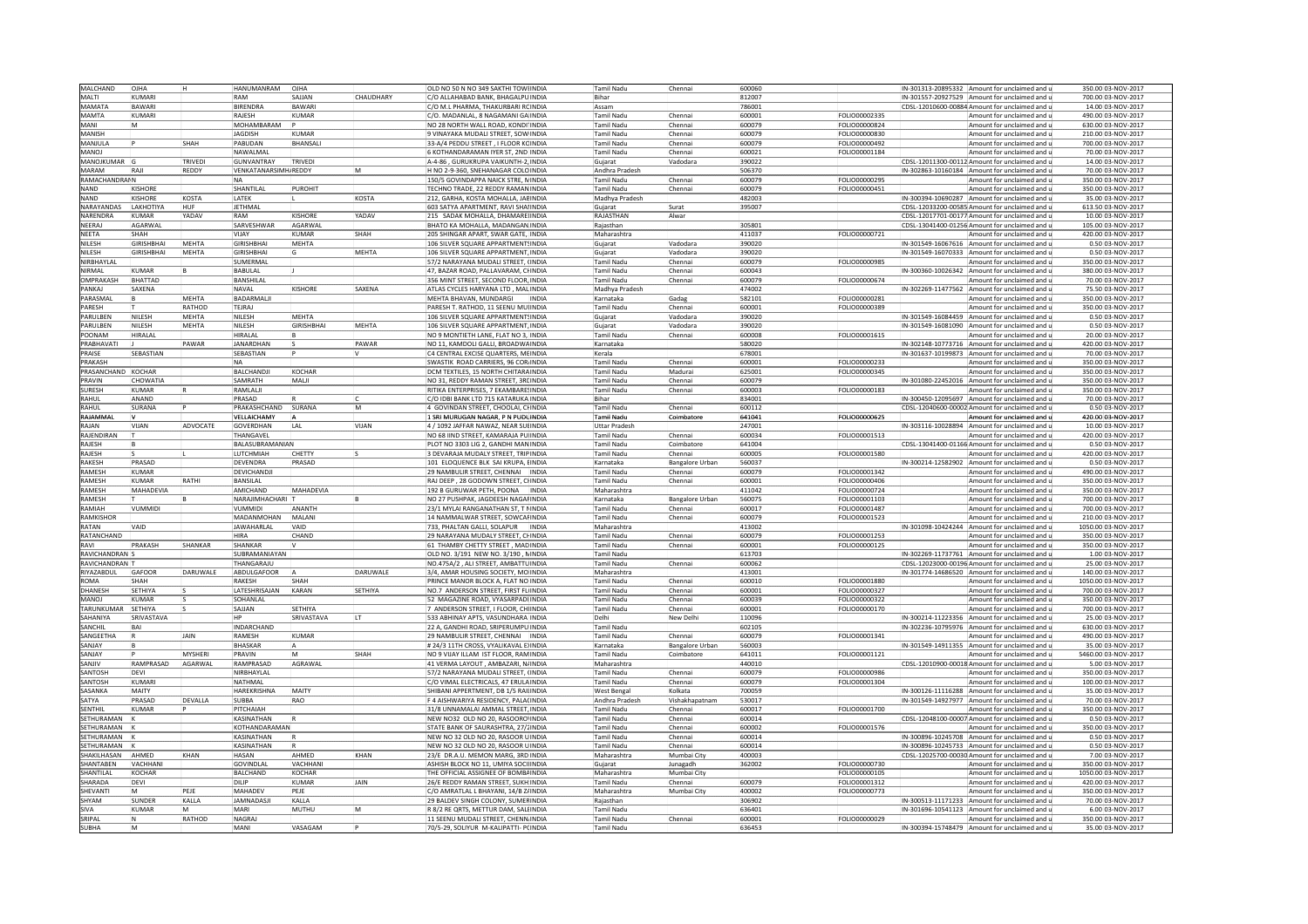| SUMAN                             | LATA                      |                  | RAKESHMOHAN KHANDELWAL      |              | <b>SH</b>     | VILLAGE& POST GARH HIMMATSIN INDIA                                      |              | Rajasthan                       |             | 321609            |                      | CDSL-12017701-00010 Amount for unclaimed and                               | 20.00 03-NOV-2017                        |
|-----------------------------------|---------------------------|------------------|-----------------------------|--------------|---------------|-------------------------------------------------------------------------|--------------|---------------------------------|-------------|-------------------|----------------------|----------------------------------------------------------------------------|------------------------------------------|
| SUNIL                             | <b>HAKKFR</b>             |                  | <b>KISHORE</b>              |              |               | SARVODAYA SURGICALS. 74 NYNIA INDIA                                     |              | <b>Tamil Nadu</b>               | Chennai     | 600003            | FOLIO00001607        | Amount for unclaimed and                                                   | 70.00 03-NOV-2017                        |
| SURAJBEN                          | <b>JAGJIVAN</b>           |                  | <b>JAGJIVAN</b>             | PANACHAND    |               | 10 AUDIAPPA NAICKEN ST. CHENNINDIA                                      |              | <b>Tamil Nadu</b>               | Chennai     | 600079            | FOLIO00000953        | Amount for unclaimed and                                                   | 630.00 03-NOV-2017                       |
| SURFSHKUMAR                       | RABURHAL                  | GANDHI           | BABUBHAI                    |              | GANDI         | <b>5TH GOLIBAR ROAD A/G BLUE, SAMINDIA</b>                              |              | Maharashtra                     | Mumbai City | 400055            | FOLIO00000477        | Amount for unclaimed and a                                                 | 350.00 03-NOV-2017                       |
| <b>SUSHEELA</b>                   |                           |                  | <b>BHAG</b>                 | CHAND        |               | 23 GRAMA STREET, PURASAWALKIINDIA                                       |              |                                 | Chenna      | 600024            | FOLIO00001742        |                                                                            | 140.00 03-NOV-2017                       |
|                                   | DEVI                      |                  |                             |              |               |                                                                         |              | <b>Tamil Nadu</b>               |             |                   |                      | Amount for unclaimed and                                                   |                                          |
| KRISHNAN                          |                           |                  | THIYAGARAJAN                |              |               | 5 STH STREET, LAKSHMI NAGAR, NINDIA                                     |              | Tamil Nadu                      | Chennai     | 600061            | FOLIO00001909        | Amount for unclaimed and                                                   | 70.00 03-NOV-2017                        |
| RAIFSHWARI                        |                           |                  | THYAGARAIAN                 |              |               | 230 TTK ROAD, ALWARPET, CHENNINDIA                                      |              | Tamil Nadu                      | Chennai     | 600018            | FOLIO00000079        | Amount for unclaimed and i                                                 | 700.0003-NOV-2017                        |
| THIRUMALA                         | PRASAD                    |                  | SRINIVASA                   | RAO          |               | 22C/23 SRINIVASA PURAM, I STREINDIA                                     |              | Tamil Nadu                      | Chennai     | 600019            | FOLIO00001787        | Amount for unclaimed and                                                   | 70.00 03-NOV-2017                        |
| TAMIL                             | MARAN                     |                  | NATESAN                     |              |               | PLOT NO 29 III MAIN ROAD, INDIANINDIA                                   |              | Tamil Nadu                      | Chenna      | 600053            | FOLIO00001180        | Amount for unclaimed and                                                   | 70.00 03-NOV-2017                        |
| THARAKA                           | RAMIAH                    | İN.              | RANGANATHAM                 |              |               | C/O S A C F (P) LTD, 25/26 DEVARA INDIA                                 |              | <b>Tamil Nadu</b>               | Chennai     | 600003            | FOLIO00001137        | Amount for unclaimed and                                                   | 350.00 03-NOV-2017                       |
| TRILOCHAN                         | SINGH                     |                  | <b>GURBACHAN</b>            | SINGH        |               | SAINI STUDIO WALI GALI, 7/140 B RINDIA                                  |              | Punjab                          |             | 144201            |                      | IN-301604-10101850 Amount for unclaimed and                                | 4.00 03-NOV-2017                         |
| UNNIKRISHNAN                      |                           |                  | KRISHNAN                    |              |               | QTS NO 121 D, RAILWAY COLONY, INDIA                                     |              | Kerala                          |             | 678009            |                      | IN-300175-10184166 Amount for unclaimed and                                | 35.00 03-NOV-2017                        |
| <b>USHA</b>                       | KITAWAT                   |                  | KIRAN                       | KITAWAT      |               | B-503 D S K, CHANDRADEEP SOCIETINDIA                                    |              | Maharashtra                     |             | 411037            | FOLIO00000722        | Amount for unclaimed and                                                   | 350.00 03-NOV-2017                       |
| VANAJA                            |                           |                  | SELVAKUMAR                  |              |               | P 759 94TH STREET. 15TH SECTORINDIA                                     |              | Tamil Nadu                      | Chennai     | 600078            | FOLIO00001623        | Amount for unclaimed and                                                   | 210.00 03-NOV-2017                       |
| <b>VENKATAREDDY</b>               |                           |                  | <b>SANKARA</b>              | RAO          | NARAYANAM     | 15/8 POLICE STATION ROAD, PARVINDIA                                     |              | <b>ANDHRA PRADESH</b>           |             | 535501            |                      | CDSL-12044700-05252 Amount for unclaimed and                               | 50.00 03-NOV-2017                        |
| VENKATESH                         | KAMATH                    |                  | ANATH                       | KAMATH       |               | GURUKRIPA, MAIN ROAD, KUNDAPINDIA                                       |              | Karnataka                       |             | 576201            |                      | IN-301135-26612674 Amount for unclaimed and                                | 10.00 03-NOV-2017                        |
|                                   |                           |                  |                             |              |               |                                                                         |              |                                 |             |                   |                      |                                                                            |                                          |
| VENKATESWARA RAO                  |                           | <b>BONGARALA</b> | APPA                        | RAO          | BONGARALA     | QTR B 85 NTPC TOWNSHIP, DEEPAINDIA                                      |              | Andhra Pradesh                  |             | 531020            |                      | IN-300214-11497015 Amount for unclaimed and u                              | 3.50 03-NOV-2017                         |
| VIIAY                             | KASHINATH                 | MOHILE           | KASHINATH                   | MOHILE       |               | NARENDRA COMPLEX, A-304BUILDINDIA                                       |              | Maharashtra                     | Mumbai City | 400068            |                      | IN-302759-10000968 Amount for unclaimed and                                | 35.00 03-NOV-2017                        |
| VIJAY                             | HAH                       |                  | VITHALDAS                   |              | SHAH          | 205 SHINGAR APART, SWAR GATE, INDIA                                     |              | Maharashtra                     |             | 111037            | FOLIO00000720        | Amount for unclaimed and                                                   | 420.00 03-NOV-2017                       |
| VIJAYAKUMAR                       |                           |                  | MARULASIDDAPPA B            |              |               | Y C HALLI, (TALUK) HONNALI, KULINDIA                                    |              | Karnataka                       |             | 577239            |                      | CDSL-12034400-00183 Amount for unclaimed and                               | 5.00 03-NOV-2017                         |
| VIMAI                             | KUMAR                     |                  | THAMBI                      |              | lG            | 25 GREAMS ROAD, THOUSAND LIGINDIA                                       |              | <b>Tamil Nadu</b>               | Chennai     | 600006            | FOLIO00000331        | Amount for unclaimed and i                                                 | 700.00 03-NOV-2017                       |
| VINOD                             | CHANDRA                   | SHAH             | <b>JAGJIVAN</b>             | SHAH         |               | 101 AKASH INNOVA RESIDENCY, D INDIA                                     |              | Telangana                       | Hyderabad   | 500003            | FOLIO00000639        | Amount for unclaimed and                                                   | 350.00 03-NOV-2017                       |
| <b>VYJANTHI</b>                   |                           |                  | SOHANLAL                    |              |               | 33/11 PEDDU NAICKEN ST, KONDITINDIA                                     |              | Tamil Nadu                      | Chennai     | 600079            | FOLIO00001587        | Amount for unclaimed and                                                   | 100.00 03-NOV-2017                       |
| YOGESHKUMAR PATEL                 |                           |                  | <b>GOPALBHAI</b>            | PATFI        |               | 23/A SAMARATH SOC, COLLEGE ROINDIA                                      |              | Gujarat                         |             | 387001            |                      | IN-300757-10999802 Amount for unclaimed and (                              | 0.50 03-NOV-2017                         |
| <b>JAYANTH</b>                    |                           |                  | <b>ALAGIRISAMY</b>          |              |               | 12-A MAIN STREET, SUBRAMANIA INDIA                                      |              | <b>Tamil Nadu</b>               | Chennai     | 600011            | FOLIO00001851        | Amount for unclaimed and                                                   | 1400.00 06-NOV-2018                      |
| <b>ALITH</b>                      | KIIMAR                    |                  | ΔΜΡΔΙΔΙ                     |              |               | 3 SOWRASHTRA NAGAR, II STREETINDIA                                      |              | Tamil Nadu                      | Chenna      | 600094            | FOLIO00000446        | Amount for unclaimed and                                                   | 350.00 06-NOV-2018                       |
| ABDUL                             | AZEEZ                     |                  | ZAINULABDEEN                | <b>M</b>     | ln.           | NO 4 CUSTOMS COLONY, SAIDAPE INDIA                                      |              | <b>Tamil Nadu</b>               | Chenna      | 600015            | FOLIO00001143        | Amount for unclaimed and                                                   | 630.00 06-NOV-2018                       |
| <b>AJAYKUMAR</b>                  | JAIN                      |                  | KEWAL                       | CHAND        |               |                                                                         |              | <b>Tamil Nadu</b>               |             | 600007            |                      |                                                                            |                                          |
|                                   |                           |                  |                             |              |               | 117 BRICKKILIN ROAD, PURASAWA INDIA                                     |              |                                 | Chennai     |                   | FOLIO00001745        | Amount for unclaimed and                                                   | 50.00 06-NOV-2018                        |
| AMICHAND                          | <b>JAIN</b>               |                  | <b>HANSAJI</b>              | JAIN         |               | 192 B GURUWAR PETH, POONA INDIA                                         |              | Maharashtra                     |             | 411042            | FOLIO00000723        | Amount for unclaimed and                                                   | 350.00 06-NOV-2018                       |
| AMRITLAL                          |                           | BHAYANI          | LALJI                       |              | BHAYANI       | 14/B ZAOBAWADI, THAKURDWAR, INDIA                                       |              | Maharashtra                     | Mumbai City | 400002            | FOLIO00000771        | Amount for unclaimed and                                                   | 350.00 06-NOV-2018                       |
| ANASUYA                           | GAJJI                     |                  | NAGABHUSHANAM               |              |               | C/O G MOHAN H NO 18-39/31. SHAINDIA                                     |              | Andhra Pradesh                  |             | 508207            | FOLIO00000640        | Amount for unclaimed and                                                   | 70.00 06-NOV-2018                        |
| <b>ANII KUMAR</b>                 | PUNJABI                   |                  | NANDUMAL                    | PUNIA        |               | T H X 96, ADIPUR, KUTCH                                                 | INDIA        | Guiarat                         |             | 370205            |                      | IN-300214-12099318 Amount for unclaimed and u                              | 5.00 06-NOV-2018                         |
| ANITHA                            |                           |                  | LOK                         | KUMAR        | CH            | M/S PLUS POINT AGENCEIS, 303/2 INDIA                                    |              | <b>Tamil Nadu</b>               | Chennai     | 600112            |                      | IN-300441-10840140 Amount for unclaimed and                                | 700.00 06-NOV-2018                       |
| ANJANA                            | JAIN                      |                  | RANJITH                     | JAIN         |               | OTARMAL CHUNILAL, KHOPOLIGACINDIA                                       |              | Maharashtra                     |             | 410203            | FOLIO00000309        | Amount for unclaimed and                                                   | 350.00 06-NOV-2018                       |
| <b>ANTONY</b>                     |                           |                  | PAUL                        |              |               | NO 7 MILLERS ROAD, KILPAUK, CHEINDIA                                    |              | Tamil Nadu                      | Chennai     | 600010            | FOLIO00002443        | Amount for unclaimed and                                                   | 70.00 06-NOV-2018                        |
| ANUSIYA                           |                           |                  | DAMODARAN                   |              |               | 33 AZIZ MULK 3RD STREET, THOUS INDIA                                    |              | Tamil Nadu                      | Chennai     | 600006            | FOLIO00000663        | Amount for unclaimed and                                                   | 420.00 06-NOV-2018                       |
| <b>ARCHANA</b>                    | <b>IAIN</b>               |                  | SUDHEER                     | <b>JAIN</b>  |               | 25 THIRUVENGADAM STREET, WESINDIA                                       |              | Tamil Nadu                      | Chenna      | 600033            | FOLIO00001977        | Amount for unclaimed and                                                   | 70.00 06-NOV-2018                        |
| <b>ASHOK</b>                      | KUMAR                     | <b>JAIN</b>      | DEEPCHAND                   |              |               | 15 ELEPHANT GATE STREET, SOW(INDIA                                      |              | <b>Tamil Nadu</b>               | Chenna      | 600079            | FOLIO00000262        | Amount for unclaimed and                                                   | 70.00 06-NOV-2018                        |
| ASHOK                             | KUMAR                     | RAWA             | BABULALI                    | RAWAL        |               | KALYAN TEXTILES, IST FLOOR, KUBEINDIA                                   |              | Raiasthan                       |             | 307027            | FOLIO00001018        | Amount for unclaimed and                                                   | 350.00 06-NOV-2018                       |
| ASWINKUMAR                        |                           |                  | PUKHRAJJI                   |              |               |                                                                         |              |                                 |             | 600079            |                      |                                                                            |                                          |
|                                   |                           | <b>JAIN</b>      |                             | KUMAR        | <b>DAIMIA</b> | 29 NAMBULIR STREET, CHENNAI   INDIA                                     |              | Tamil Nadu                      | Chennai     |                   | FOLIO00001345        | Amount for unclaimed and                                                   | 490.00 06-NOV-2018                       |
| ATUL                              | DAI MIA                   |                  | <b>DINESH</b>               |              |               | C/O NARESH CHANDAK. 9 INDIA EXINDIA                                     |              | West Bengal                     | Kolkata     | 700001            | <b>EOLIO00000587</b> | Amount for unclaimed and                                                   | 350.00 06-NOV-2018                       |
|                                   | CHAND                     |                  |                             |              |               |                                                                         |              |                                 |             |                   |                      |                                                                            |                                          |
| RAMESH                            |                           |                  | BHANWARLAL                  |              |               | 247 KONNUR HIGH ROAD, AYNAVAINDIA                                       |              | <b>Tamil Nadu</b>               | Chennai     | 600023            | FOLIO00000442        | Amount for unclaimed and                                                   | 350.00 06-NOV-2018                       |
| <b>BABY</b>                       | RAPHAFI                   | M                | <b>LateRAPHAFI</b>          | <b>M</b>     |               | MANIYAKKU HOUSE, PUDUKAD P CINDIA                                       |              | Kerala                          |             | 680301            |                      | CDSL-12023900-00003 Amount for unclaimed and                               | 17.50 06-NOV-2018                        |
| <b>BALASUBRAMAN</b>               |                           |                  | RAMACHANDRAN                |              |               | 2498 TRICHY ROAD, ONDIPUDUR, CINDIA                                     |              | <b>Tamil Nadu</b>               | Coimbatore  | 641016            |                      | IN-301774-16697389 Amount for unclaimed and                                | 35.00 06-NOV-2018                        |
| BALIEET                           | SAMBYAL                   |                  | LATE                        | SAGAR        | SAMBYAL       | C/O THE VAISH CO OP ADARSH BANINDIA                                     |              | Delhi                           | New Delhi   | 110063            |                      | IN-300206-10371467 Amount for unclaimed and                                | 70.00 06-NOV-2018                        |
| <b>BARKHA</b>                     |                           |                  | <b>DEEPAK</b>               |              |               | 33 KELLYS COURT, 150 PURASAWA INDIA                                     |              | <b>Tamil Nadu</b>               | Chennai     | 600010            | FOLIO00000913        | Amount for unclaimed and a                                                 | 70.00 06-NOV-2018                        |
| BHANUMATI                         | BHAYANI                   |                  | AMRATLAL                    | LALII        | BHAYANI       |                                                                         |              | Maharashtra                     | Mumbai City | 400002            | FOLIO00000772        | Amount for unclaimed and                                                   |                                          |
|                                   | KLIMAR                    | GUPTA            |                             |              |               | 14/B ZAOBA WADI, THAKURDWAR, INDIA                                      |              |                                 |             |                   |                      |                                                                            | 350.00 06-NOV-2018                       |
| BHARAT                            |                           |                  | SURESH                      | <b>KUMAR</b> | <b>GUPTA</b>  | PLOT NO 85 FLAT NO 43 F/F, TRILO INDIA                                  |              | Delhi                           | New Delh    | 110092            |                      | CDSL-12036000-01080 Amount for unclaimed and                               | 13.00 06-NOV-2018                        |
| BHUPENDRA                         | PANAI AI                  | <b>MODHIA</b>    | PANALAI                     | <b>BAPUL</b> | <b>MODHIA</b> | 33 JALVIHAR SOCIETY, STATION ROINDIA                                    |              | Guiarat                         | Dahod       | 389151            |                      | IN-300513-14557844 Amount for unclaimed and u                              | 10.00 06-NOV-2018                        |
| BIJOY                             | KUMAR                     | GHOSH            | ANANDA                      | MAY          | GHOSH         | GUSHKARA HATTALA, DIST BURDWINDIA                                       |              | <b>West Bengal</b>              |             | 713128            |                      | IN-301250-28484492 Amount for unclaimed and                                | 35.00 06-NOV-2018                        |
| <b>BSV</b>                        | PRASAD                    |                  | CHANDRRAO                   |              |               | 12 - 22 -41 ARYAPURAM, RAJAHMUNDIA                                      |              | Andhra Pradesh                  |             | 533104            |                      | IN-300450-12724387 Amount for unclaimed and                                | 35.00 06-NOV-2018                        |
| CHINNASAMI                        | <b>IRUPAKUZHI</b>         |                  | KRISHNASWAMY                |              |               | C/O C. SURESH, 6 DEVAR STREET, VINDIA                                   |              | <b>Tamil Nadu</b>               | Chennai     | 600049            | FOLIO00000487        | Amount for unclaimed and                                                   | 490.00 06-NOV-2018                       |
| DHANJI                            | <b>DALJI</b>              | <b>PRAJAPATI</b> | DALI                        | PRAJAPATI    |               | ENA BNAK, MANIK CHOWK, AHMINDIA                                         |              | Gujarat                         | Ahmedabad   | 80001             | FOLIO00001357        | Amount for unclaimed and                                                   | 350.00 06-NOV-2018                       |
| DHARMARAIAN                       |                           |                  | <b>SFFNIAPPA</b>            | NADAR        |               | 7/C1 NATHAN STREET, CHETPUT, CINDIA                                     |              | <b>Tamil Nadu</b>               | Chenna      | 600031            | FOLIO00001662        | Amount for unclaimed and                                                   | 700.00 06-NOV-2018                       |
| DILIP                             | KUMAR                     | SURANA           | <b>MOHANLAL</b>             | SURANA       |               | 3 VADAMALAI 1ST LANE, NEAR TIRUNDIA                                     |              | <b>Tamil Nadu</b>               | Chennai     | 600079            | FOLIO00002504        | Amount for unclaimed and                                                   | 2.50 06-NOV-2018                         |
| GAGAN                             | DEEP                      |                  | KALU                        | RAM          | <b>SH</b>     | S/O SH. KALU RAM. GALI NO.13WAINDIA                                     |              | Rajasthan                       |             | 335513            |                      | CDSL-12019111-00029 Amount for unclaimed and                               | 250.00 06-NOV-2018                       |
| <b>GIRISH</b>                     | MAFATI AI                 | <b>SHAH</b>      | MAFATLAL                    | <b>SHAH</b>  |               | 3505 DARWAJA NO KHANCHO, SANINDIA                                       |              | Gujarat                         | Ahmedahad   | 380001            |                      | IN-301645-10189655   Amount for unclaimed and (                            | 5.50106-NOV-2018                         |
| <b>GOUTHAM</b>                    |                           |                  | PARASMAL                    |              |               | REP MOOLCHAND FINANCE LTD. (PINDIA                                      |              | Tamil Nadu                      | Chennai     | 600018            | FOLIO00001631        | Amount for unclaimed and                                                   | 420.00 06-NOV-2018                       |
| GOVIND                            |                           | RAWA             | SHIVARAM                    |              |               | C/O RAJLAXMI STEEL CENTRE. 55 PUNDIA                                    |              | Tamil Nadu                      | Chenna      | 600003            | FOLIO00000837        | Amount for unclaimed and                                                   | 350.00 06-NOV-2018                       |
| <b>JACKULIN</b>                   | SETHURAMAN                |                  | SETHURAMAN                  |              |               | NEW NO 32 OLD NO 20, RASOORQINDIA                                       |              | Tamil Nadu                      | Chenna      | 600014            |                      | CDSL-12048100-00007 Amount for unclaimed and                               | 0.50 06-NOV-2018                         |
| <b>JACKULIN</b>                   | SETHURAMAN                |                  | SETHURAMAN                  |              |               | OLD NO 20 RASOORUMAR BAHADOINDIA                                        |              | Tamil Nadu                      | Chenna      | 600014            |                      | IN-300896-10262265 Amount for unclaimed and                                | 0.50 06-NOV-2018                         |
|                                   |                           |                  |                             |              |               |                                                                         |              |                                 |             |                   |                      |                                                                            |                                          |
| <b>JACKULIN</b><br><b>IAGDISH</b> | SETHURAMAN G<br>KUMAR     |                  | SETHURAMAN                  | CHAND        |               | NO 20 RASOORUMAR BAHADHOOFINDIA                                         |              | Tamil Nadu<br><b>Tamil Nadu</b> | Chenna      | 600014<br>600079  |                      | IN-300896-10221707 Amount for unclaimed and r                              | 0.50 06-NOV-2018                         |
|                                   |                           |                  | DOONGAR                     |              |               | 9 VINAYAKA MUDALI STREET, SOWINDIA                                      |              |                                 | Chennai     |                   | FOLIO00000832        | Amount for unclaimed and                                                   | 350.00 06-NOV-2018                       |
| <b>JAGDISH</b>                    | PRASAD                    |                  | JOGRAJ                      | PRASAD       |               | QTR NO 2001, STREET 3, SECTOR 8 INDIA                                   |              | Bihar                           |             | 827009            |                      | IN-301250-28844371 Amount for unclaimed and                                | 140.00 06-NOV-2018                       |
| <b>JAIDESH</b>                    | PAI                       | WASON            | RAM                         | AHAR         | WASON         | 54/D RACE COURSE, DEHRADUN, DINDIA                                      |              | <b>Uttar Pradesł</b>            |             | 248001            |                      | CDSL-13028600-00006 Amount for unclaimed and                               | 0.50 06-NOV-2018                         |
| <b>IFFT</b>                       | DEWANGAN                  |                  | <b>BUDHRAM</b>              | DEWANGAN     |               | PACHPEDI NAKA. BESIDE TANYA PAINDIA                                     |              | Madhya Pradesh                  |             | 492001            |                      | IN-300940-10117393 Amount for unclaimed and                                | 140.00 06-NOV-2018                       |
| JEEWAN                            |                           |                  | MANGILAL                    |              |               | 33/11 PEDDU NAICKEN ST. KONDIT INDIA                                    |              | <b>Tamil Nadu</b>               | Chennai     | 600079            | FOLIO00000690        | Amount for unclaimed and                                                   | 50.00 06-NOV-2018                        |
| <b>JITENDER</b>                   | SINGH                     | <b>TANWAR</b>    | SATPAL                      | SINGH        |               | CH 53, D D NAGAR, GWALIOR                                               | <b>INDIA</b> | Madhya Pradesh                  |             | 474001            |                      | IN-301774-12072059 Amount for unclaimed and                                | 70.00 06-NOV-2018                        |
| ANAND                             |                           |                  | RAJAGOPAI                   |              |               | 58 KRISHNAPPA AGRAHARAM ST. ÍINDIA                                      |              | Tamil Nadu                      | Chennai     | 600079            | FOLIO00000182        | Amount for unclaimed and                                                   | 350.00 06-NOV-2018                       |
| <b>SURENDRA</b>                   | MEHTA                     |                  | KARODIMA                    | MEHTA        |               | 101 DEMELLOWS ROAD, PATALLANINDIA                                       |              | Tamil Nadu                      | Chenna      | 600012            | FOLIO00000197        | Amount for unclaimed and                                                   | 350.00 06-NOV-2018                       |
| KAMAI                             | <b>KISHORE</b>            | KATARIA          | BHAWARLAI                   | KATARIA      |               | NO 42/2 CHAKARAI SREET 2ND FLOINDIA                                     |              | Tamil Nadu                      | Chenna      | 600079            |                      | IN-301637-41130596 Amount for unclaimed and                                | $0.50 06-NOV-2018$                       |
| KAMLESH                           | <b>JAIN</b>               |                  | PRAKASH                     | CHAND        |               | 117 BRICKKILIN ROAD, PURASAWAINDIA                                      |              | <b>Tamil Nadu</b>               | Chenna      | 600007            | FOLIO00001748        | Amount for unclaimed and                                                   | 50.00 06-NOV-2018                        |
| KAMLESH                           |                           |                  | PRAKASH                     | CHAND        |               |                                                                         |              | Tamil Nadu                      | Chenna      | 600007            | FOLIO00001786        | Amount for unclaimed and                                                   |                                          |
| KANAYAI AI                        | <b>JAIN</b>               | <b>ROCHLANI</b>  | PRIBHDAS                    |              |               | 23 GRAMA STREET, PURASAWALK INDIA                                       |              | Maharashtra                     |             | 400050            |                      |                                                                            | 50.00 06-NOV-2018                        |
|                                   |                           |                  |                             | ROCHLANI     |               | 12 SAGAR SANGAM, 27 BANDRA RUNDIA                                       |              |                                 | Mumbai City |                   | FOLIO00000757        | Amount for unclaimed and a                                                 | 100.00 06-NOV-2018                       |
| KANCHANA                          | MANGAYARKARAA<br>RAMRARII |                  | ARUNACHALAM                 |              |               | WEST MADAVILAGAM STREET, KINDIA                                         |              | <b>Tamil Nadu</b>               | Karur       | 339001            |                      | IN-301637-40395592 Amount for unclaimed and                                | 5.00 06-NOV-2018                         |
| KATTA                             |                           |                  | VENKATESWARLU KATTA         |              |               | 4-73. SANTHANUTHLAPADU MANDINDIA                                        |              | Andhra Pradesł                  |             | 523225            |                      | CDSL-12010900-02694 Amount for unclaimed and                               | 18.00 06-NOV-2018                        |
| KAVITA                            | SONI                      |                  | AMAR                        | SONI         |               | SHREE SADAN, 89/367 BANGUR PAINDIA                                      |              | West Benga                      |             | 712248            | <b>FOLIO00000795</b> | Amount for unclaimed and                                                   | 700.0006-NOV-2018                        |
| KIRANKUMAR                        |                           | <b>JAIN</b>      | SHA                         | KHIMCHAND    |               | 66-4, NAINIYAPPAN STREET, PARK INDIA                                    |              | Tamil Nadu                      | Chennai     | 600003            |                      | IN-301895-10341168 Amount for unclaimed and                                | 50.00 06-NOV-2018                        |
| KIRAN                             | KUMARI                    |                  | CHAMPALAI                   | RANKA        |               | C/O G RATHAN KUMAR, 20 NEW NUNDIA                                       |              | Tamil Nadu                      | Chennai     | 600002            | FOLIO00001555        | Amount for unclaimed and                                                   | 320.00 06-NOV-2018                       |
| KISHAN                            |                           | <b>JAIN</b>      | MELAPCHAND                  | JAIN         |               | 36 PERUMAL MUDALI STREET. CHE INDIA                                     |              | Tamil Nadu                      | Chennai     | 600079            | FOLIO00001297        | Amount for unclaimed and                                                   | 350.00 06-NOV-2018                       |
| <b>KISHINDAS</b><br>KOCHUMOL      |                           | CHHABRIA         | <b>TOPANDAS</b><br>KOCHUNNY |              | CHHABRIJI     | NO.12 KANNIAH NAIDU STREET, K¢INDIA<br>CHERUVATHOOR HOUSE, M G ROAINDIA |              | Tamil Nadu<br>Kerala            |             | 600079<br>\$80503 | FOLIO00000460        | Amount for unclaimed and<br>CDSL-12023900-00101 Amount for unclaimed and u | 350.00 06-NOV-2018<br>210.00 06-NOV-2018 |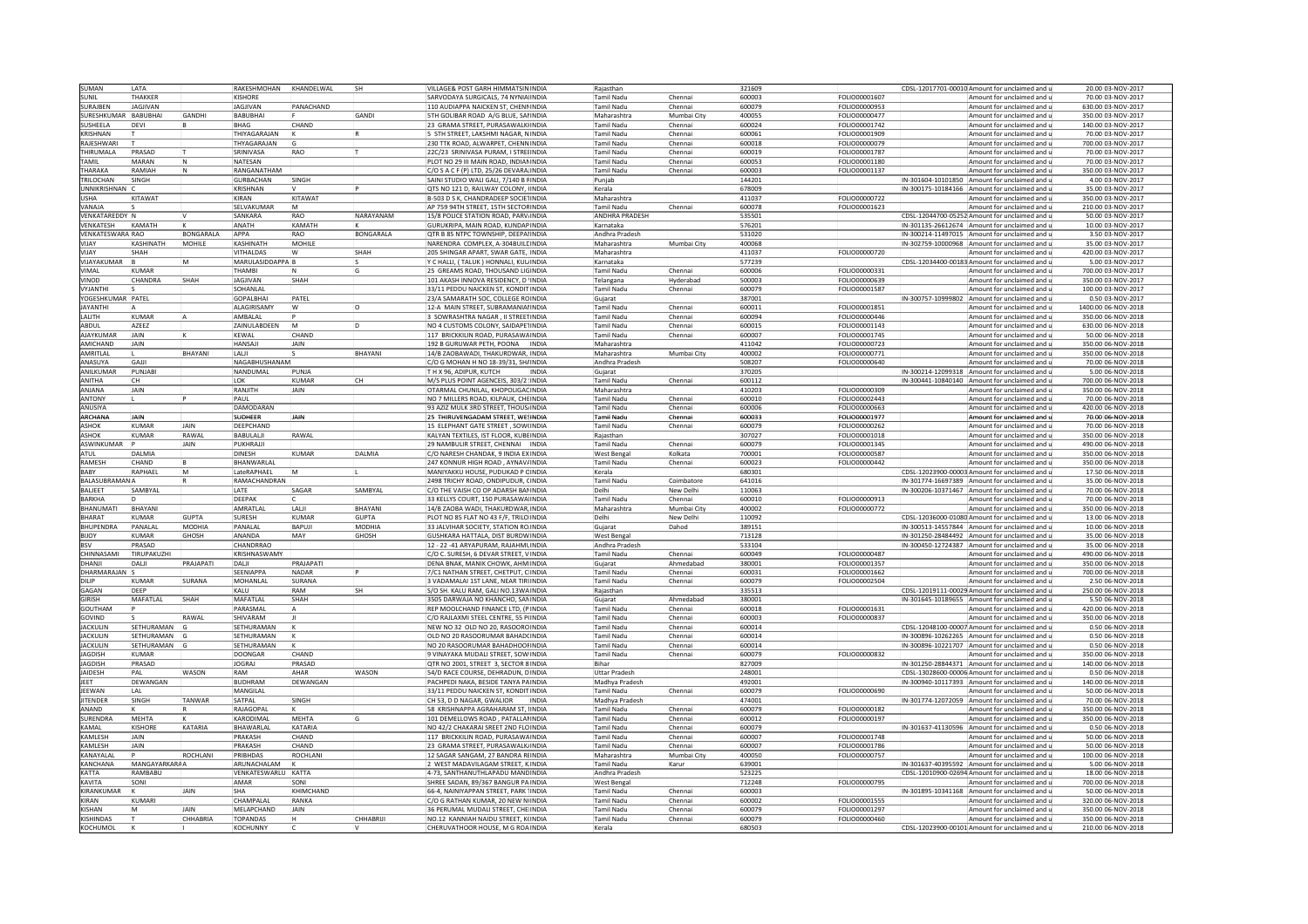| KONATHAM                 | DHANALAKSHMI   |                            | <b>BHUSHANA</b>             | RAO             |                     | W/O K.BHUSHANARAO, FLAT NO:2 INDIA                                        |              | Andhra Pradesh                   |                        | 518501           | FOLIO00002047 |                    | Amount for unclaimed and                                                   | 350.00 06-NOV-2018                     |
|--------------------------|----------------|----------------------------|-----------------------------|-----------------|---------------------|---------------------------------------------------------------------------|--------------|----------------------------------|------------------------|------------------|---------------|--------------------|----------------------------------------------------------------------------|----------------------------------------|
| <b>KUSHAL</b>            | KUMAR          | <b>GOUTHAMCHANIGOUTHAM</b> |                             | CHAND           |                     | 90 DEMELLOWS ROAD, PATTALAM INDIA                                         |              | Tamil Nadu                       | Chennai                | 600012           |               |                    | IN-300513-12080640 Amount for unclaimed and                                | 136.50 06-NOV-2018                     |
| RIKHABCHAND              | KOTHARI        |                            | LATE                        | ALCHANDJ        |                     | 39 V.V. KOIL STREET, VELLALA TEY INDIA                                    |              | Tamil Nadu                       | Chennai                | 600086           | FOLIO00000263 |                    | Amount for unclaimed and                                                   | 350.00 06-NOV-2018                     |
| <b>I AI ITHA</b>         |                |                            | <b>I AI IT</b>              | KUMAR           |                     | 127 ANNAPILLAI ST, CHENNAI   INDIA                                        |              | <b>Tamil Nadu</b>                | Chennai                | 600079           | FOLIO00001286 |                    | Amount for unclaimed and                                                   | 100.00 06-NOV-2018                     |
|                          |                |                            |                             |                 |                     |                                                                           |              |                                  |                        |                  |               |                    |                                                                            |                                        |
| LILABEN                  | BHAGUBHAI      | PATEL                      | <b>BHAGUBHAI</b>            |                 | PATEL               | PATEL FALI IN VILLAGE, AT&POST-INDIA                                      |              | Guiarat                          |                        | 383255           |               |                    | CDSL-12047800-00007 Amount for unclaimed and                               | 40.00 06-NOV-2018                      |
| NAGALAKSHMI              |                |                            | <b>MURUGESAN</b>            |                 |                     | PLOT NO.4 QUEENS CIRCLE, MAHE INDIA                                       |              | <b>Tamil Nadu</b>                | Salem                  | 636008           | FOLIO00000146 |                    | Amount for unclaimed and                                                   | 350.00 06-NOV-2018                     |
| PRARHA                   |                |                            | <b>MOHANCHAND</b>           |                 |                     | SHANTHI TEXTILES, 95 USMAN ROAINDIA                                       |              | Tamil Nadu                       | Chennai                | 600017           | FOLIO00000402 |                    | Amount for unclaimed and i                                                 | 350.0006-NOV-2018                      |
| UMESH                    | KUMAR          |                            | JAIN                        |                 |                     | EAUTY, 17 4TH MAIN ROAD(OPP. INDIA                                        |              | Tamil Nadu                       | Chennai                | 600061           | FOLIO00000204 |                    | Amount for unclaimed and                                                   | 80.00 06-NOV-2018                      |
| MADHUR                   |                | CHARANKAR                  | ROHIDAS                     | <b>HARIBHAU</b> | SHIND               | 39/40 SURVEYNAGAR, NEAR MAINDIA                                           |              | Maharashtra                      |                        | 416007           |               | IN-301696-11111146 | Amount for unclaimed and                                                   | 49.50 06-NOV-2018                      |
| MADHV                    | CHANDHOK       |                            | VIJAY                       | KUMAR           | CHANDHOK            | XV 983 MANTOLA PAHAR GANJ, NEINDIA                                        |              | Delhi                            | New Delhi              | 110055           | FOLIO00001133 |                    | Amount for unclaimed and                                                   | 350.00 06-NOV-2018                     |
| MAHAVEER                 | CHAND          | <b>BHANDARI</b>            | NATHMAL                     | BHANDARI        |                     | C/O VIMAL ELECTRICALS, 47 ERULAINDIA                                      |              | <b>Tamil Nadu</b>                | Chenna                 | 600079           | FOLIO00001305 |                    | Amount for unclaimed and                                                   | 100.00 06-NOV-2018                     |
| MAINA                    | KUMAR          |                            |                             | RANKA           |                     |                                                                           |              |                                  |                        | 600002           |               |                    |                                                                            |                                        |
|                          |                |                            | CHAMPALAL                   |                 |                     | C/O G RATHAN KUMARI, 20 NEW NINDIA                                        |              | Tamil Nadu                       | Chennai                |                  | FOLIO00001556 |                    | Amount for unclaimed and                                                   | 320.00 06-NOV-2018                     |
| MALTI                    | <b>UMARI</b>   |                            | RAM                         | SAJJAN          | <b>CHAUDHARY</b>    | C/O ALLAHABAD BANK, BHAGALPUINDIA                                         |              | Bihar                            |                        | 812007           |               |                    | IN-301557-20927529 Amount for unclaimed and                                | 700.00 06-NOV-2018                     |
| MANGILAL                 |                |                            | KUNDANMALJ                  |                 |                     | S/O KUNDANMALJI. GHANCHI STRÉINDIA                                        |              | Raiasthan                        |                        | 307027           | FOLIO00001023 |                    | Amount for unclaimed and                                                   | 350.00 06-NOV-2018                     |
| MANI                     |                |                            | MOHAMBARAM                  |                 |                     | NO 28 NORTH WALL ROAD, KONDI INDIA                                        |              | <b>Tamil Nadu</b>                | Chenna                 | 600079           | FOLIO00000824 |                    | Amount for unclaimed and                                                   | 630.00 06-NOV-2018                     |
| MANISH                   |                |                            | <b>JAGDISH</b>              | KUMAR           |                     | 9 VINAYAKA MUDALI STREET, SOW INDIA                                       |              | Tamil Nadu                       | Chennai                | 600079           | FOLIO00000830 |                    | Amount for unclaimed and                                                   | 210.00 06-NOV-2018                     |
| MANISH                   | PRASAD         |                            | MADANMOHAN                  | PRASAD          |                     | 144 JEETPUR TOPCHANCHI, P.O - GINDIA                                      |              | Bihar                            |                        | 828401           |               |                    | CDSL-12046300-00063 Amount for unclaimed and                               | 2.00 06-NOV-2018                       |
| <b>MANIULA</b>           |                | SHAH                       | PARUDAN                     | BHANSAL         |                     | 33-A/4 PEDDU STREET, I FLOOR KOINDIA                                      |              | <b>Tamil Nadu</b>                | Chennai                | 600079           | FOLIO00000492 |                    | Amount for unclaimed and                                                   | 700.00 06-NOV-2018                     |
| MANOJ                    |                |                            | NAWALMAI                    |                 |                     | KOTHANDARAMAN IYER ST. 2ND INDIA                                          |              | Tamil Nadu                       | Chenna                 | 600021           | FOLIO00001184 |                    | Amount for unclaimed and                                                   | 70.00 06-NOV-2018                      |
|                          |                | <b>TRIVEDI</b>             |                             |                 |                     |                                                                           |              |                                  |                        |                  |               |                    |                                                                            |                                        |
| MANOJKUMAR               |                |                            | GUNVANTRAY                  | TRIVEDI         |                     | A-4-86, GURUKRUPA VAIKUNTH-2, INDIA                                       |              | Gujarat                          | Vadodara               | 390022           |               |                    | CDSL-12011300-00112 Amount for unclaimed and                               | 14.00 06-NOV-2018                      |
| MURUGESAN                |                |                            | RATHNA                      | SWAMI           |                     | 3/752 LINGAPURAM COLONY, SIVAINDIA                                        |              | Tamil Nadu                       |                        | 626189           | FOLIO00001153 |                    | Amount for unclaimed and                                                   | 350.00 06-NOV-2018                     |
| RAMACHANDRAIN            |                |                            | <b>NA</b>                   |                 |                     | 150/5 GOVINDAPPA NAICK STRE, NINDIA                                       |              | <b>Tamil Nadu</b>                | Chennai                | 600079           | FOLIO00000295 |                    | Amount for unclaimed and                                                   | 350.00 06-NOV-2018                     |
| <b>NAND</b>              | KISHORI        | KOSTA                      | LATEK                       |                 | KOSTA               | 212, GARHA, KOSTA MOHALLA, JABINDIA                                       |              | Madhya Pradesh                   |                        | 482003           |               |                    | IN-300394-10690287 Amount for unclaimed and                                | 10.00 06-NOV-2018                      |
| NARENDRA                 | KUMAR          | YADAV                      | RAM                         | <b>KISHORE</b>  | YADAV               | 215 SADAK MOHALLA, DHAMARE INDIA                                          |              | Raiasthan                        | Alwar                  |                  |               |                    | CDSL-12017701-00177 Amount for unclaimed and                               | 10.00 06-NOV-2018                      |
| NEETA                    | <b>НАН</b>     |                            | VIJAY                       | <b>KUMAR</b>    | SHAH                | 205 SHINGAR APART, SWAR GATE, INDIA                                       |              | Maharashtra                      |                        | 411037           | OLIO00000721  |                    | Amount for unclaimed and                                                   | 420.00 06-NOV-2018                     |
| NIRBHAYLAI               |                |                            | SUMERMAL                    |                 |                     | 57/2 NARAYANA MUDALI STREET, (INDIA                                       |              | Tamil Nadu                       | Chennai                | 600079           | FOLIO00000985 |                    | Amount for unclaimed and                                                   | 350.00 06-NOV-2018                     |
| NIRMALA                  |                |                            | MOTILAL                     |                 |                     | 127 ANNAPILLAI ST, CHENNAI                                                | INDIA        | <b>Tamil Nadu</b>                | Chennai                | 600079           | FOLIO00001285 |                    | Amount for unclaimed and                                                   | 350.00 06-NOV-2018                     |
|                          |                |                            |                             |                 |                     |                                                                           |              |                                  |                        |                  |               |                    |                                                                            |                                        |
| PANKAJ                   | SAXENA         |                            | NAVAL                       | KISHORE         | SAXENA              | ATLAS CYCLES HARYANA LTD . MALINDIA                                       |              | Madhya Pradesh                   |                        | 474002           |               |                    | IN-302269-11477562 Amount for unclaimed and                                | 75.50 06-NOV-2018                      |
| PARASMAI                 |                | <b>MFHTA</b>               | <b>BADARMALIL</b>           |                 |                     | MEHTA BHAVAN, MUNDARGI                                                    | <b>INDIA</b> | Karnataka                        | Gadae                  | 582101           | FOLIO00000281 |                    | Amount for unclaimed and                                                   | 350.00 06-NOV-2018                     |
| PARESH                   |                | RATHOD                     | TEJRAJ                      |                 |                     | PARESH T. RATHOD, 11 SEENU MUIINDIA                                       |              | Tamil Nadu                       | Chenna                 | 600001           | FOLIO00000389 |                    | Amount for unclaimed and                                                   | 350.00 06-NOV-2018                     |
| PRAKASH                  |                |                            | <b>NA</b>                   |                 |                     | SWASTIK ROAD CARRIERS, 96 CORINDIA                                        |              | Tamil Nadu                       | Chenna                 | 600001           | FOLIO00000233 |                    | Amount for unclaimed and                                                   | 350.00 06-NOV-2018                     |
| PRASANCHAND KOCHAR       |                |                            | BALCHANDJ                   | KOCHAR          |                     | DCM TEXTILES, 15 NORTH CHITARAINDIA                                       |              | <b>Tamil Nadu</b>                | Madurai                | 625001           | FOLIO00000345 |                    | Amount for unclaimed and                                                   | 350.00 06-NOV-2018                     |
| PRASANNAJANEYTALLAPANENI |                |                            | KOTAIAH                     | TALLAPANEN      |                     | 11/7/6/36A, NAVODAYA NAGAR, NINDIA                                        |              | Andhra Pradesh                   |                        | 522601           |               |                    | IN-301696-11178763 Amount for unclaimed and                                | 50.00 06-NOV-2018                      |
|                          |                |                            |                             |                 |                     |                                                                           |              |                                  |                        |                  |               |                    |                                                                            |                                        |
| PREETI                   | MITTAL         |                            | RAJENDRA                    | <b>KUMAR</b>    | MITTAL              | C/O SHARDA SOLVENT LTD., SHIVPIINDIA                                      |              | Madhya Pradesh                   |                        | 473551           |               |                    | IN-301557-21875416 Amount for unclaimed and                                | 150.00 06-NOV-2018                     |
| <b>PUKHRA</b>            |                | JAIN                       | PANNALALI                   |                 |                     | 29 NAMBULIR STREET, CHENNAI INDIA                                         |              | <b>Tamil Nadu</b>                | Chennai                | 600079           | FOLIO00001343 |                    | Amount for unclaimed and                                                   | 490.00 06-NOV-2018                     |
| <b>PURUSHOTHAM</b>       |                |                            | RAMARAO                     |                 |                     | 11 PUSKAR VIEW FLATS SQUARE, 2 INDIA                                      |              | Tamil Nadu                       | Chennai                | 600005           |               |                    | IN-301549-18247433 Amount for unclaimed and                                | 5.00 06-NOV-2018                       |
| MANICKAMAMBI             |                |                            | <b>AMBROS</b>               |                 | İN.                 | 21 MARIA DOSS STREET , ROYAPULINDIA                                       |              | Tamil Nadu                       | Chenna                 | 600013           | FOLIO00000145 |                    | Amount for unclaimed and                                                   | 350.00 06-NOV-2018                     |
| SURESH                   | KUMAR          |                            | RAMLALI                     |                 |                     | RITIKA ENTERPRISES, 7 EKAMBARESINDIA                                      |              | <b>Tamil Nadu</b>                | Chennai                | 600003           | FOLIO00000183 |                    | Amount for unclaimed and                                                   | 350.00 06-NOV-2018                     |
| RADHA                    | MONY           |                            | SUBRAMONIA                  | PILLAI          | N,                  | 11-270 THALAKULAM ROAD, RADHINDIA                                         |              | Tamil Nadu                       |                        | 629802           | FOLIO00000818 |                    | Amount for unclaimed and a                                                 | 350.00 06-NOV-2018                     |
| RAHUL                    | ANAND          |                            | PRASAD                      |                 |                     | C/O IDBI BANK LTD 715 KATARUKA INDIA                                      |              | Bihar                            |                        | 834001           |               |                    | IN-300450-12095697 Amount for unclaimed and                                | 70.00 06-NOV-2018                      |
| RAIA                     |                |                            | GURUSWAMY                   | NADAR           |                     | 28 GOVINDAPPA NAICKEN ST. CHENINDIA                                       |              | <b>Tamil Nadu</b>                | Chennai                | 600001           | FOLIO00001347 |                    | Amount for unclaimed and                                                   | 700.00 06-NOV-2018                     |
| RAJAMMAI                 |                |                            | VELLAICHAMY                 |                 |                     | 1 SRI MURUGAN NAGAR, P N PUDUINDIA                                        |              | Tamil Nadu                       | Coimbatore             | 641041           | FOLIO00000625 |                    | Amount for unclaimed and                                                   | 420.00 06-NOV-2018                     |
| RAIAN                    | VIJAN          | ADVOCATE                   | <b>GOVERDHAN</b>            | LAL             | VIIAN               | 4 / 1092 JAFFAR NAWAZ, NEAR SULINDIA                                      |              | <b>Uttar Pradesi</b>             |                        | 247001           |               |                    | IN-303116-10028894 Amount for unclaimed and u                              | 10.00 06-NOV-2018                      |
| RAJENDIRAN               |                |                            | THANGAVEL                   |                 |                     | NO 68 IIND STREET, KAMARAJA PU INDIA                                      |              | <b>Tamil Nadu</b>                | Chennai                | 600034           | FOLIO00001513 |                    | Amount for unclaimed and                                                   | 420.00 06-NOV-2018                     |
| RAJESH                   |                |                            | BALASUBRAMANIAN             |                 |                     | PLOT NO 3303 LIG 2, GANDHI MANINDIA                                       |              | Tamil Nadu                       | Coimbatore             | 641004           |               |                    | CDSL-13041400-01166 Amount for unclaimed and                               | 0.50 06-NOV-2018                       |
| <b>RAIFSH</b>            |                |                            | <b>IUTCHMIAH</b>            | CHETTY          |                     | 3 DEVARAJA MUDALY STREET, TRIPINDIA                                       |              | Tamil Nadu                       | Chennai                | 600005           | FOLIO00001580 |                    | Amount for unclaimed and <b>i</b>                                          | 420.00 06-NOV-2018                     |
|                          |                |                            |                             |                 |                     |                                                                           |              |                                  |                        |                  |               |                    |                                                                            |                                        |
| RAKESH                   | <b>RASAD</b>   |                            | <b>DEVENDRA</b>             | PRASAD          |                     | 01 ELOQUENCE BLK SAI KRUPA, EINDIA                                        |              | Karnataka                        | <b>Bangalore Urban</b> | 560037           |               |                    | IN-300214-12582902 Amount for unclaimed and                                | 0.50 06-NOV-2018                       |
| RAMFSH                   | KUMAR          |                            | DEVICHANDJ                  |                 |                     | 29 NAMBULIR STREET, CHENNAI  INDIA                                        |              | Tamil Nadu                       | Chennai                | 600079           | FOLIO00001342 |                    | Amount for unclaimed and                                                   | 490.00 06-NOV-2018                     |
| RAMESH                   | KUMAR          | RATHI                      | <b>BANSILAI</b>             |                 |                     | RAJ DEEP. 28 GODOWN STREET. CHINDIA                                       |              | <b>Tamil Nadu</b>                | Chennai                | 600001           | FOLIO00000406 |                    | Amount for unclaimed and                                                   | 350.00 06-NOV-2018                     |
| RAMESH                   |                |                            | NARAJIMHACHARI <sup>T</sup> |                 |                     | NO 27 PUSHPAK, JAGDEESH NAGARINDIA                                        |              | Karnataka                        | <b>Bangalore Urban</b> | 560075           | FOLIO00001103 |                    | Amount for unclaimed and                                                   | 700.00 06-NOV-2018                     |
| RAMKISHOF                |                |                            | MADANMOHAN MALANI           |                 |                     | 14 NAMMALWAR STREET, SOWCARINDIA                                          |              | <b>Tamil Nadu</b>                | Chennai                | 600079           | FOLIO00001523 |                    | Amount for unclaimed and                                                   | 210.00 06-NOV-2018                     |
| RATAN                    | /AID           |                            | <b>JAWAHARLAL</b>           | VAID            |                     | 733. PHALTAN GALLI, SOLAPUR                                               | <b>INDIA</b> | Maharashtra                      |                        | 413002           |               |                    | IN-301098-10424244 Amount for unclaimed and                                | 1050.00 06-NOV-2018                    |
| RATANCHAND               |                |                            |                             | CHAND           |                     | 29 NARAYANA MUDALY STREET, CHINDIA                                        |              | Tamil Nadu                       | Chenna                 | 600079           | FOLIO00001253 |                    | Amount for unclaimed and                                                   | 350.00 06-NOV-2018                     |
| RAVI                     | PRAKASH        | SHANKAR                    | SHANKAR                     |                 |                     | 61 THAMBY CHETTY STREET MADINDIA                                          |              | Tamil Nadu                       | Chennai                | 600001           | FOLIO00000125 |                    | Amount for unclaimed and                                                   | 350.00 06-NOV-2018                     |
|                          |                |                            |                             |                 |                     |                                                                           |              |                                  |                        |                  |               |                    |                                                                            |                                        |
| RAVICHANDRAN             |                |                            | SUBRAMANIAYAN               |                 |                     | OLD NO. 3/191 NEW NO. 3/190, NINDIA                                       |              | Tamil Nadu                       |                        | 613703           |               |                    | IN-302269-11737761 Amount for unclaimed and                                | 1.00 06-NOV-2018                       |
| RAVINDRA                 | SHAH           |                            | HAJARIMAL                   |                 |                     | H RAJANIKANT, A-16 MASKATI MARINDIA                                       |              | Gujarat                          | Ahmedabad              | 380002           | FOLIO00000523 |                    | Amount for unclaimed and                                                   | 750.00 06-NOV-2018                     |
| RIYAZABDU                | GAFOOR         | DARUWALE                   | ABDULGAFOOR                 |                 | DARUWALE            | 3/4. AMAR HOUSING SOCIETY, MO INDIA                                       |              | Maharashtra                      |                        | 413001           |               |                    | IN-301774-14686520 Amount for unclaimed and                                | 140.00 06-NOV-2018                     |
| ROMA                     | HAH            |                            | RAKESH                      | SHAH            |                     | RINCE MANOR BLOCK A, FLAT NO INDIA                                        |              | Tamil Nadu                       | Chennai                | 600010           | FOLIO00001880 |                    | Amount for unclaimed and                                                   | 1050.00 06-NOV-2018                    |
| DHANESH                  | SETHIYA        |                            | LATESHRISAJAN               | KARAN           | SETHIYA             | NO.7 ANDERSON STREET, FIRST FLINDIA                                       |              | Tamil Nadu                       | Chenna                 | 600001           | FOLIO00000327 |                    | Amount for unclaimed and                                                   | 700.00 06-NOV-2018                     |
| MANOI                    | KUMAR          |                            | <b>SOHANI AI</b>            |                 |                     | 52 MAGAZINE ROAD, VYASARPADIINDIA                                         |              | Tamil Nadu                       | Chenna                 | 600039           | FOLIO00000322 |                    | Amount for unclaimed and                                                   | 350.00 06-NOV-2018                     |
| TARUNKUMAR               | <b>SETHIYA</b> |                            | SAJJAN                      | <b>SETHIYA</b>  |                     | 7 ANDERSON STREET, I FLOOR, CHINDIA                                       |              | <b>Tamil Nadu</b>                | Chennai                | 600001           | FOLIO00000170 |                    | Amount for unclaimed and                                                   | 700.00 06-NOV-2018                     |
| SADHNA                   | VIKRAM         | SHAH                       | VIKRAM                      | SHAH            |                     |                                                                           |              |                                  |                        | 395004           |               |                    |                                                                            | 140.00 06-NOV-2018                     |
|                          |                |                            |                             |                 |                     | 102 1ST FLOOR , H.NO.155/156 MINDIA                                       |              | Gujarat                          | Surat                  |                  |               |                    | CDSL-12028900-00091 Amount for unclaimed and u                             |                                        |
| SANCHIL                  | BAI            |                            | INDARCHAND                  |                 |                     | 22 A. GANDHI ROAD, SRIPERUMPU INDIA                                       |              | <b>Tamil Nadu</b>                |                        | 602105           |               | IN-302236-10795976 | Amount for unclaimed and                                                   | 630.00 06-NOV-2018                     |
| <b>SANGEETH</b>          |                | JAIN                       | RAMESH                      | <b>KUMAR</b>    |                     | 29 NAMBULIR STREET, CHENNAI INDIA                                         |              | Tamil Nadu                       | Chenna                 | 600079           | FOLIO00001341 |                    | Amount for unclaimed and                                                   | 490.00 06-NOV-2018                     |
| SANIAY                   | <b>SHROTRI</b> |                            | <b>SHROTRI</b>              |                 |                     | 65, COD COLONY SUHAGI ADHART/INDIA                                        |              | Madhya Pradesh                   |                        | 482004           |               |                    | IN-300214-14008896 Amount for unclaimed and                                | 35.00 06-NOV-2018                      |
| SANJAY                   |                |                            | <b>BHASKAR</b>              |                 |                     | # 24/3 11TH CROSS, VYALIKAVAL EXINDIA                                     |              | Karnataka                        | <b>Bangalore Urbar</b> | 560003           |               |                    | IN-301549-14911355 Amount for unclaimed and                                | 35.00 06-NOV-2018                      |
| SANJAY                   |                | <b>MYSHER</b>              | PRAVIN                      | M               | SHAH                | NO 9 VIJAY ILLAM IST FLOOR, RAM INDIA                                     |              | Tamil Nadu                       | Coimbatore             | 641011           | FOLIO00001121 |                    | Amount for unclaimed and                                                   | 1560.00 06-NOV-2018                    |
| SANIIV                   | RAMPRASAD      | AGARWAI                    | RAMPRASAD                   | AGRAWAL         |                     | 41 VERMA LAYOUT, AMBAZARI, NAINDIA                                        |              | Maharashtra                      |                        | 440010           |               |                    | CDSL-12010900-00018 Amount for unclaimed and                               | 5.00 06-NOV-2018                       |
| SANTOSH                  |                |                            | NIRBHAYLAI                  |                 |                     | 57/2 NARAYANA MUDALI STREET, (INDIA                                       |              | Tamil Nadu                       | Chennai                | 600079           | FOLIO00000986 |                    | Amount for unclaimed and                                                   | 350.00 06-NOV-2018                     |
| SANTOSH                  | KLIMARI        |                            | NATHMAL                     |                 |                     | C/O VIMAL ELECTRICALS, 47 ERULAINDIA                                      |              | Tamil Nadu                       | Chenna                 | 600079           | FOLIO00001304 |                    | Amount for unclaimed and                                                   | 100.00 06-NOV-2018                     |
|                          |                |                            | NAROTAMDAS                  |                 | SHAH                | 12 NAINAPPA MAISTRY STREET, PAINDIA                                       |              |                                  |                        |                  |               |                    |                                                                            | 350.00 06-NOV-2018                     |
| SAROJINI                 |                | SHAH                       |                             |                 |                     |                                                                           |              | <b>Tamil Nadu</b>                | Chenna                 | 600003           | FOLIO00000185 |                    | Amount for unclaimed and                                                   |                                        |
| SENTHILKUMAI             |                |                            | PALANI                      |                 |                     | 29/A2 METTU STREET, SATHAN GA INDIA                                       |              | <b>Tamil Nadu</b>                | Chennai                | 600019           |               |                    | IN-301637-40515175 Amount for unclaimed and                                | 5.00 06-NOV-2018                       |
| SFTHURAMAN               |                |                            | KASINATHAN                  |                 |                     | NEW NO32 OLD NO 20, RASOORO INDIA                                         |              | <b>Tamil Nadu</b>                | Chennai                | 600014           |               |                    | CDSL-12048100-00007 Amount for unclaimed and r                             | 0.50 06-NOV-2018                       |
| SETHURAMAN               |                |                            | KOTHANDARAMAN               |                 |                     | STATE BANK OF SAURASHTRA, 27/2INDIA                                       |              | Tamil Nadu                       | Chenna                 | 600002           | FOLIO00001576 |                    | Amount for unclaimed and                                                   | 350.00 06-NOV-2018                     |
| SETHURAMAN               |                |                            | KASINATHAN                  |                 |                     | NEW NO 32 OLD NO 20, RASOOR UINDIA                                        |              | Tamil Nadu                       | Chenna                 | 600014           |               |                    | IN-300896-10245708 Amount for unclaimed and                                | 0.50 06-NOV-2018                       |
| SFTHURAMAN               |                |                            | KASINATHAN                  |                 |                     | INEW NO 32 OLD NO 20. RASOOR UINDIA                                       |              | Tamil Nadu                       | Chenna                 | 600014           |               |                    | IN-300896-10245733 Amount for unclaimed and                                | 0.50 06-NOV-2018                       |
| SETHURAMAN               |                |                            | KASINATHAN                  |                 |                     | NEW NO 32 OLD NO 20, RASOORUINDIA                                         |              | <b>Tamil Nadu</b>                | Chennai                | 600014           |               |                    | IN-300896-10262223 Amount for unclaimed and                                | 0.50 06-NOV-2018                       |
| SETHURAMAN               |                |                            | KASINATHAN                  |                 |                     | NEW NO 32 OLD NO 20, RASOORU(INDIA                                        |              | Tamil Nadu                       | Chenna                 | 600014           |               |                    | IN-300896-10262257 Amount for unclaimed and                                | 0.50 06-NOV-2018                       |
|                          |                |                            |                             |                 |                     |                                                                           |              |                                  |                        |                  |               |                    |                                                                            |                                        |
|                          |                |                            |                             |                 |                     |                                                                           |              |                                  |                        |                  |               |                    |                                                                            |                                        |
| SETHURAMAN               |                |                            | KASINATHAN                  |                 |                     | NEW NO 32 OLD NO 20. RASOORUINDIA                                         |              | <b>Tamil Nadu</b>                | Chennai                | 600014           |               |                    | IN-300896-10262280 Amount for unclaimed and i                              | 0.50 06-NOV-2018                       |
| SETHURAMAN               |                |                            | KASINATHAN                  |                 |                     | NEW NO 32 OLD NO 20, RASOORUMNDIA                                         |              | Tamil Nadu                       | Chennai                | 600014           |               |                    | IN-300896-10262303 Amount for unclaimed and                                | 0.50 06-NOV-2018                       |
| SHAKILHASAN<br>SHARADA   | AHMED<br>DFVI  | KHAN                       | HASAN<br><b>DILIP</b>       | AHMF<br>KUMAR   | KHAN<br><b>JAIN</b> | 23/E DR.A.U. MEMON MARG, 3RD INDIA<br>26/E REDDY RAMAN STREET, SUKH INDIA |              | Maharashtra<br><b>Tamil Nadu</b> | Mumbai Cit<br>Chenna   | 400003<br>600079 | FOLIO00001312 |                    | CDSL-12025700-00030 Amount for unclaimed and<br>Amount for unclaimed and u | 7.00 06-NOV-2018<br>420.00 06-NOV-2018 |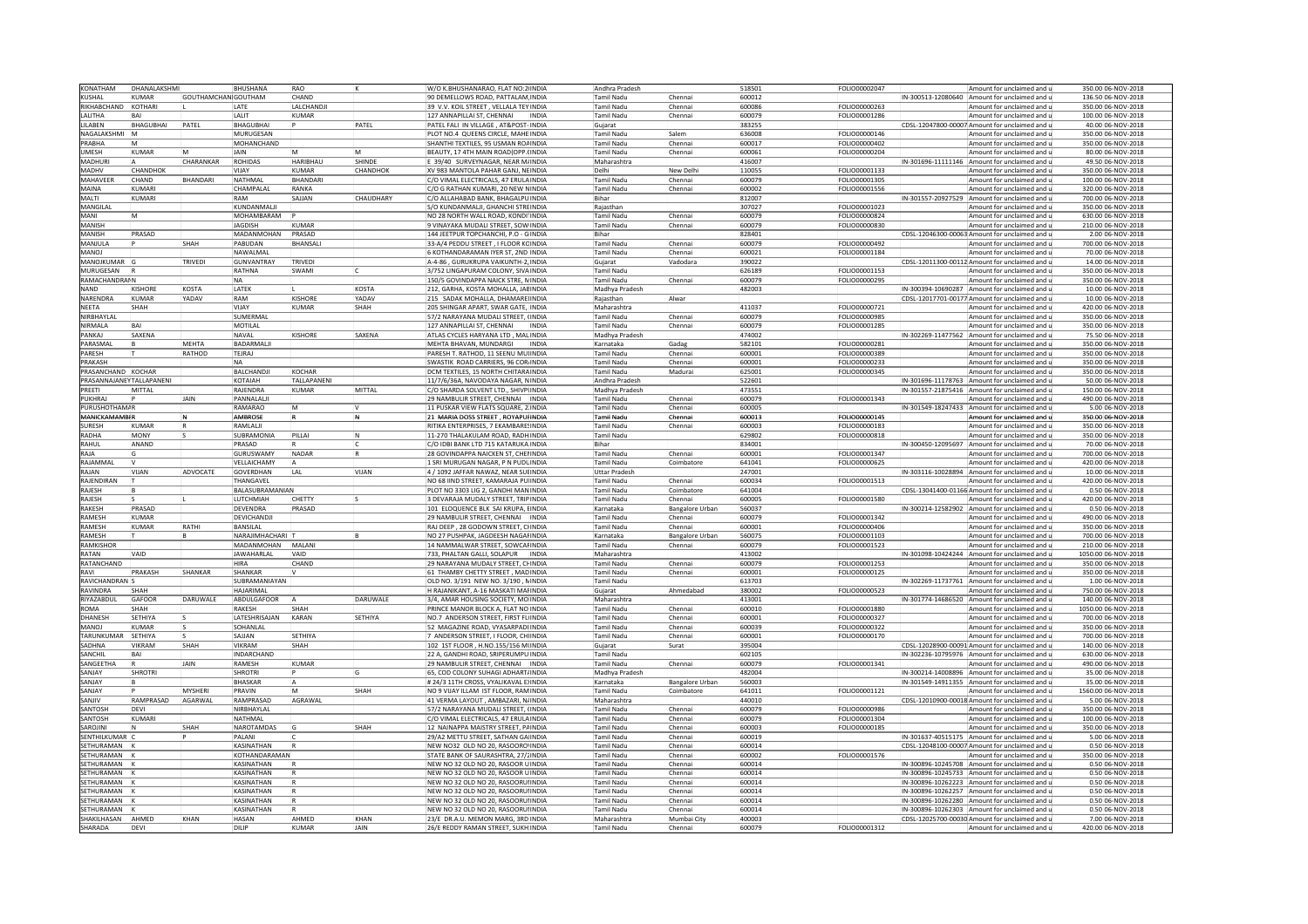| SHEVANTI                           |                            | PEJE          | MAHADEV                         | PEJE             |                    | C/O AMRATLAL L BHAYANI, 14/B ZAINDIA                                        |              | Maharashtra                        | Mumbai City       | 400002           | FOLIO00000773        |                                              | Amount for unclaimed and                                                                      | 350.00 06-NOV-2018                       |
|------------------------------------|----------------------------|---------------|---------------------------------|------------------|--------------------|-----------------------------------------------------------------------------|--------------|------------------------------------|-------------------|------------------|----------------------|----------------------------------------------|-----------------------------------------------------------------------------------------------|------------------------------------------|
| SHYAM                              | SUNDER                     | KALLA         | <b>JAMNADASJ</b>                | KALLA            |                    | 29 BALDEV SINGH COLONY, SUMERINDIA                                          |              | Raiasthan                          |                   | 306902           |                      |                                              | IN-300513-11171233 Amount for unclaimed and                                                   | 70.00 06-NOV-2018                        |
| <b>SIVA</b>                        | KUMAR                      |               | MARI                            | MUTHU            |                    | 8/2 RE ORTS, METTUR DAM, SALLINDIA                                          |              | Tamil Nadu                         |                   | 636401           |                      |                                              | IN-301696-10541123 Amount for unclaimed and                                                   | 6.00 06-NOV-2018                         |
| SRIPAI                             |                            | RATHOD        | NAGRAI                          |                  |                    |                                                                             |              |                                    | Chennai           | 600001           | FOLIO00000029        |                                              |                                                                                               | 350.00 06-NOV-2018                       |
|                                    |                            |               |                                 |                  |                    | 11 SEENU MUDALI STREET, CHENN INDIA                                         |              | <b>Tamil Nadu</b>                  |                   |                  |                      |                                              | Amount for unclaimed and                                                                      |                                          |
| SUKHLAI                            |                            |               | RKKABRAJ                        |                  |                    | 93 AZIZ MULK 3RD STREET, THOUS, INDIA                                       |              | <b>Tamil Nadu</b>                  | Chennai           | 600006           | FOLIO00000664        |                                              | Amount for unclaimed and                                                                      | 420.00 06-NOV-2018                       |
| SUNDAR                             | MAHALINGAM G               |               | GURUSWAMY                       | NADAR            |                    | 28 GOVINDAPPA NAICKENSTREET. (INDIA                                         |              | Tamil Nadu                         | Chennai           | 600001           | FOLIO00001255        |                                              | Amount for unclaimed and                                                                      | 350.00 06-NOV-2018                       |
| SUNIL                              | THAKKFR                    |               | <b>KISHORE</b>                  |                  |                    | SARVODAYA SURGICALS, 74 NYNIA INDIA                                         |              | Tamil Nadu                         | Chennai           | 600003           | <b>EOLIO00001607</b> |                                              | Amount for unclaimed and i                                                                    | 70.00 06-NOV-2018                        |
| SURAJBEN                           | <b>AGIIVAN</b>             |               | JAGJIVAN                        | PANACHAND        |                    | 110 AUDIAPPA NAICKEN ST, CHENNINDIA                                         |              | Tamil Nadu                         | Chennai           | 600079           | FOLIO00000953        |                                              | Amount for unclaimed and                                                                      | 630.00 06-NOV-2018                       |
| SURESHKUMAR                        | BABUBHAI                   | GANDH         | BABUBHAI                        |                  | GANDI              | 5TH GOLIBAR ROAD A/G BLUE, SAI INDIA                                        |              | Maharashtra                        | Mumbai City       | 400055           | FOLIO00000477        |                                              | Amount for unclaimed and                                                                      | 100.00 06-NOV-2018                       |
| <b>SURESH</b>                      | REVANSIDDHAPP SHIWANT      |               | REVANSIDDHAPPA SANGAPPA         |                  | SHIWANT            | 585 SOUTH KASABA . SOLAPUR INDIA                                            |              | Maharashtra                        |                   | 413002           |                      |                                              | IN-302269-11180251 Amount for unclaimed and                                                   | 5.00 06-NOV-2018                         |
| <b>SURESH</b>                      | SARAF                      |               | <b>HAMIRMALJI</b>               |                  |                    | KUBER MARKET, SHEOGANJ, RAJASINDIA                                          |              | Rajasthan                          |                   | 307027           | FOLIO00001024        |                                              | Amount for unclaimed and                                                                      | 350.00 06-NOV-2018                       |
|                                    |                            |               |                                 |                  |                    |                                                                             |              |                                    |                   |                  |                      |                                              |                                                                                               |                                          |
| SUSHILA                            | ASHOK                      | <b>JAIN</b>   | ASHOK                           |                  |                    | NO 207 BALWANT KRUPA BLDG, 2NINDIA                                          |              | Maharashtra                        |                   | 421302           |                      |                                              | IN-300409-10107573 Amount for unclaimed and                                                   | 175.00 06-NOV-2018                       |
| SUSHMA                             | PAWAN                      | GOYAL         | PAWAN                           | GOYAL            |                    | NEAR GURDWARA, OLD CIVIL LINESINDIA                                         |              | Raiasthan                          |                   | 325205           |                      |                                              | CDSL-12013300-00013 Amount for unclaimed and                                                  | 140.00 06-NOV-2018                       |
| KRISHNAN                           |                            |               | THIYAGARAJAN                    |                  |                    | 5TH STREET, LAKSHMI NAGAR, NINDIA                                           |              | Tamil Nadu                         | Chenna            | 600061           | FOLIO00001909        |                                              | Amount for unclaimed and                                                                      | 70.00 06-NOV-2018                        |
| RANGAVITTA                         |                            |               | NARASIMMAH                      |                  |                    | 41 FIRST CROSS STREET . EAST C.I.T.INDIA                                    |              | <b>Tamil Nadu</b>                  | Chenna            | 600035           | FOLIO00002148        |                                              | Amount for unclaimed and                                                                      | 7.00 06-NOV-2018                         |
| RAJESHWARI                         |                            |               | THYAGARAJAN                     |                  |                    | 230 TTK ROAD, ALWARPET, CHENNINDIA                                          |              | Tamil Nadu                         | Chenna            | 600018           | FOLIO00000079        |                                              | Amount for unclaimed and                                                                      | 700.00 06-NOV-2018                       |
| THIRUMALA                          | PRASAD                     |               | SRINIVASA                       | RAO              |                    | 22C/23 SRINIVASA PURAM, I STREEINDIA                                        |              | Tamil Nadu                         | Chenna            | 600019           | FOLIO00001787        |                                              | Amount for unclaimed and                                                                      | 70.00 06-NOV-2018                        |
|                                    |                            |               |                                 |                  |                    |                                                                             |              |                                    |                   |                  |                      |                                              |                                                                                               |                                          |
| TAMIL                              | MARAN                      | ΙN            | NATESAN                         |                  |                    | PLOT NO 29 III MAIN ROAD, INDIANINDIA                                       |              | <b>Tamil Nadu</b>                  | Chennai           | 600053           | FOLIO00001180        |                                              | Amount for unclaimed and                                                                      | 70.00 06-NOV-2018                        |
| <b>HARAKA</b>                      | <b>AMIAH</b>               |               | RANGANATHAM                     |                  |                    | C/O S A C F (P) LTD, 25/26 DEVARA INDIA                                     |              | Tamil Nadu                         | Chennai           | 600003           | FOLIO00001137        |                                              | Amount for unclaimed and                                                                      | 350.00 06-NOV-2018                       |
| TRILOCHAN                          | SINGH                      |               | <b>GURBACHAN</b>                | SINGH            |                    | SAINI STUDIO WALI GALI, 7/140 B FINDIA                                      |              | Punjab                             |                   | 144201           |                      |                                              | IN-301604-10101850 Amount for unclaimed and                                                   | 4.00 06-NOV-2018                         |
| LISHA                              | KITAWAT                    |               | KIRAN                           | KITAWAT          |                    | B-503 D S K. CHANDRADEEP SOCIETINDIA                                        |              | Maharashtra                        |                   | 411037           | <b>FOLIO00000722</b> |                                              | Amount for unclaimed and                                                                      | 350.00 06-NOV-2018                       |
| VANAJA                             |                            |               | SELVAKUMAR                      |                  |                    | AP 759 94TH STREET, 15TH SECTORINDIA                                        |              | <b>Tamil Nadu</b>                  | Chennai           | 600078           | FOLIO00001623        |                                              | Amount for unclaimed and                                                                      | 210.00 06-NOV-2018                       |
| VENKATESH                          | KAMATH                     |               | ANATH                           | KAMATH           |                    | GURUKRIPA, MAIN ROAD, KUNDAPINDIA                                           |              | Karnataka                          |                   | 576201           |                      |                                              | IN-301135-26612674 Amount for unclaimed and                                                   | 10.00 06-NOV-2018                        |
| VIJAY                              | KASHINATH                  | MOHILE        | KASHINATH                       | <b>MOHILE</b>    |                    | NARENDRA COMPLEX, A-304BUILDINDIA                                           |              | Maharashtra                        | Mumbai City       | 400068           |                      |                                              | IN-302759-10000968 Amount for unclaimed and                                                   | 35.00 06-NOV-2018                        |
|                                    |                            |               |                                 |                  |                    |                                                                             |              |                                    |                   |                  |                      |                                              |                                                                                               |                                          |
| VIJAY                              | <b>UMAR</b>                | MALU          | MALU                            |                  |                    | D-35 MIG 1 DEVENDRA NAGAR, OHNDIA                                           |              | Madhya Pradesh                     |                   | 492004           | FOLIO00000417        |                                              | Amount for unclaimed and                                                                      | 350.00 06-NOV-2018                       |
| VIIAY                              | SHAH                       |               | <b>VITHALDAS</b>                | W                | SHAH               | 205 SHINGAR APART, SWAR GATE, INDIA                                         |              | Maharashtra                        |                   | 411037           | FOLIO00000720        |                                              | Amount for unclaimed and                                                                      | 420.00 06-NOV-2018                       |
| VIJAYAKUMAR                        |                            | M             | MARULASIDDAPPA E                |                  |                    | Y C HALLI, (TALUK) HONNALI, KULINDIA                                        |              | Karnataka                          |                   | 577239           |                      |                                              | CDSL-12034400-00183 Amount for unclaimed and                                                  | 5.00 06-NOV-2018                         |
| <b>VIKRAM</b>                      | <b>JADEJA</b>              |               | CHHATRASINH                     |                  |                    | 13TH WEST CROSS ROAD, PLOT NOINDIA                                          |              | <b>Tamil Nadu</b>                  | Chenna            | 600039           | FOLIO00001348        |                                              | Amount for unclaimed and                                                                      | 350.00 06-NOV-2018                       |
| VIMAI                              | KUMAR                      |               | THAMRI                          |                  | lG                 | 25 GREAMS ROAD, THOUSAND LIGINDIA                                           |              | Tamil Nadu                         | Chennai           | 600006           | FOLIO00000331        |                                              | Amount for unclaimed and i                                                                    | 700.00 06-NOV-2018                       |
| VINOD                              | KUMAR                      |               | <b>JAWRILAL</b>                 |                  |                    | C/O VASANTHA JEWELLERY, 89 DENINDIA                                         |              | Tamil Nadu                         | Chenna            | 600012           |                      |                                              | IN-301080-22066054 Amount for unclaimed and                                                   | 350.00 06-NOV-2018                       |
|                                    |                            |               |                                 |                  |                    |                                                                             |              |                                    |                   |                  |                      |                                              |                                                                                               |                                          |
| VYJANTH                            | <b>JAIN</b>                |               | SOHANLAL<br>LALITH              | <b>KUMAR</b>     |                    | 33/11 PEDDU NAICKEN ST, KONDIT INDIA                                        |              | Tamil Nadu                         | Chenna            | 600079           | FOLIO00001587        |                                              | Amount for unclaimed and                                                                      | 100.00 06-NOV-2018<br>250.00 06-NOV-2018 |
| YOGESH                             |                            |               |                                 |                  |                    | JAWANT SAGAR NO 22, NAMBULIAINDIA                                           |              | <b>Tamil Nadu</b>                  | Chennai           | 600079           | FOLIO00002495        |                                              | Amount for unclaimed and                                                                      |                                          |
| YOGESH                             | KUMAR                      | KALRA         | OM                              | PRAKASH          | KALRA              | BHAGWAN RICE MILL, KALSIA ROALINDIA                                         |              | Uttar Pradesh                      |                   | 247001           |                      |                                              | IN-301774-16285955 Amount for unclaimed and                                                   | 70.00 06-NOV-2018                        |
| YOGESHKUMAR                        | PATEL                      |               | <b>GOPALBHAI</b>                | PATEL            |                    | 23/A SAMARATH SOC, COLLEGE ROINDIA                                          |              | Gujarat                            |                   | 387001           |                      |                                              | IN-300757-10999802 Amount for unclaimed and                                                   | 0.50 06-NOV-2018                         |
| <b>JAYANTHI</b>                    |                            |               | ALAGIRISAMY                     | W                | ۱o                 | 12-A MAIN STREET, SUBRAMANIA INDIA                                          |              | <b>Tamil Nadu</b>                  | Chennai           | 600011           | FOLIO00001851        |                                              | Amount for unclaimed and                                                                      | 1400.00 04-NOV-2019                      |
| LALITH                             | KUMAR                      |               | AMBALAL                         |                  |                    | SOWRASHTRA NAGAR . II STREETINDIA                                           |              | Tamil Nadu                         | Chennai           | 600094           | FOLIO00000446        |                                              | Amount for unclaimed and                                                                      | 350.00 04-NOV-2019                       |
| <b>ABDUL</b>                       | AZEEZ                      |               | ZAINULABDEEN                    |                  |                    | NO 4 CUSTOMS COLONY, SAIDAPETINDIA                                          |              | Tamil Nadu                         | Chenna            | 600015           | FOLIO00001143        |                                              | Amount for unclaimed and                                                                      | 630.00 04-NOV-2019                       |
|                                    | <b>JAIN</b>                |               |                                 | CHAND            |                    |                                                                             |              |                                    |                   |                  |                      |                                              |                                                                                               |                                          |
| <b>AJAYKUMAR</b>                   |                            |               | KEWAL                           |                  |                    | 117 BRICKKILIN ROAD, PURASAWAINDIA                                          |              | <b>Tamil Nadu</b>                  | Chennai           | 600007           | FOLIO00001745        |                                              | Amount for unclaimed and                                                                      | 50.00 04-NOV-2019                        |
| AMIT                               | LAXMIDAS                   | RAJPUT        | LAXMIDAS                        | VITHADAS         | RAJPUT             | C 212 SWAROOP BLDG UJWAL NANINDIA                                           |              | Maharashtra                        | Mumbai City       | 400064           |                      |                                              | IN-300513-13433512 Amount for unclaimed and                                                   | 70.00 04-NOV-2019                        |
| <b>AMRITI AI</b>                   |                            | <b>DOSHI</b>  | CHUNILAL                        | JESAJI           |                    | C/O.SANGHVI AMRITLAL CHUNIA, 1INDIA                                         |              | <b>Tamil Nadu</b>                  | Chenna            | 600079           | FOLIO00002181        |                                              | Amount for unclaimed and                                                                      | 140.00 04-NOV-2019                       |
| AMRITLAL                           |                            | BHAYANI       | LALJI                           |                  | BHAYANI            | 14/B ZAOBAWADI, THAKURDWAR, INDIA                                           |              | Maharashtra                        | Mumbai City       | 100002           | FOLIO00000771        |                                              | Amount for unclaimed and                                                                      | 350.00 04-NOV-2019                       |
| <b>ANANTHI</b>                     | DEVI                       |               | MADANLA                         |                  |                    | 48 MELPATTIPONNAPPAMUDALISTINDIA                                            |              | Tamil Nadu                         | Chenna            | 600039           | FOLIO00001527        |                                              | Amount for unclaimed and                                                                      | 490.00 04-NOV-2019                       |
| ANASUYA                            | GAIII                      |               | NAGARHUSHANAM                   |                  |                    | C/O G MOHAN H NO 18-39/31. SHAINDIA                                         |              | Andhra Pradesh                     |                   | 508207           | FOLIO00000640        |                                              | Amount for unclaimed and                                                                      | 70.00 04-NOV-2019                        |
| ANILKUMAR                          | PUNJABI                    |               | NANDUMAL                        | PUNJA            |                    | T H X 96, ADIPUR, KUTCH                                                     | INDIA        | Guiarat                            |                   | 370205           |                      |                                              | IN-300214-12099318 Amount for unclaimed and                                                   | 5.00 04-NOV-2019                         |
|                                    |                            |               |                                 |                  |                    |                                                                             |              |                                    |                   |                  |                      |                                              |                                                                                               |                                          |
| ANITHA                             | cн                         |               | LOK                             | KUMAR            | <b>CH</b>          | M/S PLUS POINT AGENCEIS, 303/2 INDIA                                        |              | Tamil Nadu                         | Chennai           | 600112           |                      |                                              | IN-300441-10840140 Amount for unclaimed and                                                   | 700.00 04-NOV-2019                       |
| ANITHA                             |                            |               | SOHAN                           | LAL              | <b>M</b>           | 93 AZIZ MULK 3RD STREET, THOUS INDIA                                        |              | Tamil Nadu                         | Chennai           | 600006           | FOLIO00000661        |                                              | Amount for unclaimed and                                                                      | 420.00 04-NOV-2019                       |
|                                    |                            |               | DAMODARAN                       |                  |                    | 3 AZIZ MULK 3RD STREET, THOUS INDIA                                         |              | Tamil Nadu                         | Chennai           | 600006           | FOLIO00000663        |                                              | Amount for unclaimed and                                                                      | 420.00 04-NOV-2019                       |
| ANUSIYA                            | <b>JAIN</b>                |               | <b>SUDHEEF</b>                  | <b>JAIN</b>      |                    | 25 THIRUVENGADAM STREET, WESINDIA                                           |              | Tamil Nadu                         | Chenna            | 600033           | FOLIO00001977        |                                              | Amount for unclaimed and                                                                      | 70.00 04-NOV-2019                        |
| ARCHANA                            |                            |               |                                 | LODHI            |                    | REXINE CENTRE, 76 MINT STREET, (INDIA                                       |              | <b>Tamil Nadu</b>                  | Chenna            |                  | FOLIO00000294        |                                              | Amount for unclaimed and                                                                      | 350.00 04-NOV-2019                       |
| ARVIND                             |                            |               | BABULALI                        |                  |                    |                                                                             |              |                                    |                   | 600079           |                      |                                              |                                                                                               | 70.00 04-NOV-2019                        |
|                                    |                            |               |                                 |                  |                    |                                                                             |              |                                    |                   |                  |                      |                                              | Amount for unclaimed and                                                                      |                                          |
| ASHITA                             | GUPT/                      |               | <b>GUPTA</b>                    |                  |                    | 106 MUKKTANAND NAGAR, TANK INDIA                                            |              | Rajasthan                          |                   | 302015           |                      | CDSL-12030000-00004 Amount for unclaimed and |                                                                                               |                                          |
| ASHOK                              | KUMAR                      | RAWAI         | BABULALI                        | RAWAL            |                    | KALYAN TEXTILES, IST FLOOR, KUBEINDIA                                       |              | Raiasthan                          |                   | 307027           | FOLIO00001018        |                                              |                                                                                               | 350.00 04-NOV-2019                       |
| ASWINKUMAR                         |                            | JAIN          | PUKHRAJJI                       |                  |                    | 29 NAMBULIR STREET, CHENNAI INDIA                                           |              | Tamil Nadu                         | Chenna            | 600079           | FOLIO00001345        |                                              | Amount for unclaimed and                                                                      | 490.00 04-NOV-2019                       |
| ATUL                               | <b>ALMIA</b>               |               | <b>DINESH</b>                   | KUMAR            | DALMIA             | C/O NARESH CHANDAK. 9 INDIA EXINDIA                                         |              | West Benga                         | Kolkata           | 700001           | FOLIO00000587        |                                              | Amount for unclaimed and                                                                      | 350.00 04-NOV-2019                       |
| <b>BABULAI</b>                     | MALI                       | M             | <b>MANGAI ARAM</b>              |                  |                    | OLD NO 105, GOVINDAPPA NAICKEINDIA                                          |              | Tamil Nadu                         | Chennai           | 600001           |                      |                                              | IN-301696-12315677 Amount for unclaimed and                                                   | 0.50 04-NOV-2019                         |
| <b>BABY</b>                        | RAPHAEL                    | M             | LateRAPHAEL                     | M                |                    | MANIYAKKU HOUSE, PUDUKAD P CINDIA                                           |              | Kerala                             |                   | 680301           |                      |                                              | CDSL-12023900-00003 Amount for unclaimed and                                                  | 17.50 04-NOV-2019                        |
| <b>BARKHA</b>                      |                            |               |                                 |                  |                    |                                                                             |              | Tamil Nadu                         | Chennai           | 600010           |                      |                                              | Amount for unclaimed and                                                                      |                                          |
| <b>BAROT</b>                       | INDRAJIT                   | RAMCHANDRA    | DEEPAK<br>RAMCHANDRA            |                  | <b>BAROT</b>       | 33 KELLYS COURT, 150 PURASAWA INDIA<br>7 NILKAMAL SOCIETY. B/H RAJ KANINDIA |              | Gujarat                            |                   | 384002           | FOLIO00000913        |                                              | IN-302201-10288868 Amount for unclaimed and (                                                 | 70.00 04-NOV-2019<br>20.00 04-NOV-2019   |
|                                    |                            |               |                                 |                  |                    |                                                                             |              |                                    |                   |                  |                      |                                              |                                                                                               |                                          |
| BHAGWANTI                          |                            |               | RATAN                           | CHAND            |                    | 9 NARAYANA MUDALY STREET, CHINDIA                                           |              | Tamil Nadu                         | Chennai           | 600079           | FOLIO00001254        |                                              | Amount for unclaimed and i                                                                    | 350.00 04-NOV-2019                       |
| BHANUBEN                           |                            | PATEI         | PATEL                           |                  |                    | 30 SWAMY PILLAI STREET, CHOOL INDIA                                         |              | Tamil Nadu                         | Chenna            | 600112           | FOLIO00000210        |                                              | Amount for unclaimed and                                                                      | 700.00 04-NOV-2019                       |
| <b>BHANUMATI</b>                   | BHAYANI                    |               | <b>AMRATI AI</b>                | il Al II         | <b>BHAYANI</b>     | 14/B ZAOBA WADI. THAKURDWAR INDIA                                           |              | Maharashtra                        | Mumbai Cit        | 400002           | FOLIO00000772        |                                              | Amount for unclaimed and                                                                      | 350.00 04-NOV-2019                       |
| BHAVANI                            |                            |               | PENTAPAT                        | <b>KAMESWARA</b> | RAO                | NO 34 RAMANUJAKUDAM STREET, INDIA                                           |              | <b>Tamil Nadu</b>                  | Chennai           | 600021           |                      |                                              | CDSL-12033500-00956 Amount for unclaimed and r                                                | 625.00 04-NOV-2019                       |
| <b>BIJILINOORULLAH KADHER</b>      |                            | MOHAIDEEN     | SHAMA                           | ABIDUNNISA       |                    | 59/20, DHANAPAL CHEETY STREET, INDIA                                        |              | <b>Tamil Nadu</b>                  | Chennai           | 600033           |                      |                                              | IN-301774-11451186 Amount for unclaimed and u                                                 | 50.00 04-NOV-2019                        |
| BIJOY                              | UMAR                       | GHOSH         | ANANDA                          | <b>MAY</b>       | GHOSH              | GUSHKARA HATTALA, DIST BURDWINDIA                                           |              | West Benga                         |                   | 13128            |                      |                                              | IN-301250-28484492 Amount for unclaimed and                                                   | 35.00 04-NOV-2019                        |
| <b>BSV</b>                         | PRASAD                     |               | CHANDRRAO                       |                  |                    |                                                                             |              | Andhra Pradesh                     |                   | 533104           |                      |                                              | IN-300450-12724387 Amount for unclaimed and                                                   |                                          |
|                                    |                            |               |                                 |                  |                    | 12 - 22 -41 ARYAPURAM, RAJAHMUINDIA                                         |              |                                    |                   |                  |                      |                                              |                                                                                               | 35.00 04-NOV-2019                        |
| CHAITANYA                          | KUMAR                      | <b>MEHTHA</b> | <b>BHOORMALI</b>                |                  |                    | F1 PRAGATHI NAGAR, 51 K K ROADINDIA                                         |              | <b>Tamil Nadu</b>                  | Chennai           | 600053           |                      |                                              | IN-300302-10016025 Amount for unclaimed and                                                   | 1.00 04-NOV-2019                         |
| CHINNASAMI                         | <b>IRUPAKUZHI</b>          |               | KRISHNASWAMY                    |                  |                    | C/O C. SURESH, 6 DEVAR STREET, VINDIA                                       |              | <b>Tamil Nadu</b>                  | Chennai           | 600049           | FOLIO00000487        |                                              | Amount for unclaimed and                                                                      | 490.00 04-NOV-2019                       |
| DHANJI                             | DALJI                      | PRAJAPATI     | DALI                            | PRAJAPATI        |                    | DENA BNAK, MANIK CHOWK, AHM INDIA                                           |              | Gujarat                            | Ahmedabad         | 380001           | FOLIO00001357        |                                              | Amount for unclaimed and                                                                      | 350.00 04-NOV-2019                       |
| DHARMARAIAN                        |                            |               | <b>SEENIAPPA</b>                | NADAR            |                    | 7/C1 NATHAN STREET. CHETPUT. CIINDIA                                        |              | Tamil Nadu                         | Chennai           | 600031           | FOLIO00001662        |                                              | Amount for unclaimed and <b>i</b>                                                             | 700.00 04-NOV-2019                       |
| GAGAN                              | DEEP                       |               | KALU                            | RAM              |                    | S/O SH. KALU RAM. GALI NO.13WAINDIA                                         |              | Raiasthan                          |                   | 335513           |                      |                                              | CDSL-12019111-00029 Amount for unclaimed and                                                  | 250.00 04-NOV-2019                       |
| GANDH                              | DHANESH                    | SHREYANS      | <b>GANDHI</b>                   | SHREYANS         | <b>GAUTAMCHAND</b> | <b>ABHAY CLINIC DEODIKAR HOSPITALINDIA</b>                                  |              |                                    |                   |                  |                      |                                              |                                                                                               |                                          |
| GAURAV                             |                            |               | CHANDER                         | <b>MOHAN</b>     | SAXENA             |                                                                             |              | Maharashtra<br><b>Uttar Prades</b> |                   | 413101<br>262701 |                      |                                              | IN-300476-42823656 Amount for unclaimed and<br>IN-301055-10519353 Amount for unclaimed and    | 35.00 04-NOV-2019<br>7.00 04-NOV-2019    |
|                                    |                            |               |                                 |                  |                    | 167, MAHARAJ NAGAR, LAKHIMPU INDIA                                          |              |                                    |                   |                  |                      |                                              |                                                                                               |                                          |
| GIRISH                             | KUMAR                      |               | DALPATHRAI                      |                  |                    | JUPITER CHEMICALS, 62/11GOVINDINDIA                                         |              | <b>Tamil Nadu</b>                  | Chennai           | 600001           | FOLIO00000372        |                                              | Amount for unclaimed and                                                                      | 350.00 04-NOV-2019                       |
| GOUTHAM                            |                            |               | PARASMAL                        |                  |                    | REP MOOLCHAND FINANCE LTD, (PINDIA                                          |              | <b>Tamil Nadu</b>                  | Chennai           | 600018           | FOLIO00001631        |                                              | Amount for unclaimed and a                                                                    | 420.00 04-NOV-2019                       |
| GOVIND                             |                            | RAWAL         | SHIVARAM                        |                  |                    | C/O RAJLAXMI STEEL CENTRE, 55 PUNDIA                                        |              | <b>Tamil Nadu</b>                  | Chennai           | 600003           | FOLIO00000837        |                                              | Amount for unclaimed and                                                                      | 350.00 04-NOV-2019                       |
| GOVIND                             | SANKA                      |               | SURYA                           | PRAKASARAO       |                    | IGGIRALA (MANDALAM). GUNTURINDIA                                            |              | Andhra Pradesh                     |                   | 522305           | FOLIO00000391        |                                              | Amount for unclaimed and                                                                      | 1050.00 04-NOV-2019                      |
| <b>GUI AB</b>                      | DFVI                       | BIJARNIYAN    | <b>HFFRA</b>                    | CHAND            | <b>BIJARNIYAN</b>  | C/O SH GOVIND RAM BAJAJ, NAGA INDIA                                         |              | Raiasthan                          |                   | 341026           |                      |                                              | CDSL-12017701-00051 Amount for unclaimed and                                                  | 35.00 04-NOV-2019                        |
| <b>GURDEEP</b>                     | SINGH                      | RAJPAL        | KARTAR                          | SINGH            | RAIPAI             | A/7 SECTOR 1 SHANKAR NAGAR, RAINDIA                                         |              | Madhya Pradesh                     |                   | 492001           |                      |                                              | IN-300513-19100110 Amount for unclaimed and                                                   | 140.00 04-NOV-2019                       |
|                                    |                            |               |                                 |                  |                    |                                                                             |              |                                    |                   |                  |                      |                                              |                                                                                               |                                          |
| INDIRA                             | HARIDAS                    | MEHTA         | <b>HARIDAS</b>                  | MOHANLA          | MEHTA              | C/O 503 SANKALP APPT, NR MAHA INDIA                                         |              | Gujarat                            | Ahmedabad         | 380015           | FOLIO00001354        |                                              | Amount for unclaimed and                                                                      | 350.00 04-NOV-2019                       |
| <b>INDU</b>                        | <b>GULECHA</b>             |               | RAMESH                          | <b>KUMAR</b>     | GULECHA            | 402 MINT STREET, CHENNAI                                                    | <b>INDIA</b> | Tamil Nadu                         | Chennai           | 600079           |                      |                                              | IN-300126-10450860 Amount for unclaimed and (                                                 | 1400.00 04-NOV-2019                      |
| <b>IRABATT</b>                     | VENKATESH                  |               | RAJAYYA                         | CHANDRAYYA       | <b>IRABATTI</b>    | 102/C/46 BHAVANI PETH, SOLAPUFINDIA                                         |              | Maharashtra                        |                   | 113002           |                      |                                              | CDSL-12044700-06182 Amount for unclaimed and                                                  | 1.50 04-NOV-2019                         |
| <b>JACKULIN</b><br><b>JACKULIN</b> | SETHURAMAN<br>SETHURAMAN G |               | <b>SETHURAMAN</b><br>SETHURAMAN |                  |                    | NEW NO 32 OLD NO 20, RASOOROINDIA<br>OLD NO 20 RASOORUMAR BAHAD(INDIA       |              | Tamil Nadu<br><b>Tamil Nadu</b>    | Chenna<br>Chennai | 600014<br>600014 |                      |                                              | CDSL-12048100-00007 Amount for unclaimed and<br>IN-300896-10262265 Amount for unclaimed and u | 0.50 04-NOV-2019<br>0.50 04-NOV-2019     |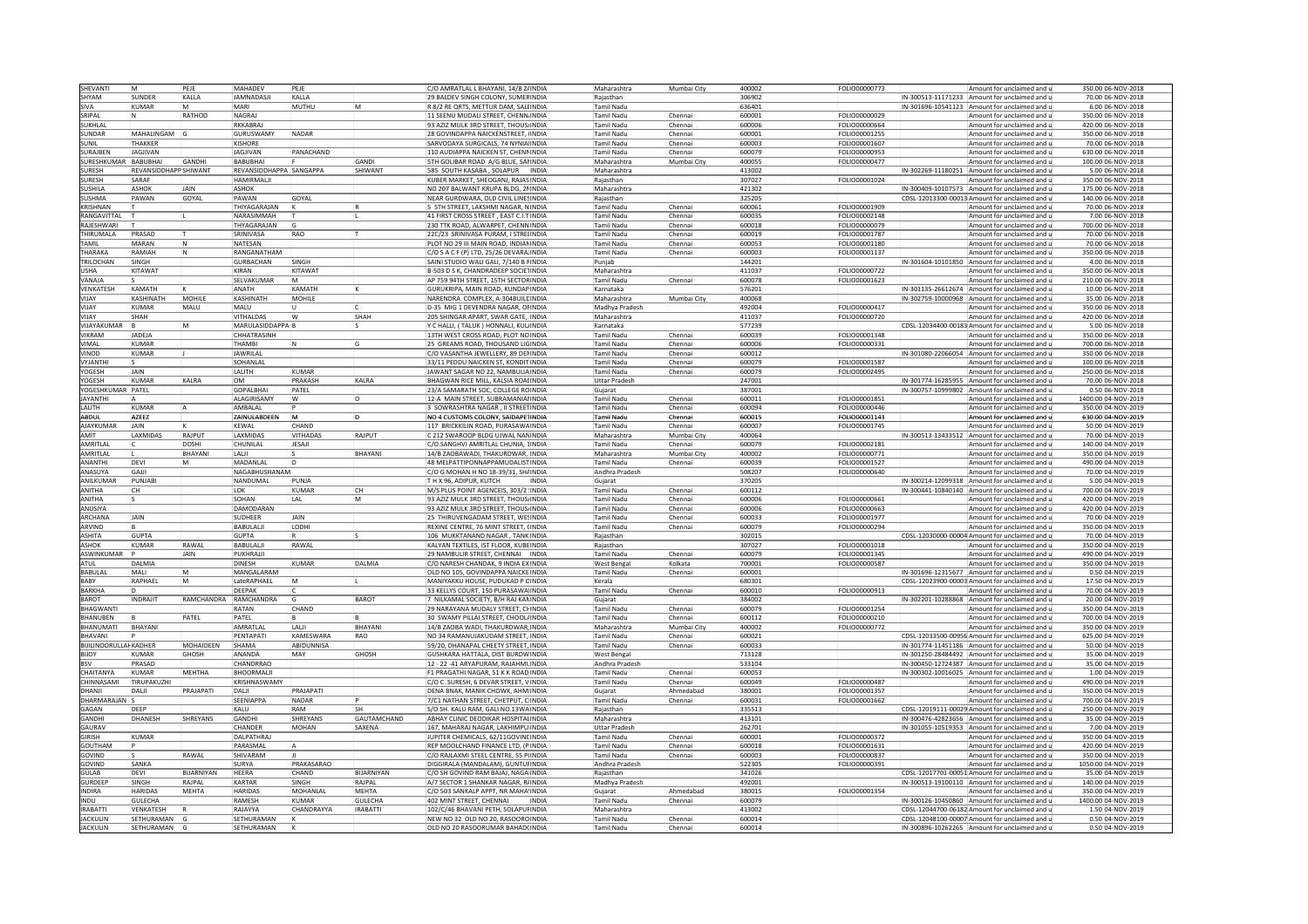| <b>IACKULIN</b>     | SETHURAMAN G             |                           | SFTHURAMAN               |                    |                 | NO 20 RASOORUMAR BAHADHOORINDIA            | Tamil Nadu           | Chennai                | 600014 |                      | IN-300896-10221707 Amount for unclaimed and u  | 0.50i04-NOV-2019    |
|---------------------|--------------------------|---------------------------|--------------------------|--------------------|-----------------|--------------------------------------------|----------------------|------------------------|--------|----------------------|------------------------------------------------|---------------------|
| <b>AGDISH</b>       | KUMAR                    |                           | DOONGAR                  | CHAND              |                 | VINAYAKA MUDALI STREET, SOWINDIA           | Tamil Nadu           | Chennai                | 500079 | FOLIO00000832        | Amount for unclaimed and                       | 350.00 04-NOV-2019  |
| <b>AIDESH</b>       | PΔI                      | <b>WASON</b>              | RAM                      | AHAR               | WASON           | 54/D RACE COURSE, DEHRADUN, DINDIA         | <b>Uttar Prades</b>  |                        | 248001 |                      | CDSL-13028600-00006 Amount for unclaimed and   | 0.50 04-NOV-2019    |
| AIN                 | SAGAR                    | AMARCHAND                 | JAIN                     | AMARCHAND          | <b>JAWARMAL</b> | SAGAR MEDICALS, BAZAR PETH KINDIA          | Maharashtra          |                        | 410301 |                      | IN-300280-10521652 Amount for unclaimed and    | 350.00 04-NOV-2019  |
| EEWAN               | LAL                      |                           | MANGILAL                 |                    |                 | 33/11 PEDDU NAICKEN ST, KONDITINDIA        | Tamil Nadu           | Chennai                | 500079 | FOLIO00000690        | Amount for unclaimed and                       | 50.00 04-NOV-2019   |
| TENDER              | SINGH                    | TANWAR                    | SATPAL                   |                    |                 |                                            |                      |                        | 174001 |                      |                                                | 70.00 04-NOV-2019   |
|                     | PARTHIBAN                |                           | PARTHIBAN                | SINGH              |                 | CH 53, D D NAGAR, GWALIOR<br>INDIA         | Madhya Pradesh       |                        |        |                      | IN-301774-12072059 Amount for unclaimed and    |                     |
| YOTHI               |                          |                           |                          |                    |                 | 50 LAL BAHADUR COLONY, PEELAMINDIA         | Tamil Nadu           | Coimbatore             | 541004 | FOLIO00000966        | Amount for unclaimed and                       | 350.00 04-NOV-2019  |
| ANAND               |                          |                           | RAJAGOPAI                |                    |                 | 58 KRISHNAPPA AGRAHARAM ST. IINDIA         | Tamil Nadu           | Chenna                 | 500079 | FOLIO00000182        | Amount for unclaimed and                       | 350.00 04-NOV-2019  |
| <b>KALA</b>         |                          |                           | <b>DUIRAL</b>            |                    |                 | OLD NO 23 NEW NO 2, GOVINDRAJINDIA         | Tamil Nadu           | Chenna                 | 500082 |                      | CDSL-12023000-00346 Amount for unclaimed and   | 50.00 04-NOV-2019   |
| KAMAL               | KISHORI                  | KATARIA                   | BHAWARLAL                | KATARIA            |                 | NO 42/2 CHAKARAI SREET 2ND FLOINDIA        | Tamil Nadu           | Chennai                | 600079 |                      | IN-301637-41130596 Amount for unclaimed and    | 0.50 04-NOV-2019    |
| <b>KAMALABAI</b>    |                          |                           | GIRIDHARILAI             |                    |                 | 29/15 NAMBULIAR STREET, SUJAY INDIA        | Tamil Nadu           | Chenna                 | 500079 |                      | IN-301637-40410537 Amount for unclaimed and    | 0.50 04-NOV-2019    |
| KAMI ESH            | <b>AIN</b>               |                           | PRAKASH                  | CHAND              |                 | 117 BRICKKILIN ROAD, PURASAWAINDIA         | Tamil Nadu           | Chenna                 | 500007 | FOLIO00001748        | Amount for unclaimed and                       | 50.00 04-NOV-2019   |
| AMLESH              | <b>JAIN</b>              |                           | PRAKASH                  | CHAND              |                 | 23 GRAMA STREET, PURASAWALK INDIA          | Tamil Nadu           | Chenna                 | 500007 | FOLIO00001786        | Amount for unclaimed and                       | 50.00 04-NOV-2019   |
| <b>ANAYALA</b>      |                          | ROCHLANI                  | <b>PRIBHDAS</b>          | ROCHLAN            |                 | 12 SAGAR SANGAM, 27 BANDRA RUNDIA          | Maharashtra          | Mumbai City            | 400050 | FOLIO00000757        | Amount for unclaimed and                       | 100.00 04-NOV-2019  |
| <b>ATTA</b>         | RAMBABU                  |                           | VENKATESWARLU KATTA      |                    |                 | 4-73. SANTHANUTHI APADU MANDINDIA          | Andhra Pradesi       |                        | 523225 |                      | CDSL-12010900-02694 Amount for unclaimed and   | 18.00 04-NOV-2019   |
| <b>KAVITA</b>       | SONI                     |                           | AMAR                     | SONI               |                 | SHREE SADAN, 89/367 BANGUR PAINDIA         | West Bengal          |                        | 712248 | FOLIO00000795        | Amount for unclaimed and                       | 700.00 04-NOV-2019  |
|                     |                          |                           |                          |                    |                 |                                            |                      |                        |        |                      |                                                |                     |
| <b>KAVITHA</b>      |                          |                           | <b>GAUTAMRAJ</b>         |                    |                 | GAUTAM DRESSES, MG ROAD, RAICINDIA         | Karnataka            | Raichur                | 584101 | FOLIO00001831        | Amount for unclaimed and                       | 210.00 04-NOV-2019  |
| <b>IRAN</b>         | KUMARI                   |                           | CHAMPALAI                | RANKA              |                 | C/O G RATHAN KUMAR, 20 NEW NUNDIA          | Tamil Nadu           | Chenna                 | 600002 | FOLIO00001555        | Amount for unclaimed and                       | 320.00 04-NOV-2019  |
| <b>ISHAN</b>        |                          |                           | MELAPCHAND               | JAIN               |                 | 36 PERUMAL MUDALI STREET, CHE INDIA        | Tamil Nadu           | Chenna                 | 600079 | FOLIO00001297        | Amount for unclaimed and                       | 350.00 04-NOV-2019  |
| <b>ISHINDAS</b>     |                          | CHHABRIA                  | <b>TOPANDAS</b>          |                    | CHHABRIII       | NO.12 KANNIAH NAIDU STREET, KUNDIA         | <b>Tamil Nadu</b>    | Chennai                | 600079 | FOLIO00000460        | Amount for unclaimed and                       | 350.00 04-NOV-2019  |
| KOCHUMOL            |                          |                           | <b>KOCHUNNY</b>          |                    |                 | CHERUVATHOOR HOUSE, M G ROAINDIA           | Kerala               |                        | 680503 |                      | CDSL-12023900-00101 Amount for unclaimed and   | 210.00 04-NOV-2019  |
| IKHABCHAND KOTHARI  |                          |                           | LATE                     | LALCHANDJI         |                 | 39 V.V. KOIL STREET, VELLALA TEY INDIA     | Tamil Nadu           | Chenna                 | 500086 | FOLIO00000263        | Amount for unclaimed and                       | 350.00 04-NOV-2019  |
| ALITHA              | <b>BAL</b>               |                           | I AI IT                  | KUMAR              |                 | 127 ANNAPILLAI ST. CHENNAI<br><b>INDIA</b> | <b>Tamil Nadu</b>    | Chenna                 | 600079 | FOLIO00001286        | Amount for unclaimed and u                     | 100.00 04-NOV-2019  |
| <b>ILABEN</b>       | BHAGUBHAI                | PATEL                     | BHAGUBHAI                |                    | PATEL           | ATEL FALI IN VILLAGE . AT&POST-INDIA       | Guiarat              |                        | 383255 |                      | CDSL-12047800-00007 Amount for unclaimed and   | 40.00 04-NOV-2019   |
| <b>NAGALAKSHMI</b>  |                          |                           | MURUGESAN                |                    |                 | PLOT NO.4 QUEENS CIRCLE, MAHE INDIA        | Tamil Nadu           |                        | 536008 | FOLIO00000146        | Amount for unclaimed and                       | 350.00 04-NOV-2019  |
| PRARHA              |                          |                           | <b>MOHANCHAND</b>        |                    |                 | SHANTHI TEXTILES, 95 USMAN ROAINDIA        | <b>Tamil Nadu</b>    | Chenna                 | 600017 | EQLIO00000402        | Amount for unclaimed and                       | 350.00 04-NOV-2019  |
|                     |                          |                           |                          |                    |                 |                                            |                      |                        |        |                      |                                                |                     |
| <b>IMESH</b>        | <b>KUMAR</b>             | M                         | <b>JAIN</b>              | M                  | IM.             | BEAUTY, 17 4TH MAIN ROAD(OPP. INDIA        | Tamil Nadu           | Chennai                | 500061 | FOLIO00000204        | Amount for unclaimed and                       | 80.00 04-NOV-2019   |
| <b>ADAN</b>         | LAL                      | ln.                       | DAYAJI                   |                    |                 | 48 MELPATTIPONNAPPAMUDALISTINDIA           | Tamil Nadu           | Chenna                 | 500039 | FOLIO00001525        | Amount for unclaimed and                       | 350.00 04-NOV-2019  |
| MADHUBALA           | JAIN                     |                           | <b>FUTARMAL</b>          | JAIN               |                 | SOUTH KAVAL KUDA STREET, MAINDIA           | Tamil Nadu           | Madurai                | 525001 | FOLIO00001130        | Amount for unclaimed and                       | 350.00 04-NOV-2019  |
| MADHURI             |                          | CHARANKAR                 | ROHIDAS                  | <b>HARIBHAU</b>    | HINDE           | 39/40 SURVEYNAGAR, NEAR MAINDIA            | Maharashtra          |                        | 116007 |                      | N-301696-11111146 Amount for unclaimed and     | 49.50 04-NOV-2019   |
| MADHV               | <b>CHANDHOP</b>          |                           | VIIAY                    | KUMAR              | CHANDHOK        | XV 983 MANTOLA PAHAR GANJ, NEINDIA         | Delhi                | New Delh               | 110055 | FOLIO00001133        | Amount for unclaimed and                       | 350.00 04-NOV-2019  |
| MAHAVEER            | CHAND                    | <b>BHANDARI</b>           | NATHMAL                  | BHANDARI           |                 | C/O VIMAL ELECTRICALS, 47 ERULAINDIA       | Tamil Nadu           | Chenna                 | 600079 | FOLIO00001305        | Amount for unclaimed and                       | 100.00 04-NOV-2019  |
| MAINA               | KUMARI                   |                           | CHAMPALAI                | RANKA              |                 | C/O G RATHAN KUMARI, 20 NEW NINDIA         | Tamil Nadu           | Chennai                | 600002 | FOLIO00001556        | Amount for unclaimed and                       | 320.00 04-NOV-2019  |
| MAITI               | KIIMARI                  |                           | RAM                      | SAJJAN             | CHAUDHARY       | C/O ALLAHABAD BANK, BHAGALPU INDIA         | <b>Bihar</b>         |                        | 812007 |                      | IN-301557-20927529 Amount for unclaimed and r  | 700.00 04-NOV-2019  |
| MAMTA               | KUMARI                   |                           | RAJESH                   | <b>KUMAR</b>       |                 | :/O. MADANLAL, 8 NAGAMANI GA INDIA         | Tamil Nadu           | Chenna                 | 600001 | FOLIO00002335        |                                                | 490.00 04-NOV-2019  |
|                     |                          |                           |                          |                    |                 |                                            |                      |                        |        |                      | Amount for unclaimed and                       |                     |
| MANI                |                          |                           | MOHAMBARAM               |                    |                 | NO 28 NORTH WALL ROAD, KONDI INDIA         | Tamil Nadu           | Chenna                 | 600079 | FOLIO00000824        | Amount for unclaimed and                       | 630.00 04-NOV-2019  |
| MANISH              |                          |                           | <b>JAGDISH</b>           | KUMAR              |                 | 9 VINAYAKA MUDALI STREET, SOW INDIA        | Tamil Nadı           | Chenna                 | 600079 | FOLIO00000830        | Amount for unclaimed and                       | 210.00 04-NOV-2019  |
| MANISH              | PRASAD                   |                           | MADANMOHAN               | PRASAD             |                 | 144 JEETPUR TOPCHANCHI, P.O - GINDIA       | Bihar                |                        | 828401 |                      | CDSL-12046300-00063 Amount for unclaimed and   | 2.00 04-NOV-2019    |
| ULIAN               | DEVI                     | ANCHALIA                  | LABHACHAND               | ANCHALIA           |                 | C/O LABHA CHAND ANCHALIA, CHOINDIA         | Rajasthan            |                        | 334401 |                      | CDSL-12010900-00938 Amount for unclaimed and u | 50.00 04-NOV-2019   |
| MANIUI A            |                          | <b>SHAH</b>               | PARUDAN                  | BHANSALI           |                 | 33-A/4 PEDDU STREET, I FLOOR KCINDIA       | Tamil Nadu           | Chennai                | 500079 | FOLIO00000492        | Amount for unclaimed and                       | 700.00 04-NOV-2019  |
| LOVAM               |                          |                           | NAWALMAI                 |                    |                 | KOTHANDARAMAN IYER ST. 2ND INDIA           | Tamil Nadu           | Chenna                 | 500021 | FOLIO00001184        | Amount for unclaimed and                       | 70.00 04-NOV-2019   |
| MANOJKUMAR          |                          | <b>TRIVED</b>             | GUNVANTRAY               | TRIVEDI            |                 | A-4-86, GURUKRUPA VAIKUNTH-2, INDIA        | Gujarat              | Vadodar                | 390022 |                      | CDSL-12011300-00112 Amount for unclaimed and   | 14.00 04-NOV-2019   |
| RAMACHANDRAIN       |                          |                           | <b>NA</b>                |                    |                 | 150/5 GOVINDAPPA NAICK STRE. NINDIA        | <b>Tamil Nadu</b>    | Chenna                 | 600079 | <b>FOLIO00000295</b> | Amount for unclaimed and                       | 350.00 04-NOV-2019  |
| NAND                | KISHORI                  |                           |                          |                    | KOSTA           |                                            |                      |                        |        |                      |                                                |                     |
|                     |                          | KOSTA                     | LATEK                    |                    |                 | 212, GARHA, KOSTA MOHALLA, JABINDIA        | Madhya Pradesh       |                        | 482003 |                      | IN-300394-10690287 Amount for unclaimed and    | 10.00 04-NOV-2019   |
| NARENDRA            | KUMAR                    | YADAV                     | RAM                      | <b>KISHORE</b>     | YADAV           | 215 SADAK MOHALLA, DHAMARE INDIA           | Rajasthan            | Alwar                  |        |                      | CDSL-12017701-00177 Amount for unclaimed and   | 10.00 04-NOV-2019   |
| NEELA               |                          | MEHTA                     | NALIN                    |                    | <b>MEHTA</b>    | A/503 PRINCE TOWER 2ND FLOORINDIA          | Tamil Nadu           | Chenna                 | 600010 |                      | CDSL-12031500-00016 Amount for unclaimed and   | 2000.00 04-NOV-2019 |
| NEETA               | SHAH                     |                           | VIJAY                    | <b>KUMAR</b>       | SHAH            | 05 SHINGAR APART, SWAR GATE, INDIA         | Maharashtra          |                        | 111037 | FOLIO00000721        | Amount for unclaimed and                       | 420.00 04-NOV-2019  |
| NIRBHAYLAI          |                          |                           | SUMFRMAL                 |                    |                 | 57/2 NARAYANA MUDALI STREET, (INDIA        | <b>Tamil Nadu</b>    | Chenna                 | 600079 | FOLIO00000985        | Amount for unclaimed and                       | 350.00 04-NOV-2019  |
| <b>AIN</b>          |                          |                           | <b>CHANDRA</b>           | MALI               |                 | 2 SOUTH KAVAL KUDA STREET, M/INDIA         | Tamil Nadu           | Madura                 | 625001 | FOLIO00000342        | Amount for unclaimed and                       | 700.00 04-NOV-2019  |
| MEENAI              |                          |                           | PALANIAPPAN              |                    | İМ              | DOOR NO.76 PADMA ILLAM, SOUTINDIA          | Tamil Nadu           | Chenna                 | 600049 | FOLIO00000305        | Amount for unclaimed and                       | 350.00 04-NOV-2019  |
| <b>JIKRAM</b>       |                          |                           | PRAKASH                  |                    |                 | 3 STATE BANK STREET, MOUNT RUNDIA          | Tamil Nadu           | Chennai                | 500002 | FOLIO00000454        | Amount for unclaimed and u                     | 280.00 04-NOV-2019  |
| <b>ANKAI</b>        | SAXFNA                   |                           | NAVAL                    | <b>KISHORE</b>     | SAXENA          | ATLAS CYCLES HARYANA LTD, MAL INDIA        | Madhya Pradesh       |                        | 174002 |                      | IN-302269-11477562 Amount for unclaimed and    | 75.50 04-NOV-2019   |
| <b>ARASMA</b>       |                          | <b>MFHTA</b>              | BADARMALJI               |                    |                 | MEHTA BHAVAN, MUNDARGI<br><b>INDIA</b>     | Karnataka            | Gadag                  | 582101 | FOLIO00000281        |                                                | 350.00 04-NOV-2019  |
| PARESH              |                          | RATHOD                    | TEJRAJ                   |                    |                 | PARESH T. RATHOD, 11 SEENU MUIINDIA        |                      | Chenna                 | 600001 | FOLIO00000389        |                                                | 350.00 04-NOV-2019  |
|                     |                          |                           |                          |                    |                 |                                            | Tamil Nadu           |                        |        |                      | Amount for unclaimed and                       |                     |
| PATEL               | <b>GOVINDBHAI</b>        | <b>HARAGOVANDAS PATEL</b> |                          | <b>HARGOVANDAS</b> |                 | 19 SARJAN BANGLOWS, DHOBI GH INDIA         | Gujarat              |                        | 384001 |                      | IN-301276-30427484 Amount for unclaimed and    | 35.00 04-NOV-2019   |
| PRABHAVATI          |                          | PAWAR                     | JANARDHAN                |                    | PAWAR           | NO 11, KAMDOLI GALLI, BROADWAINDIA         | Karnataka            |                        | 580020 |                      | IN-302148-10773716 Amount for unclaimed and    | 420.00 04-NOV-2019  |
| PRAKASH             |                          |                           | <b>NA</b>                |                    |                 | SWASTIK ROAD CARRIERS, 96 CORIINDIA        | Tamil Nadu           | Chennai                | 600001 | FOLIO00000233        | Amount for unclaimed and                       | 350.00 04-NOV-2019  |
| PRAKASHCHAND SURANA |                          | SONS                      | MANGILAL                 | SURANA             |                 | NO.4 GOVINDAN STREET, 1ST FLOCINDIA        | Tamil Nadu           | Chenna                 | 600112 |                      | CDSL-12040600-00000 Amount for unclaimed and   | 0.50 04-NOV-2019    |
| PRASANCHAND KOCHAR  |                          |                           | BALCHANDJ                | KOCHAR             |                 | DCM TEXTILES, 15 NORTH CHITARAINDIA        | Tamil Nadı           | Madura                 | 525001 | FOLIO00000345        | Amount for unclaimed and                       | 350.00 04-NOV-2019  |
| PRFFTI              | MITTAI                   |                           | RAIFNDRA                 | <b>KUMAR</b>       | MITTAL          | C/O SHARDA SOLVENT LTD., SHIVPUNDIA        | Madhya Pradesh       |                        | 173551 |                      | IN-301557-21875416 Amount for unclaimed and    | 50.00 04-NOV-2019   |
| PUKHRAJ             |                          | JAIN                      | PANNALALI                |                    |                 | 29 NAMBULIR STREET, CHENNAI   INDIA        | Tamil Nadu           | Chenna                 | 500079 | FOLIO00001343        | Amount for unclaimed and                       | 490.00 04-NOV-2019  |
| PURUSHOTHAMAF       |                          |                           | RAMARAO                  | İМ                 | IV.             | 11 PUSKAR VIEW FLATS SQUARE, 2 INDIA       | Tamil Nadu           | Chennai                | 500005 |                      | IN-301549-18247433 Amount for unclaimed and r  | 5.00 04-NOV-2019    |
| <b>ANICKAMAMB</b>   |                          |                           | AMBROSE                  |                    | İΝ              | 21 MARIA DOSS STREET . ROYAPULINDIA        | Tamil Nadu           | Chenna                 | 500013 | FOLIO00000145        | Amount for unclaimed and                       | 350.00 04-NOV-2019  |
| URESH               | KUMAR                    |                           | RAMLALI                  |                    |                 | RITIKA ENTERPRISES, 7 EKAMBARESINDIA       | Tamil Nadu           | Chenna                 | 600003 | FOLIO00000183        | Amount for unclaimed and                       | 350.00 04-NOV-2019  |
|                     |                          |                           |                          |                    |                 |                                            |                      |                        |        |                      |                                                |                     |
| RAHUI               | ANAND                    |                           | PRASAD                   |                    |                 | C/O IDBI BANK LTD 715 KATARUKA INDIA       | <b>Bihar</b>         |                        | 834001 |                      | IN-300450-12095697 Amount for unclaimed and    | 70.00 04-NOV-2019   |
| RAJAMMAL            |                          |                           | VELLAICHAMY              |                    |                 | 1 SRI MURUGAN NAGAR, P N PUDUINDIA         | Tamil Nadu           | Coimbatore             | 641041 | FOLIO00000625        | Amount for unclaimed and                       | 420.00 04-NOV-2019  |
| RAJAN               | VIJAN                    | ADVOCATE                  | GOVERDHAN                | LAL                | VIJAN           | 4 / 1092 JAFFAR NAWAZ, NEAR SULINDIA       | <b>Uttar Pradesh</b> |                        | 247001 |                      | IN-303116-10028894 Amount for unclaimed and    | 10.00 04-NOV-2019   |
| RAIFNDIRAN          |                          |                           | THANGAVFI                |                    |                 | NO 68 IIND STREET, KAMARAJA PUIINDIA       | Tamil Nadu           | Chennai                | 600034 | FOLIO00001513        | Amount for unclaimed and u                     | 420.0004-NOV-2019   |
| RAIFSH              |                          |                           | BALASUBRAMANIAN          |                    |                 | LOT NO 3303 LIG 2, GANDHI MANINDIA         | Tamil Nadu           | Coimbatore             | 541004 |                      | CDSL-13041400-01166 Amount for unclaimed and   | 0.50 04-NOV-2019    |
| RAJESH              | KIIMAR                   |                           | SOHAN                    | LAL                | <b>M</b>        | 93 AZIZ MULK 3RD STREET, THOUS INDIA       | Tamil Nadu           | Chenna                 | 600006 | FOLIO00000660        | Amount for unclaimed and                       | 420.00 04-NOV-2019  |
| RAJESH              |                          |                           | LUTCHMIAH                | CHETTY             |                 | 3 DEVARAJA MUDALY STREET, TRIPINDIA        | Tamil Nadu           | Chennai                | 600005 | FOLIO00001580        | Amount for unclaimed and                       | 420.00 04-NOV-2019  |
| VILA                | KUMAR                    | AGRAWAL                   | <b>JAGDISH</b>           | NARAYAN            | AGRAWAL         | C/O JAGDISH NARAYAN AGRAWAL INDIA          | Bihar                |                        | 300008 |                      | CDSL-12030000-00323 Amount for unclaimed and   | 75.00 04-NOV-2019   |
| RAKFSH              | PRASAD                   |                           | DEVENDRA                 | PRASAD             |                 | 101 ELOQUENCE BLK SAI KRUPA, EINDIA        | Karnataka            |                        | 560037 |                      |                                                | 0.50 04-NOV-2019    |
|                     |                          |                           |                          |                    |                 |                                            |                      | Bangalore Urban        |        |                      | IN-300214-12582902 Amount for unclaimed and u  |                     |
|                     | AMACHANDRAI BALASUNDARAM |                           | BALASUNDARAM RAMCHANDRAN |                    |                 | EJAS NO. 789 11-MAIN . 4TH BLOINDIA        | Karnataka            | <b>Bangalore Urbar</b> | 560043 |                      | CDSL-12044700-00327 Amount for unclaimed and   | 15.00 04-NOV-2019   |
| RAMESH              | <b>CLIMAF</b>            |                           | <b>DEVICHANDJ</b>        |                    |                 | 29 NAMBULIR STREET, CHENNAI                | <b>Tamil Nadu</b>    | Chennai                | 500079 | FOLIO00001342        | Amount for unclaimed and                       | 490.00 04-NOV-2019  |
| RAMFSH              | KUMAR                    | RATHI                     | <b>BANSILAL</b>          |                    |                 | IRAJ DEEP . 28 GODOWN STREET. CIINDIA      | Tamil Nadu           | Chennai                | 600001 | <b>EOLIO00000406</b> | Amount for unclaimed and                       | 350.00 04-NOV-2019  |
| RAMESH              |                          |                           | NARAJIMHACHARI T         |                    |                 | NO 27 PUSHPAK, JAGDEESH NAGAHINDIA         | Karnataka            | Bangalore Urban        | 560075 | FOLIO00001103        | Amount for unclaimed and                       | 700.00 04-NOV-2019  |
| RAMKISHOR           |                          |                           | MADANMOHAN MALANI        |                    |                 | 14 NAMMALWAR STREET, SOWCARINDIA           | Tamil Nadu           | Chenna                 | 500079 | FOLIO00001523        | Amount for unclaimed and                       | 210.00 04-NOV-2019  |
| RAMULU              |                          |                           | NARAYANA                 |                    |                 | D NO 12 - 2 - 5/5, PRAKASH NAGARINDIA      | Andhra Pradesh       |                        | 522601 |                      | N-300610-10338547 Amount for unclaimed and (   | 420.00 04-NOV-2019  |
| RANI                |                          |                           | SUBRAMANIAN              |                    |                 | 2 AVINASHI GOUNDEN PALAYAM INDIA           | Tamil Nadu           |                        | 541603 |                      | IN-301696-11109562 Amount for unclaimed and    | 20.00 04-NOV-2019   |
| RANJIT              | ARORA                    |                           | <b>NA</b>                |                    |                 | 13/145, GEETA COLONY, DELHI, DE INDIA      | Delhi                | New Delh               | 11003: |                      | IN-300011-10435522 Amount for unclaimed and    | 50.00 04-NOV-2019   |
| RATAN               | VAID                     |                           | <b>JAWAHARLAL</b>        | VAID               |                 | 733, PHALTAN GALLI, SOLAPUR<br>INDIA       | Maharashtra          |                        | 413002 |                      |                                                | 1050.00 04-NOV-2019 |
|                     |                          |                           |                          |                    |                 |                                            |                      |                        |        |                      | IN-301098-10424244 Amount for unclaimed and u  |                     |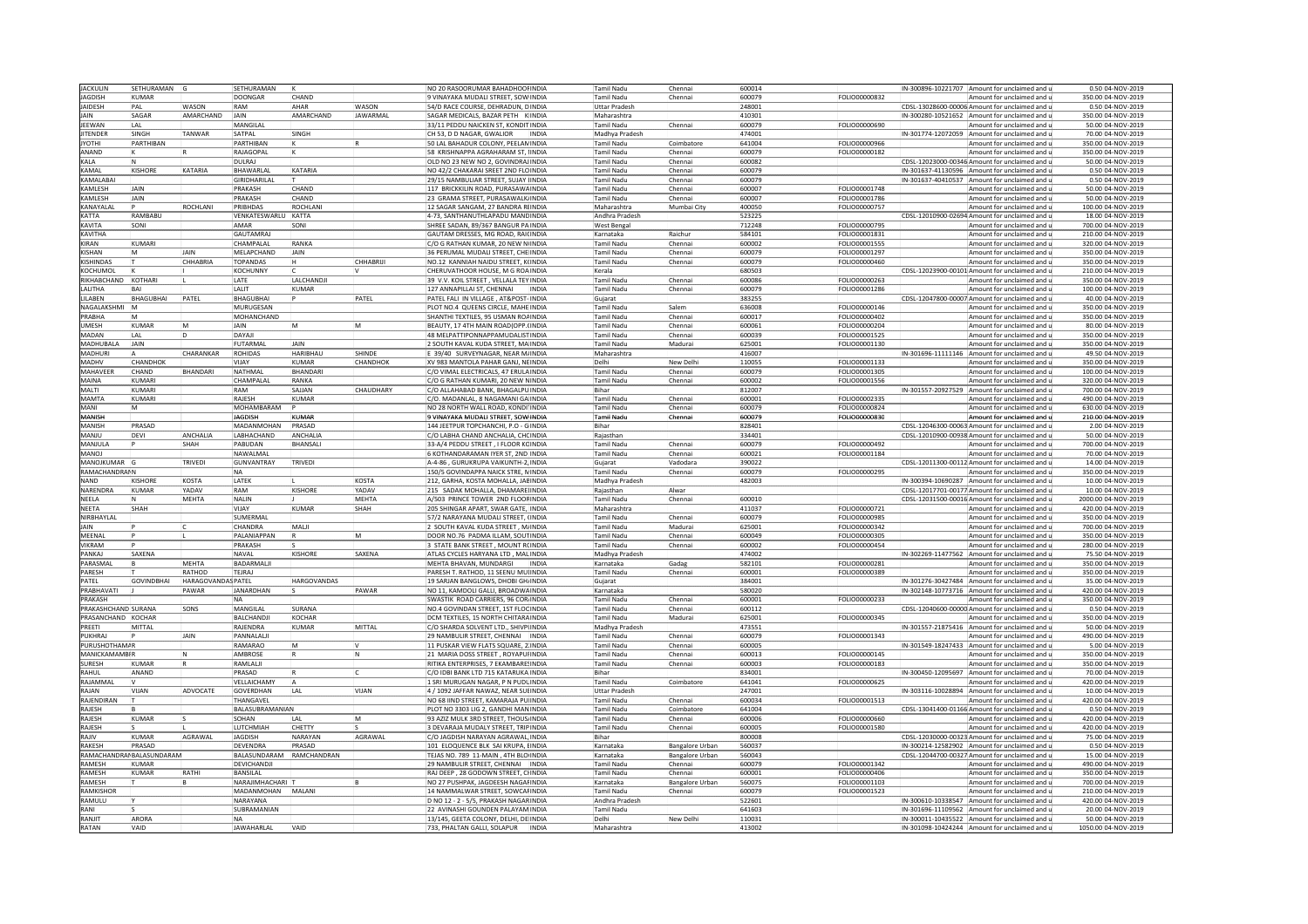| RATANCHAND           |                                |                  | <b>HIRA</b>             | CHAND         |                | 29 NARAYANA MUDALY STREET, CHINDIA           |              | Tamil Nadu           | Chennai                | 600079 | FOLIO00001253        |                    | Amount for unclaimed and                       | 350.00 04-NOV-2019  |
|----------------------|--------------------------------|------------------|-------------------------|---------------|----------------|----------------------------------------------|--------------|----------------------|------------------------|--------|----------------------|--------------------|------------------------------------------------|---------------------|
| RAVI                 | <b>UMAR</b>                    | SAHU             | HARI                    | RAM           | SAHU           | MOH MALVIYA NAGAR, POST BANKINDIA            |              | <b>Uttar Pradesi</b> |                        | 271001 |                      |                    | IN-300513-15239328 Amount for unclaimed and    | 20.00 04-NOV-2019   |
| RAVI                 | <b>RAKASH</b>                  | SHANKAR          | SHANKAR                 |               |                | 1 THAMBY CHETTY STREET, MADINDIA             |              | <b>Tamil Nadu</b>    | Chennai                | 600001 | FOLIO00000125        |                    | Amount for unclaimed and                       | 350.00 04-NOV-2019  |
| RAVINDRA             | SHAH                           |                  | <b>HAIARIMAI</b>        |               |                | H RAJANIKANT, A-16 MASKATI MALINDIA          |              | Gujarat              | Ahmedahad              | 380002 | FOLIO00000523        |                    | Amount for unclaimed and                       | 750.00 04-NOV-2019  |
| REKHA                | KOTHARI                        |                  | VIJAYARAJ               | KOTHARI       |                | NO-8 MAHAVEER COLONY, E.V.K SINDIA           |              | <b>Tamil Nadu</b>    | Chenna                 | 600007 |                      |                    | CDSL-12049800-00094 Amount for unclaimed and   | 0.50 04-NOV-2019    |
|                      |                                |                  |                         |               |                |                                              |              |                      |                        |        |                      |                    |                                                |                     |
| ROMA                 | SHAH                           |                  | <b>RAKESH</b>           | SHAH          |                | PRINCE MANOR BLOCK A. FLAT NO INDIA          |              | Tamil Nadu           | Chennai                | 600010 | FOLIO00001880        |                    | Amount for unclaimed and                       | 1050.00 04-NOV-2019 |
| <b>DHANESH</b>       | SFTHIYA                        |                  | <b>I ATFSHRISAIAN</b>   | KARAN         | SFTHIYA        | NO.7 ANDERSON STREET, FIRST FLUNDIA          |              | Tamil Nadu           | Chennai                | 600001 | FOLIO00000327        |                    | Amount for unclaimed and i                     | 700.0004-NOV-2019   |
| LOMAM                | <b>UMAR</b>                    |                  | SOHANLAL                |               |                | 2 MAGAZINE ROAD, VYASARPADI INDIA            |              | Tamil Nadu           | Chenna                 | 600039 | FOLIO00000322        |                    | Amount for unclaimed and                       | 350.00 04-NOV-2019  |
| TARUNKUMAR           | SETHIYA                        |                  | SAJJAN                  | SETHIYA       |                | 7 ANDERSON STREET, I FLOOR, CHUNDIA          |              | Tamil Nadu           | Chenna                 | 600001 | FOLIO00000170        |                    | Amount for unclaimed and                       | 700.00 04-NOV-2019  |
| SADHNA               | VIKRAM                         | SHAH             | VIKRAM                  | SHAH          |                | 102 1ST FLOOR . H.NO.155/156 MUNDIA          |              | Guiarat              | Surat                  | 395004 |                      |                    | CDSL-12028900-00091 Amount for unclaimed and   | 140.00 04-NOV-2019  |
| SAMBATRAJ            | SANGAVI                        |                  | <b>NA</b>               |               |                | SREE GURUDEV PROVISION, 75 ELE INDIA         |              | <b>Tamil Nadu</b>    | Chennai                | 600079 | FOLIO00000235        |                    | Amount for unclaimed and                       | 350.00 04-NOV-2019  |
| SANCHIL              | RΔI                            |                  | <b>INDARCHAND</b>       |               |                | 22 A, GANDHI ROAD, SRIPERUMPU INDIA          |              | Tamil Nadu           |                        | 602105 |                      |                    | IN-302236-10795976 Amount for unclaimed and    | 630.00 04-NOV-2019  |
| SANDIP               | <b>JOISAR</b>                  |                  | DEEPAK                  | JOISAR        |                | BIPIN, 4 DIGVIJAY PLOT, JAMNAGA INDIA        |              | Guiarat              | Jamnagar               | 361005 |                      |                    | IN-300974-10310571 Amount for unclaimed and    | 350.00 04-NOV-2019  |
| SANGEETHA            |                                | JAIN             | RAMESH                  | <b>KUMAR</b>  |                | 29 NAMBULIR STREET, CHENNAI INDIA            |              | <b>Tamil Nadu</b>    | Chennai                | 600079 | FOLIO00001341        |                    | Amount for unclaimed and                       | 490.00 04-NOV-2019  |
| SANIAY               |                                |                  | <b>BHASKAF</b>          |               |                | # 24/3 11TH CROSS, VYALIKAVAL EXINDIA        |              | Karnataka            | <b>Bangalore Urban</b> | 560003 |                      |                    | IN-301549-14911355 Amount for unclaimed and    | 35.00 04-NOV-2019   |
| SANJAY               |                                | MYSHERI          | PRAVIN                  | M             | SHAH           | NO 9 VIJAY ILLAM IST FLOOR, RAMINDIA         |              | <b>Tamil Nadu</b>    | Coimbator              | 641011 | FOLIO00001121        |                    | Amount for unclaimed and                       | 1560.00 04-NOV-2019 |
|                      |                                |                  |                         |               |                |                                              |              |                      |                        |        |                      |                    |                                                |                     |
| SANTOSH              | DEVI                           |                  | NIRBHAYLAI              |               |                | 57/2 NARAYANA MUDALI STREET, (INDIA          |              | Tamil Nadu           | Chenna                 | 600079 | FOLIO00000986        |                    | Amount for unclaimed and i                     | 350.00 04-NOV-2019  |
| SANTOSH              | KUMARI                         |                  | NATHMAL                 |               |                | C/O VIMAL ELECTRICALS, 47 ERULAINDIA         |              | <b>Tamil Nadu</b>    | Chennai                | 600079 | FOLIO00001304        |                    | Amount for unclaimed and                       | 100.00 04-NOV-2019  |
| <b>AROJINI</b>       |                                | SHAH             | NAROTAMDAS              |               | SHAH           | 12 NAINAPPA MAISTRY STREET, PAINDIA          |              | Tamil Nadu           | Chenna                 | 600003 | FOLIO00000185        |                    | Amount for unclaimed and                       | 350.00 04-NOV-2019  |
| SASANKA              | MAITY                          |                  | HAREKRISHNA             | MAITY         |                | SHIBANI APPERTMENT, DB 1/5 RAILINDIA         |              | <b>West Benga</b>    | Kolkata                | 700059 |                      |                    | IN-300126-11116288 Amount for unclaimed and    | 35.00 04-NOV-2019   |
| SATISH               | GRANDHE                        |                  | SRIPATHY                | CHETT         | lG             | 37   SECRETARIAT COLONY, MADRINDIA           |              | <b>Tamil Nadu</b>    | Chennai                | 600010 | FOLIO00000141        |                    | Amount for unclaimed and                       | 700.00 04-NOV-2019  |
| SAYEDMOHAMMM         |                                |                  | HASSAN                  | RAWTHER       |                | DARUSALAM, MANTHAR ROAD, THINDIA             |              | Kerala               |                        | 686003 |                      |                    | IN-300239-11788127 Amount for unclaimed and    | 28.00 04-NOV-2019   |
| SENTHIL              | KUMAR                          |                  | PITCHAIAH               |               |                | 31/8 UNNAMALAI AMMAL STREET, INDIA           |              | Tamil Nadu           | Chenna                 | 600017 | FOLIO00001700        |                    | Amount for unclaimed and                       | 350.00 04-NOV-2019  |
| SFTHURAMAN           |                                |                  | KASINATHAN              |               |                | NEW NO32 OLD NO 20, RASOORO INDIA            |              | Tamil Nadu           | Chennai                | 600014 |                      |                    | CDSL-12048100-00007 Amount for unclaimed and   | 0.50 04-NOV-2019    |
| SETHURAMAN           |                                |                  | KOTHANDARAMAN           |               |                | STATE BANK OF SAURASHTRA, 27/2INDIA          |              | Tamil Nadu           | Chennai                | 600002 | FOLIO00001576        |                    | Amount for unclaimed and                       | 350.00 04-NOV-2019  |
| SFTHURAMAN           |                                |                  | KASINATHAN              |               |                | NEW NO 32 OLD NO 20, RASOOR UINDIA           |              | Tamil Nadu           | Chenna                 | 600014 |                      |                    | IN-300896-10245708 Amount for unclaimed and    | 0.50 04-NOV-2019    |
| SETHURAMAN           |                                |                  | KASINATHAN              |               |                | NEW NO 32 OLD NO 20, RASOOR UINDIA           |              | <b>Tamil Nadu</b>    | Chenna                 | 600014 |                      |                    | IN-300896-10245733 Amount for unclaimed and    | 0.50 04-NOV-2019    |
| SETHURAMAN           |                                |                  | KASINATHAN              |               |                |                                              |              | <b>Tamil Nadu</b>    |                        | 600014 |                      |                    |                                                |                     |
|                      |                                |                  |                         |               |                | NEW NO 32 OLD NO 20, RASOORUINDIA            |              |                      | Chennai                |        |                      |                    | IN-300896-10262223 Amount for unclaimed and    | 0.50 04-NOV-2019    |
| SFTHURAMAN           |                                |                  | KASINATHAN              |               |                | NEW NO 32 OLD NO 20, RASOORU INDIA           |              | <b>Tamil Nadu</b>    | Chennai                | 600014 |                      |                    | IN-300896-10262257 Amount for unclaimed and r  | 0.50 04-NOV-2019    |
| SETHURAMAN           |                                |                  | KASINATHAN              |               |                | NEW NO 32 OLD NO 20, RASOORUINDIA            |              | Tamil Nadu           | Chenna                 | 600014 |                      |                    | IN-300896-10262280 Amount for unclaimed and    | 0.50 04-NOV-2019    |
| SETHURAMAN           |                                |                  | KASINATHAN              |               |                | NEW NO 32 OLD NO 20, RASOORUINDIA            |              | Tamil Nadu           | Chenna                 | 600014 |                      | IN-300896-10262303 | Amount for unclaimed and                       | 0.50 04-NOV-2019    |
| SHANTAREN            | VACHHANI                       |                  | <b>GOVINDI AI</b>       | VACHHANI      |                | <b>JASHISH BLOCK NO 11. UMIYA SOCIJINDIA</b> |              | Guiarat              | Junagadh               | 362002 | EQLIQ00000730        |                    | Amount for unclaimed and <b>i</b>              | 350.00 04-NOV-2019  |
| SHANTILAL            | KOCHAR                         |                  | BALCHAND                | KOCHAR        |                | THE OFFICIAL ASSIGNEE OF BOMBAINDIA          |              | Maharashtra          | Mumbai City            |        | FOLIO00000105        |                    | Amount for unclaimed and                       | 1050.00 04-NOV-2019 |
| SHARADA              | DEVI                           |                  | DILIP                   | <b>KUMAR</b>  | JAIN           | 26/E REDDY RAMAN STREET, SUKH INDIA          |              | Tamil Nadu           | Chenna                 | 600079 | FOLIO00001312        |                    | Amount for unclaimed and                       | 420.00 04-NOV-2019  |
| SHEVANTI             |                                | PEJE             | MAHADEV                 | PEJE          |                | C/O AMRATLAL L BHAYANI, 14/B ZAINDIA         |              | Maharashtra          | Mumbai City            | 400002 | FOLIO00000773        |                    | Amount for unclaimed and                       | 350.00 04-NOV-2019  |
| SHYAM                | SUNDER                         | KALLA            | <b>JAMNADASJI</b>       | KALLA         |                | 9 BALDEV SINGH COLONY, SUMERINDIA            |              | Rajasthan            |                        | 06902  |                      |                    | IN-300513-11171233 Amount for unclaimed and u  | 70.00 04-NOV-2019   |
| SIVA                 | KUMAR                          |                  | MARI                    | MUTHU         | İм             | R 8/2 RE QRTS, METTUR DAM, SALIINDIA         |              | Tamil Nadu           |                        | 636401 |                      |                    | IN-301696-10541123 Amount for unclaimed and    | 6.00 04-NOV-2019    |
| <b>SOMASUNDARANG</b> |                                | D                | DANAPAL                 |               |                | 9 AMMAN KOIL STREET, PARK TOWINDIA           |              | <b>Tamil Nadu</b>    | Chenna                 | 600003 | FOLIO00001352        |                    | Amount for unclaimed and                       | 210.00 04-NOV-2019  |
| SRIPAL               |                                | RATHOD           | NAGRAJ                  |               |                |                                              |              | <b>Tamil Nadu</b>    | Chenna                 | 600001 |                      |                    | Amount for unclaimed and                       |                     |
|                      |                                |                  |                         |               |                | 11 SEENU MUDALI STREET, CHENN INDIA          |              |                      |                        |        | FOLIO00000029        |                    |                                                | 350.00 04-NOV-2019  |
| <b>SUDHIR</b>        | KUMAR                          | SAREMAL          | SAREMALI                |               |                | O.NO.46 N.NO.34, NAMAALVAAR SINDIA           |              | <b>Tamil Nadu</b>    | Chenna                 | 600001 |                      |                    | CDSL-12023000-00352 Amount for unclaimed and r | 125.00 04-NOV-2019  |
|                      |                                |                  |                         |               |                |                                              |              |                      |                        |        |                      |                    |                                                |                     |
| SUKHI AI             |                                |                  | RKKABRAI                |               |                | 93 AZIZ MULK 3RD STREET. THOUS INDIA         |              | <b>Tamil Nadu</b>    | Chennai                | 600006 | <b>FOLIO00000664</b> |                    | Amount for unclaimed and                       | 420.0004-NOV-2019   |
| SUMAN                | LATA                           |                  | RAKESHMOHAN             | KHANDELWAI    | <b>SH</b>      | VILLAGE& POST GARH HIMMATSIN INDIA           |              | Raiasthan            |                        | 321609 |                      |                    | CDSL-12017701-00010 Amount for unclaimed and   | 20.00 04-NOV-2019   |
| SUNIL                | KIIMAR                         |                  | SOHANLAL                |               |                | 93 AZIZ MULK 3RD STREET, THOUS INDIA         |              | Tamil Nadu           | Chennai                | 600006 | FOLIO00000662        |                    | Amount for unclaimed and                       | 420.00 04-NOV-2019  |
| SUNIL                | THAKKER                        |                  | <b>KISHORE</b>          |               |                | SARVODAYA SURGICALS, 74 NYNIA INDIA          |              | <b>Tamil Nadu</b>    | Chennai                | 600003 | FOLIO00001607        |                    | Amount for unclaimed and                       | 70.00 04-NOV-2019   |
| SURAJBEN             | <b>JAGJIVAN</b>                |                  | <b>JAGJIVAN</b>         | PANACHAND     |                | 110 AUDIAPPA NAICKEN ST, CHENNINDIA          |              | Tamil Nadu           | Chenna                 | 600079 | FOLIO00000953        |                    | Amount for unclaimed and                       | 630.00 04-NOV-2019  |
| SURESHKUMAR          | RABURHAL                       | <b>GANDHI</b>    | <b>BABURHAL</b>         |               | GANDI          | 5TH GOLIBAR ROAD A/G BLUE, SAMINDIA          |              | Maharashtra          | Mumbai City            | 400055 | FOLIO00000477        |                    | Amount for unclaimed and                       | 100.00 04-NOV-2019  |
|                      |                                |                  |                         |               |                |                                              |              |                      |                        |        |                      |                    |                                                |                     |
| SURESH               | REVANSIDDHAPP SHIWANT<br>SARAF |                  | REVANSIDDHAPPA SANGAPPA |               | <b>SHIWANT</b> | 585 SOUTH KASABA . SOLAPUR INDIA             |              | Maharashtra          |                        | 413002 |                      |                    | N-302269-11180251 Amount for unclaimed and     | 5.00 04-NOV-2019    |
| SURESH               |                                |                  | HAMIRMALI               |               |                | KUBER MARKET, SHEOGANJ, RAJASINDIA           |              | Rajasthar            |                        | 307027 | FOLIO00001024        |                    | Amount for unclaimed and                       | 350.00 04-NOV-2019  |
| <b>SUSHEFLA</b>      | DFVI                           |                  | <b>BHAG</b>             | CHAND         |                | 23 GRAMA STREET, PURASAWALKUNDIA             |              | Tamil Nadu           | Chenna                 | 600024 | FOLIO00001742        |                    | Amount for unclaimed and <b>i</b>              | 140.00 04-NOV-2019  |
| KRISHNAN             |                                |                  | THIYAGARAJAN            |               |                | 5 5TH STREET, LAKSHMI NAGAR, NINDIA          |              | <b>Tamil Nadu</b>    | Chennai                | 600061 | FOLIO00001909        |                    | Amount for unclaimed and                       | 70.00 04-NOV-2019   |
| <b>RAJESHWAR</b>     |                                |                  | THYAGARAJAN             |               |                | 230 TTK ROAD, ALWARPET, CHENNINDIA           |              | <b>Tamil Nadu</b>    | Chennai                | 600018 | FOLIO00000079        |                    | Amount for unclaimed and                       | 700.00 04-NOV-2019  |
| THIRUMALA            | PRASAD                         |                  | SRINIVASA               | RAO           |                | 22C/23 SRINIVASA PURAM, I STRELINDIA         |              | <b>Tamil Nadu</b>    | Chennai                | 600019 | FOLIO00001787        |                    | Amount for unclaimed and                       | 70.00 04-NOV-2019   |
| TAMIL                | MARAN                          |                  | NATESAN                 |               |                | <b>PLOT NO 29 III MAIN ROAD. INDIANINDIA</b> |              | Tamil Nadu           | Chennai                | 600053 | FOLIO00001180        |                    | Amount for unclaimed and                       | 70.00 04-NOV-2019   |
| THARAKA              | RAMIAH                         |                  | RANGANATHAM             |               |                | C/O S A C F (P) LTD, 25/26 DEVARA INDIA      |              | <b>Tamil Nadu</b>    | Chenna                 | 600003 | FOLIO00001137        |                    | Amount for unclaimed and                       | 350.00 04-NOV-2019  |
| TRILOCHAN            | SINGH                          |                  | <b>GURBACHAN</b>        | SINGH         |                | SAINI STUDIO WALI GALI, 7/140 B FINDIA       |              | Puniab               |                        | 144201 |                      |                    | IN-301604-10101850 Amount for unclaimed and    | 4.00 04-NOV-2019    |
| <b>USHA</b>          | KIRAN                          | <b>GEMAWAT</b>   | YASHWANT                | GEMAWAT       |                | YASHWANT GEMAWAT, GEMAWATINDIA               |              | Rajasthan            |                        | 307027 | FOLIO00001046        |                    | Amount for unclaimed and                       | 700.00 04-NOV-2019  |
| LISHA                | KITAWAT                        |                  | KIRAN                   | KITAWAT       |                | B-503 D S K. CHANDRADEEP SOCIETINDIA         |              | Maharashtra          |                        | 411037 | FOLIO00000722        |                    | Amount for unclaimed and <b>i</b>              | 350.00 04-NOV-2019  |
| VANAJA               |                                |                  | SELVAKUMAR              |               |                | AP 759 94TH STREET, 15TH SECTORINDIA         |              | Tamil Nadu           | Chennai                | 600078 | FOLIO00001623        |                    | Amount for unclaimed and                       | 210.00 04-NOV-2019  |
| VARSHA               |                                |                  | LATESHF                 |               |                | POCKET- F 17/ 45, SECTOR -8, ROHIINDIA       |              | Delhi                | New Delh               | 110085 |                      | IN-300206-10189296 | Amount for unclaimed and                       | 100.00 04-NOV-2019  |
|                      | KASHINATH                      | MOHILE           | KASHINATH               | MOHILE        | MALHOTRA       |                                              |              |                      |                        | 400068 |                      |                    |                                                |                     |
| VIJAY                |                                |                  |                         |               |                | NARENDRA COMPLEX, A-304BUILDINDIA            |              | Maharashtra          | Mumbai City            |        |                      |                    | IN-302759-10000968 Amount for unclaimed and    | 35.00 04-NOV-2019   |
| VIJAY                | SHAH                           |                  | VITHALDAS               |               | SHAH           | 205 SHINGAR APART, SWAR GATE, INDIA          |              | Maharashtra          |                        | 411037 | FOLIO00000720        |                    | Amount for unclaimed and                       | 420.00 04-NOV-2019  |
| VIJAYAKUMAR          |                                | м                | MARULASIDDAPPA B        |               | ls.            | Y C HALLI, (TALUK) HONNALI, KULINDIA         |              | Karnataka            |                        | 577239 |                      |                    | CDSL-12034400-00183 Amount for unclaimed and   | 5.00 04-NOV-2019    |
| <b>VIKRAM</b>        | <b>IADEIA</b>                  |                  | CHHATRASINH             |               |                | 13TH WEST CROSS ROAD. PLOT NOINDIA           |              | <b>Tamil Nadu</b>    | Chennai                | 600039 | FOLIO00001348        |                    | Amount for unclaimed and                       | 350.00 04-NOV-2019  |
| VIMAL                | <b>UMAR</b>                    |                  | THAMB                   |               |                | 25 GREAMS ROAD, THOUSAND LICINDIA            |              | Tamil Nadu           | Chennai                | 600006 | FOLIO00000331        |                    | Amount for unclaimed and                       | 700.00 04-NOV-2019  |
| VINODBHAI            | MEHTA                          |                  | MANSUKHLAL              | MEHTA         |                | VADHVANIA STREET, NR. SWAMI NINDIA           |              | Gujarat              |                        | 363641 |                      |                    | IN-300159-10620168 Amount for unclaimed and    | 1300.00 04-NOV-2019 |
| <b>VYIANTHI</b>      |                                |                  | SOHANLAL                |               |                | 33/11 PEDDU NAICKEN ST. KONDITINDIA          |              | Tamil Nadu           | Chennai                | 600079 | <b>FOLIO00001587</b> |                    | Amount for unclaimed and                       | 100.00 04-NOV-2019  |
| YOGESH               | KUMAR                          | KALRA            | <b>OM</b>               | PRAKASH       | KALRA          | BHAGWAN RICE MILL, KALSIA ROAUNDIA           |              | <b>Uttar Pradesh</b> |                        | 247001 |                      |                    | IN-301774-16285955 Amount for unclaimed and    | 70.00 04-NOV-2019   |
| YOGESHKUMAR PATEL    |                                |                  | <b>GOPALBHAI</b>        | PATEL         |                | 23/A SAMARATH SOC, COLLEGE ROINDIA           |              | Gujarat              |                        | 387001 |                      |                    | IN-300757-10999802 Amount for unclaimed and    | 0.50 04-NOV-2019    |
| <b>JAYANTHI</b>      |                                |                  | <b>ALAGIRISAMY</b>      | lw            |                | 12-A MAIN STREET, SUBRAMANIANINDIA           |              | <b>Tamil Nadu</b>    | Chennai                | 600011 | FOLIO00001851        |                    | Amount for unclaimed and                       | 1400.00 04-NOV-2020 |
| LALITH               | KUMAR                          |                  | AMBALA                  |               |                | 3 SOWRASHTRA NAGAR, II STREET INDIA          |              | Tamil Nadu           | Chenna                 | 600094 | FOLIO00000446        |                    | Amount for unclaimed and                       | 350.00 04-NOV-2020  |
| SABAPATHI            |                                |                  | AMITHAM                 |               |                |                                              |              | <b>Tamil Nadu</b>    | Madurai                | 625009 |                      |                    | Amount for unclaimed and                       | 420.00 04-NOV-2020  |
|                      |                                | <b>JANKHWALA</b> | DOST                    | MOHMED        |                | THANGAVEL INDUSTRIES, 29/1VENINDIA           |              | Guiarat              |                        | 383001 | FOLIO00002147        |                    |                                                |                     |
| ABDULAZIZDOS         | MOHMED                         |                  |                         |               |                | PARA STREET, NANI VAHORWAD, HINDIA           |              |                      |                        |        |                      |                    | CDSL-12032300-00021 Amount for unclaimed and   | 50.00 04-NOV-2020   |
| <b>AJAYKUMAR</b>     | JAIN                           |                  | KEWAL                   | CHAND         |                | 117 BRICKKILIN ROAD, PURASAWAINDIA           |              | Tamil Nadu           | Chennai                | 600007 | FOLIO00001745        |                    | Amount for unclaimed and                       | 50.00 04-NOV-2020   |
| <b>AMBUJAM</b>       |                                |                  | SRINIVASAN              | ID.           |                | PLOT NO.A4 FIRST FLOOR, DEPUTYINDIA          |              | Tamil Nadu           | Madurai                | 625020 |                      |                    | IN-301637-40921180 Amount for unclaimed and (  | 100.00 04-NOV-2020  |
| AMICHAND             | JAIN                           |                  | <b>HANSAJ</b>           | <b>JAIN</b>   |                | 92 B GURUWAR PETH, POONA                     | <b>INDIA</b> | Maharashtra          |                        | 411042 | FOLIO00000723        |                    | Amount for unclaimed and                       | 350.00 04-NOV-2020  |
| AMRITLAL             |                                | <b>DOSHI</b>     | CHUNILAL                | <b>JESAJI</b> |                | C/O.SANGHVI AMRITLAL CHUNIA, 1INDIA          |              | Tamil Nadu           | Chenna                 | 600079 | FOLIO00002181        |                    | Amount for unclaimed and                       | 140.00 04-NOV-2020  |
| <b>AMRITLAL</b>      |                                | <b>BHAYANI</b>   | IAII                    |               | BHAYANI        | 14/B ZAOBAWADI. THAKURDWAR. INDIA            |              | Maharashtra          | Mumbai City            | 400002 | <b>FOLIO00000771</b> |                    | Amount for unclaimed and                       | 350.0004-NOV-2020   |
| ANASUYA              | GAJJI                          |                  | NAGABHUSHANAM           |               |                | C/O G MOHAN H NO 18-39/31, SHAINDIA          |              | Andhra Pradesh       |                        | 508207 | FOLIO00000640        |                    | Amount for unclaimed and                       | 70.00 04-NOV-2020   |
| ANITHA               | CН                             |                  | LOK                     | KUMAR         | <b>CH</b>      | M/S PLUS POINT AGENCEIS, 303/2 INDIA         |              | Tamil Nadu           | Chennai                | 600112 |                      |                    | IN-300441-10840140 Amount for unclaimed and    | 700.00 04-NOV-2020  |
| ANJANA               | JAIN                           |                  | RANIITH                 | JAIN          |                | OTARMAL CHUNILAL. KHOPOLIGAĆINDIA            |              | Maharashtra          |                        | 410203 | FOLIO00000309        |                    | Amount for unclaimed and                       | 350.00 04-NOV-2020  |
| ULIAA                | KHATRI                         |                  | GORDHAN                 | LAL           | KHATRI         | W/O GORDHAN LAL KHATRI, JEENGINDIA           |              | Raiasthan            |                        | 34001  |                      |                    | IN-301330-20028352 Amount for unclaimed and    | 70.00 04-NOV-2020   |
| <b>ANTONY</b>        |                                |                  | PAUL                    |               |                | NO 7 MILLERS ROAD, KILPAUK, CHEINDIA         |              | <b>Tamil Nadu</b>    | Chennai                | 600010 | FOLIO00002443        |                    | Amount for unclaimed and                       | 70.00 04-NOV-2020   |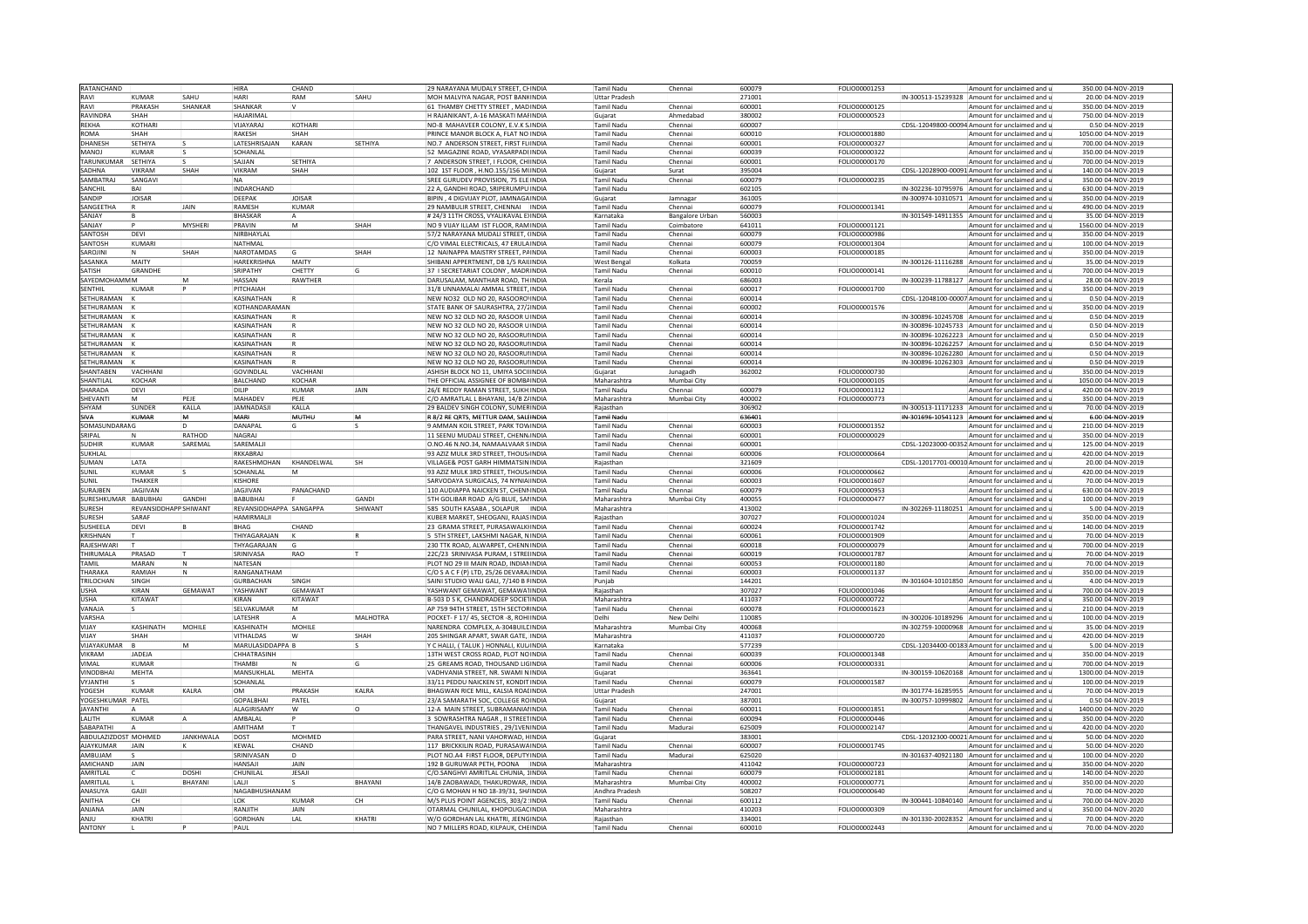| ANUSIYA                          |                   |                 | DAMODARAN           |                    |                    | 93 AZIZ MULK 3RD STREET, THOUS INDIA                                        |              | Tamil Nadu               | Chenna          | 600006          | FOLIO00000663 | Amount for unclaimed and                                                  | 420.00 04-NOV-2020                       |
|----------------------------------|-------------------|-----------------|---------------------|--------------------|--------------------|-----------------------------------------------------------------------------|--------------|--------------------------|-----------------|-----------------|---------------|---------------------------------------------------------------------------|------------------------------------------|
| ARCHANA                          | JAIN              |                 | SUDHEER             | JAIN               |                    | 25 THIRUVENGADAM STREET, WESINDIA                                           |              | <b>Tamil Nadu</b>        | Chennai         | 600033          | FOLIO00001977 | Amount for unclaimed and                                                  | 70.00 04-NOV-2020                        |
| ARVIND                           |                   |                 | BABULALI            | <b>LODH</b>        |                    | REXINE CENTRE, 76 MINT STREET, (INDIA                                       |              | Tamil Nadu               | Chennai         | 600079          | FOLIO00000294 | Amount for unclaimed and                                                  | 350.00 04-NOV-2020                       |
|                                  |                   |                 |                     |                    |                    |                                                                             |              |                          |                 |                 |               |                                                                           |                                          |
| <b>ASHOK</b>                     | KUMAR             | <b>IAIN</b>     | DEEPCHAND           |                    |                    | 15 ELEPHANT GATE STREET, SOW(INDIA                                          |              | <b>Tamil Nadu</b>        | Chennai         | 600079          | FOLIO00000262 | Amount for unclaimed and a                                                | 70.00 04-NOV-2020                        |
| <b>ASHOK</b>                     | KUMAR             | RAWAL           | BABULALI            | RAWAL              |                    | KALYAN TEXTILES, IST FLOOR, KUBEINDIA                                       |              | Raiasthan                |                 | 307027          | FOLIO00001018 | Amount for unclaimed and                                                  | 350.00 04-NOV-2020                       |
| ASWINKUMAR                       |                   | <b>JAIN</b>     | PUKHRAJJI           |                    |                    | 29 NAMBULIR STREET, CHENNAI  INDIA                                          |              | <b>Tamil Nadu</b>        | Chennai         | 600079          | FOLIO00001345 | Amount for unclaimed and                                                  | 490.00 04-NOV-2020                       |
| ATUL                             | DAI MIA           |                 | <b>DINESH</b>       | KUMAR              | <b>DAIMIA</b>      | C/O NARESH CHANDAK, 9 INDIA EXINDIA                                         |              | West Bengal              | Kolkata         | 700001          | FOLIO00000587 | Amount for unclaimed and i                                                | 350.0004-NOV-2020                        |
| BABULAL                          | BHAVARLALJI       | CHORLIYA        | BHAVARLAL           | <b>JIPRAJJI</b>    | CHORLIYA           | 14/2 SWAMI SAMARTH SOC, BUDHINDIA                                           |              | Maharashtra              |                 | 413002          |               | CDSL-12013200-00347 Amount for unclaimed and                              | 50.00 04-NOV-2020                        |
| BABY                             | RAPHAEL           |                 | LateRAPHAEI         |                    |                    | MANIYAKKU HOUSE, PUDUKAD P CINDIA                                           |              | Kerala                   |                 | 680301          |               | CDSL-12023900-00003 Amount for unclaimed and                              | 17.50 04-NOV-2020                        |
| <b>BALASUBRAMANA</b>             |                   |                 | RAMACHANDRAN        |                    |                    | 2498 TRICHY ROAD, ONDIPUDUR, CINDIA                                         |              | <b>Tamil Nadu</b>        | Coimbatore      | 641016          |               | IN-301774-16697389 Amount for unclaimed and                               | 28.00 04-NOV-2020                        |
|                                  |                   |                 |                     |                    |                    |                                                                             |              |                          |                 |                 |               |                                                                           |                                          |
| <b>BARKHA</b>                    |                   |                 | DEEPAK              |                    |                    | 33 KELLYS COURT, 150 PURASAWA INDIA                                         |              | Tamil Nadu               | Chennai         | 600010          | FOLIO00000913 | Amount for unclaimed and                                                  | 70.00 04-NOV-2020                        |
| <b>BAROT</b>                     | INDRAJIT          | RAMCHANDRA      | RAMCHANDRA          |                    | BAROT              | 7 NILKAMAL SOCIETY, B/H RAJ KANINDIA                                        |              | Gujarat                  |                 | 384002          |               | IN-302201-10288868 Amount for unclaimed and                               | 20.00 04-NOV-2020                        |
| BHAGWANTI                        |                   |                 | RATAN               | CHAND              |                    | 29 NARAYANA MUDALY STREET. CHINDIA                                          |              | <b>Tamil Nadu</b>        | Chennai         | 600079          | FOLIO00001254 | Amount for unclaimed and                                                  | 350.00 04-NOV-2020                       |
| <b>BHANUMATI</b>                 | BHAYANI           |                 | AMRATLAI            | LALI               | BHAYANI            | 4/B ZAOBA WADI, THAKURDWAR, INDIA                                           |              | Maharashtra              | Mumbai City     | 400002          | FOLIO00000772 | Amount for unclaimed and                                                  | 350.00 04-NOV-2020                       |
| <b>BHARATBHA</b>                 | MANURHAI          | PATFI           | MANURHA             |                    | PATEL              | 6 DWARKESH MAGAR, KANJARI ROINDIA                                           |              | Gujarat                  |                 | 389350          |               | CDSL-13016700-00259 Amount for unclaimed and                              | 35.00 04-NOV-2020                        |
| <b>BIJILINOORULLAH KADHER</b>    |                   | MOHAIDEEN       | SHAMA               | ABIDUNNISA         |                    | 59/20, DHANAPAL CHEETY STREET, INDIA                                        |              | <b>Tamil Nadu</b>        | Chennai         | 600033          |               | IN-301774-11451186 Amount for unclaimed and                               | 50.00 04-NOV-2020                        |
| BIJOY                            | KUMAR             | GHOSH           | ANANDA              | MAY                | GHOSH              | GUSHKARA HATTALA, DIST BURDWINDIA                                           |              | West Bengal              |                 | 713128          |               | IN-301250-28484492 Amount for unclaimed and u                             | 35.00 04-NOV-2020                        |
| <b>BSV</b>                       | PRASAD            |                 | CHANDRRAO           |                    |                    | 12 - 22 -41 ARYAPURAM, RAJAHMUINDIA                                         |              | Andhra Pradesh           |                 | 533104          |               | IN-300450-12724387 Amount for unclaimed and                               | 35.00 04-NOV-2020                        |
|                                  |                   |                 |                     |                    |                    |                                                                             |              |                          |                 |                 |               |                                                                           |                                          |
| CHANDA                           | <b>ATHOD</b>      |                 | NARESH              | RATHOD             |                    | 166 SHUKRUWAR PETH, SUBHAS INDIA                                            |              | Maharashtra              |                 | 111042          | FOLIO00000728 | Amount for unclaimed and                                                  | 2450.00 04-NOV-2020                      |
| CHANDRAKALA                      |                   |                 | <b>UTTAMKUMAR</b>   |                    |                    | 962 P H ROAD, ORNIMA APPARTM INDIA                                          |              | Tamil Nadu               | Chenna          | 600038          |               | IN-301895-10341916 Amount for unclaimed and                               | 0.50 04-NOV-2020                         |
| CHETAN                           | KUMAR             | SHAH            | MAHENDRA            | KUMAR              | SHAH               | OPP, PILI BUILDING , C/O SHRI MAHINDIA                                      |              | Madhya Pradesh           |                 | 492009          |               | IN-301983-10290732 Amount for unclaimed and                               | 126.00 04-NOV-2020                       |
| CHINNASAMI                       | <b>IRUPAKUZHI</b> |                 | KRISHNASWAMY        |                    |                    | C/O C. SURESH, 6 DEVAR STREET, VINDIA                                       |              | <b>Tamil Nadu</b>        | Chennai         | 600049          | FOLIO00000487 | Amount for unclaimed and                                                  | 490.00 04-NOV-2020                       |
| DHANII                           | DALJI             | PRAJAPATI       | DALI                | PRAJAPATI          |                    | DENA BNAK, MANIK CHOWK, AHM INDIA                                           |              | Gujarat                  | Ahmedabad       | 380001          | FOLIO00001357 | Amount for unclaimed and                                                  | 350.00 04-NOV-2020                       |
| DHARMARAIAN                      |                   |                 | SEENIAPPA           | <b>NADAR</b>       |                    | 7/C1 NATHAN STREET, CHETPUT, CINDIA                                         |              | Tamil Nadu               | Chennai         | 600031          | FOLIO00001662 | Amount for unclaimed and                                                  | 700.00.04-NOV-2020                       |
| GAGAN                            | DFFP              |                 | KALU                | RAM                |                    | S/O SH. KALU RAM, GALI NO.13WA INDIA                                        |              | Raiasthan                |                 | 335513          |               | CDSL-12019111-00029 Amount for unclaimed and                              | 250.00 04-NOV-2020                       |
| GANDHI                           | DHANESH           | <b>SHREYANS</b> | GANDHI              |                    | <b>GAUTAMCHAND</b> |                                                                             |              |                          |                 |                 |               |                                                                           |                                          |
|                                  |                   |                 |                     | SHREYANS           |                    | ABHAY CLINIC DEODIKAR HOSPITALINDIA                                         |              | Maharashtra              |                 | 413101          |               | IN-300476-42823656 Amount for unclaimed and                               | 35.00 04-NOV-2020                        |
| GAURAV                           |                   |                 | CHANDER             | <b>MOHAN</b>       | SAXENA             | 167, MAHARAJ NAGAR, LAKHIMPU INDIA                                          |              | <b>Uttar Prades</b>      |                 | 262701          |               | IN-301055-10519353 Amount for unclaimed and                               | 7.00 04-NOV-2020                         |
| GOPI                             | KISHAN            | <b>GUPTA</b>    | LATEGANGA           | PRASAD             | <b>GUPTA</b>       | 364/4 VINOBA NAGAR, GANDHI GHINDIA                                          |              | <b>Uttar Pradesh</b>     |                 | 208007          |               | IN-300556-10073453 Amount for unclaimed and                               | 1400.00 04-NOV-2020                      |
| GORDHAN                          | I AI              |                 | KESORAM             |                    |                    | 117 BRICKKILIN ROAD, PURASAWAINDIA                                          |              | <b>Tamil Nadu</b>        | Chennai         | 600007          | FOLIO00001743 | Amount for unclaimed and                                                  | 50.00 04-NOV-2020                        |
| GOUTHAM                          |                   |                 | PARASMAI            |                    |                    | REP MOOLCHAND FINANCE LTD, (PINDIA                                          |              | Tamil Nadu               | Chenna          | 600018          | FOLIO00001631 | Amount for unclaimed and                                                  | 420.00 04-NOV-2020                       |
| GOVIND                           |                   | RAWAI           | SHIVARAM            |                    |                    | C/O RAJLAXMI STEEL CENTRE, 55 P(INDIA                                       |              | Tamil Nadu               | Chennai         | 600003          | FOLIO00000837 | Amount for unclaimed and                                                  | 350.00 04-NOV-2020                       |
| <b>GOVIND</b>                    | SANKA             |                 | SURYA               | PRAKASARAO         |                    | DIGGIRALA (MANDALAM), GUNTURINDIA                                           |              | Andhra Pradesh           |                 | 522305          | FOLIO00000391 | Amount for unclaimed and i                                                | 1050.00 04-NOV-2020                      |
| INDU                             | PRABHAKAR         | SINGH           | LATESHBABU          | RAM                | SINGH              | HEAD QUARTER BASE WORKSHOP, INDIA                                           |              | <b>Uttar Pradesh</b>     |                 | 250001          |               | IN-301557-21842160 Amount for unclaimed and                               | 70.00 04-NOV-2020                        |
| <b>IOBAL</b>                     | KHAN              |                 |                     | KHANII             |                    |                                                                             |              |                          |                 |                 |               |                                                                           |                                          |
|                                  |                   |                 | BABU                |                    |                    | C/O V S JEWELLERS, KUBER MARKE INDIA                                        |              | Rajasthan                |                 | 307027          | FOLIO00001044 | Amount for unclaimed and a                                                | 350.00 04-NOV-2020                       |
| <b>IRABATT</b>                   | VENKATESH         |                 | RAJAYYA             | CHANDRAYYA         | <b>IRABATTI</b>    | 102/C/46 BHAVANI PETH, SOLAPURINDIA                                         |              | Maharashtra              |                 | 413002          |               | CDSL-12044700-06182 Amount for unclaimed and r                            | 1.50 04-NOV-2020                         |
| <b>JACKULIN</b>                  | SETHURAMAN G      |                 | SETHURAMAN          |                    |                    | NEW NO 32 OLD NO 20, RASOOROINDIA                                           |              | Tamil Nadu               | Chennai         | 600014          |               | CDSL-12048100-00007 Amount for unclaimed and u                            | 0.50 04-NOV-2020                         |
| <b>JACKULIN</b>                  | SETHURAMAN        |                 | SETHURAMAN          |                    |                    | OLD NO 20 RASOORUMAR BAHAD(INDIA                                            |              | Tamil Nadu               |                 | 600014          |               | IN-300896-10262265 Amount for unclaimed and                               | 0.50 04-NOV-2020                         |
| <b>JACKULIN</b>                  | SETHURAMAN G      |                 | SETHURAMAN          |                    |                    | NO 20 RASOORUMAR BAHADHOOFINDIA                                             |              | <b>Tamil Nadu</b>        | Chenna          | 600014          |               | IN-300896-10221707 Amount for unclaimed and                               | 0.50 04-NOV-2020                         |
| <b>JAGDISH</b>                   | KUMAR             |                 | <b>DOONGAR</b>      | CHAND              |                    | 9 VINAYAKA MUDALI STREET, SOW INDIA                                         |              | <b>Tamil Nadu</b>        | Chennai         | 600079          | FOLIO00000832 | Amount for unclaimed and u                                                | 350.00 04-NOV-2020                       |
| <b>IAIDESH</b>                   | PAI               | WASON           | RAM                 | AHAR               | WASON              | 54/D RACE COURSE, DEHRADUN, DINDIA                                          |              | Uttar Pradesh            |                 | 248001          |               | CDSL-13028600-00006 Amount for unclaimed and r                            | 0.50 04-NOV-2020                         |
| <b>IAMNADAS</b>                  | VAI IIBHAI        | SHEKHDA         | VAI IIRHAI          | SHEKHDA            |                    | RAYON STAFF OUARTERS NO. 17 CINDIA                                          |              | Guiarat                  |                 | 362265          |               | IN-300974-10524426 Amount for unclaimed and                               | 40.00 04-NOV-2020                        |
|                                  |                   |                 |                     |                    |                    |                                                                             |              |                          |                 |                 |               |                                                                           |                                          |
| JEEWAN                           | LAL               |                 | MANGILAL            |                    |                    | 33/11 PEDDU NAICKEN ST. KONDITINDIA                                         |              | <b>Tamil Nadu</b>        | Chennai         | 600079          | FOLIO00000690 | Amount for unclaimed and                                                  | 50.00 04-NOV-2020                        |
|                                  |                   |                 |                     |                    |                    |                                                                             |              |                          |                 |                 |               |                                                                           |                                          |
| ANAND                            |                   |                 | RAJAGOPAL           |                    |                    | 58 KRISHNAPPA AGRAHARAM ST. UNDIA                                           |              | Tamil Nadu               | Chennai         | 600079          | FOLIO00000182 | Amount for unclaimed and                                                  | 350.00 04-NOV-2020                       |
| SURENDRA                         | MEHTA             |                 | KARODIMAL           | MEHTA              |                    | 101 DEMELLOWS ROAD . PATALLANINDIA                                          |              | <b>Tamil Nadu</b>        | Chennai         | 600012          | FOLIO00000197 | Amount for unclaimed and                                                  | 350.00 04-NOV-2020                       |
| SUSHEELA                         | BA                |                 | <b>KISHORE</b>      | <b>KUMAR</b>       | ١N                 | 90 ELDAMS ROAD, TEYNAMPET, CHNDIA                                           |              | Tamil Nadu               | Chennai         | 600018          | FOLIO00000054 | Amount for unclaimed and                                                  | 350.00 04-NOV-2020                       |
| KAILASH                          | KUMAR             | <b>KOTHARI</b>  | PARASMALII          | <b>KOTHARI</b>     |                    | ABHISHEK GLASS & PLYWOODS, 14 INDIA                                         |              | Karnataka                | Bangalore Urban | 560053          | FOLIO00001715 | Amount for unclaimed and (                                                | 350.00 04-NOV-2020                       |
| KALA                             |                   |                 | DULRAJ              |                    |                    | OLD NO 23 NEW NO 2, GOVINDRAJINDIA                                          |              | <b>Tamil Nadu</b>        | Chennai         | 600082          |               | CDSL-12023000-00346 Amount for unclaimed and                              | 50.00 04-NOV-2020                        |
| KALURAM                          |                   |                 | NARARAM             |                    |                    | NO 22, STROTTEN MUTHAIA MUDINDIA                                            |              | Tamil Nadu               | Chenna          | 600079          |               | CDSL-13041400-01039 Amount for unclaimed and                              | 500.00 04-NOV-2020                       |
| KAMAI                            | KISHORE           | KATARIA         | <b>BHAWARIA</b>     | KATARIA            |                    | NO 42/2 CHAKARAI SREET 2ND FLOINDIA                                         |              | <b>Tamil Nadu</b>        | Chenna          | 600079          |               | IN-301637-41130596 Amount for unclaimed and u                             | $0.50 04-NOV-2020$                       |
| KAMLESH                          | <b>AIN</b>        |                 | PRAKASH             | CHAND              |                    | 117 BRICKKILIN ROAD, PURASAWAINDIA                                          |              | <b>Tamil Nadu</b>        | Chennai         | 600007          | FOLIO00001748 | Amount for unclaimed and                                                  | 50.00 04-NOV-2020                        |
| KAMLESH                          | <b>JAIN</b>       |                 | PRAKASH             | CHAND              |                    | 23 GRAMA STREET, PURASAWALK INDIA                                           |              | <b>Tamil Nadu</b>        | Chennai         | 600007          | FOLIO00001786 | Amount for unclaimed and                                                  | 50.00 04-NOV-2020                        |
| KANAYALAI                        |                   | ROCHLANI        | PRIBHDAS            | ROCHLANI           |                    | 12 SAGAR SANGAM, 27 BANDRA RUNDIA                                           |              | Maharashtra              | Mumbai City     | 400050          | FOLIO00000757 | Amount for unclaimed and                                                  | 100.00 04-NOV-2020                       |
| KANCHANA                         | MANGAYARKARAA     |                 | ARUNACHALAM         |                    |                    | WEST MADAVILAGAM STREET, KINDIA                                             |              |                          |                 | 39001           |               |                                                                           | 5.00 04-NOV-2020                         |
| KATTA                            | RAMBARU           |                 | VENKATESWARLU KATTA |                    |                    | 4-73. SANTHANUTHLAPADU MANDINDIA                                            |              | Tamil Nadu               | Karur           | 523225          |               | IN-301637-40395592 Amount for unclaimed and                               | 18.00 04-NOV-2020                        |
|                                  | NAMI              |                 |                     | RAVII              |                    |                                                                             |              | Andhra Pradesh           |                 |                 |               | CDSL-12010900-02694 Amount for unclaimed and                              |                                          |
| <b>KAUSHIK</b>                   |                   | MARU            | NAMJI               |                    | MARU               | FLAT NO B/107 FIRST FLOOR, JUDEINDIA                                        |              | Maharashtra              |                 | 401101          |               | CDSL-12070900-00002 Amount for unclaimed and                              | 10.00 04-NOV-2020                        |
| KAVITA                           | SONI              |                 | AMAR                | SONI               |                    | SHREE SADAN, 89/367 BANGUR PAINDIA                                          |              | West Bengal              |                 | 712248          | FOLIO00000795 | Amount for unclaimed and                                                  | 700.00 04-NOV-2020                       |
| KEERTHIMEENA                     |                   |                 | VETRISELVAN         |                    |                    | 2/ E2 E2 1ST STREET. NEW COLON INDIA                                        |              | Tamil Nadu               | Madurai         | 625002          |               | IN-301696-10895523 Amount for unclaimed and (                             | 0.50i04-NOV-2020                         |
| KISHAN                           |                   | IAIN            | MELAPCHAND          | JAIN               |                    | 36 PERUMAL MUDALI STREET, CHE INDIA                                         |              | Tamil Nadu               | Chennai         | 600079          | FOLIO00001297 | Amount for unclaimed and                                                  | 350.00 04-NOV-2020                       |
| <b>KISHINDAS</b>                 |                   | CHHABRIA        | <b>TOPANDAS</b>     |                    | CHHABRIJI          | NO.12 KANNIAH NAIDU STREET, KUNDIA                                          |              | Tamil Nadu               | Chenna          | 600079          | FOLIO00000460 | Amount for unclaimed and                                                  | 350.00 04-NOV-2020                       |
| KOCHUMO                          |                   |                 | <b>KOCHUNNY</b>     |                    |                    | CHERUVATHOOR HOUSE, M G ROAINDIA                                            |              | Kerala                   |                 | 680503          |               | CDSL-12023900-00101 Amount for unclaimed and                              | 210.00 04-NOV-2020                       |
| KONATHAM                         | DHANALAKSHMI      |                 | BHUSHANA            | RAO                |                    | W/O K.BHUSHANARAO, FLAT NO:2 INDIA                                          |              | Andhra Pradesh           |                 | 518501          | FOLIO00002047 | Amount for unclaimed and                                                  | 350.00 04-NOV-2020                       |
| KOUSALYA                         |                   |                 | KENNEDY             |                    |                    | 1/142 9F ANNA STREET, GANDHINAINDIA                                         |              | Tamil Nadu               | Chenna          | 600052          | FOLIO00002376 | Amount for unclaimed and a                                                | 2730.00 04-NOV-2020                      |
| RIKHARCHAND                      | KOTHARI           |                 | LATE                | LALCHANDJI         |                    | 39 V.V. KOIL STREET, VELLALA TEYINDIA                                       |              | <b>Tamil Nadu</b>        | Chennai         | 600086          | FOLIO00000263 | Amount for unclaimed and                                                  | 350.00 04-NOV-2020                       |
| THIAGARAJEN                      |                   |                 |                     |                    | M                  |                                                                             |              | Tamil Nadu               | Chennai         | 600001          |               | Amount for unclaimed and                                                  |                                          |
| LALITHA                          |                   |                 | LAKSHMANAN<br>LALIT | KUMAR              |                    | M.L.M. PAPER STORES, 42 ANDERS INDIA                                        | <b>INDIA</b> |                          | Chenna          | 600079          | FOLIO00000116 |                                                                           | 350.00 04-NOV-2020<br>100.00 04-NOV-2020 |
| NAGAI AKSHMI                     |                   |                 | MURUGESAN           |                    |                    | 127 ANNAPILLAI ST, CHENNAI<br>PLOT NO.4 OUFFNS CIRCLE, MAHEINDIA            |              | Tamil Nadu<br>Tamil Nadu | Salem           | 636008          | FOLIO00001286 | Amount for unclaimed and<br>Amount for unclaimed and                      | 350.00 04-NOV-2020                       |
|                                  |                   |                 |                     |                    |                    |                                                                             |              |                          |                 |                 | FOLIO00000146 |                                                                           |                                          |
| PRABHA                           |                   |                 | MOHANCHAND          |                    |                    | SHANTHI TEXTILES, 95 USMAN ROAINDIA                                         |              | <b>Tamil Nadu</b>        | Chennai         | 600017          | FOLIO00000402 | Amount for unclaimed and                                                  | 350.00 04-NOV-2020                       |
| UMESH                            | KUMAR             | M               | <b>AIAL</b>         |                    |                    | BEAUTY, 17 4TH MAIN ROAD(OPP. INDIA                                         |              | <b>Tamil Nadu</b>        | Chennai         | 600061          | FOLIO00000204 | Amount for unclaimed and                                                  | 80.00 04-NOV-2020                        |
| MADHV                            | <b>HANDHOK</b>    |                 | VIJAY               | KUMAR              | CHANDHOK           | XV 983 MANTOLA PAHAR GANJ, NEINDIA                                          |              | Delhi                    | New Delhi       | 110055          | FOLIO00001133 | Amount for unclaimed and                                                  | 350.00 04-NOV-2020                       |
| MAHAVEER                         | CHAND             | BHANDARI        | NATHMAL             | BHANDARI           |                    | C/O VIMAL ELECTRICALS, 47 ERULAINDIA                                        |              | Tamil Nadu               | Chenna          | 600079          | FOLIO00001305 | Amount for unclaimed and                                                  | 100.00 04-NOV-2020                       |
| MAHAVEER                         |                   |                 | SUKANRAJ            | <b>IM</b>          |                    | 23 SWAMY BATHAN STREET, RAMLINDIA                                           |              | <b>Tamil Nadu</b>        | Chennai         | 600012          | FOLIO00001136 | Amount for unclaimed and                                                  | 210.00 04-NOV-2020                       |
| MALTI                            | KUMARI            |                 | RAM                 | SAJJAN             | CHAUDHARY          | C/O ALLAHABAD BANK, BHAGALPUINDIA                                           |              | <b>Bihar</b>             |                 | 812007          |               | IN-301557-20927529 Amount for unclaimed and                               | 700.00 04-NOV-2020                       |
| <b>MAMTA</b>                     | KUMARI            |                 | RAJESH              | <b>KUMAR</b>       |                    | C/O. MADANLAL, 8 NAGAMANI GA INDIA                                          |              | Tamil Nadu               | Chennai         | 600001          | FOLIO00002335 | Amount for unclaimed and                                                  | 490.00 04-NOV-2020                       |
| MANISH                           |                   |                 | <b>IAGDISH</b>      | KUMAR              |                    | 9 VINAYAKA MUDALI STREET, SOWINDIA                                          |              | Tamil Nadu               | Chennai         | 600079          | FOLIO00000830 | Amount for unclaimed and a                                                | 210.00 04-NOV-2020                       |
| MANISH                           | PRASAD            |                 | MADANMOHAN          | PRASAD             |                    | 144 JEETPUR TOPCHANCHI, P.O - GINDIA                                        |              | Bihar                    |                 | 828401          |               | CDSL-12046300-00063 Amount for unclaimed and                              | 2.00 04-NOV-2020                         |
| MANJU                            | DEVI              | ANCHALIA        | LABHACHAND          | ANCHALIA           |                    |                                                                             |              | Raiasthar                |                 | 334401          |               | CDSL-12010900-00938 Amount for unclaimed and                              |                                          |
| <b>MANIULA</b>                   |                   | SHAH            | PABUDAN             | <b>BHANSALI</b>    |                    | C/O LABHA CHAND ANCHALIA, CHOINDIA<br>33-A/4 PEDDU STREET . I ELOOR KOINDIA |              | Tamil Nadu               | Chennai         | 600079          | FOLIO00000492 | Amount for unclaimed and                                                  | 12.50 04-NOV-2020<br>700.0004-NOV-2020   |
|                                  |                   |                 |                     |                    |                    |                                                                             |              |                          |                 |                 |               |                                                                           |                                          |
| <b>MANOJ</b>                     |                   |                 | NAWALMAL            |                    |                    | 6 KOTHANDARAMAN IYER ST, 2ND INDIA                                          |              | Tamil Nadu               | Chennai         | 600021          | FOLIO00001184 | Amount for unclaimed and                                                  | 70.00 04-NOV-2020                        |
| <b>MANOJ</b>                     | RATHOD            |                 | PUKHRAJ             | RATHOD             |                    | 1166 SHUKRUWAR PETH, SUBHAS (INDIA                                          |              | Maharashtra              |                 | 411042          | FOLIO00000726 | Amount for unclaimed and                                                  | 2940.00 04-NOV-2020                      |
| MANOJKUMAR                       |                   | TRIVEDI         | <b>GUNVANTRAY</b>   | TRIVED             |                    | 4-4-86 . GURUKRUPA VAIKUNTH-2JINDIA                                         |              | Guiarat                  | Vadodara        | 390022          |               | CDSL-12011300-00112 Amount for unclaimed and                              | 14.00 04-NOV-2020                        |
| <b>MEHTA</b><br><b>MURUGESAN</b> | <b>HILPA</b>      |                 | MEHTA<br>RATHNA     | MUKESHBHAI<br>SWAM |                    | :/203 SIDDHARTH APPT, NR.MEHTINDIA<br>3/752 LINGAPURAM COLONY, SIVAINDIA    |              | Gujarat<br>Tamil Nadu    | Ahmedabac       | 80007<br>626189 | FOLIO00001153 | IN-301321-10221139 Amount for unclaimed and (<br>Amount for unclaimed and | 750.00 04-NOV-2020<br>350.00 04-NOV-2020 |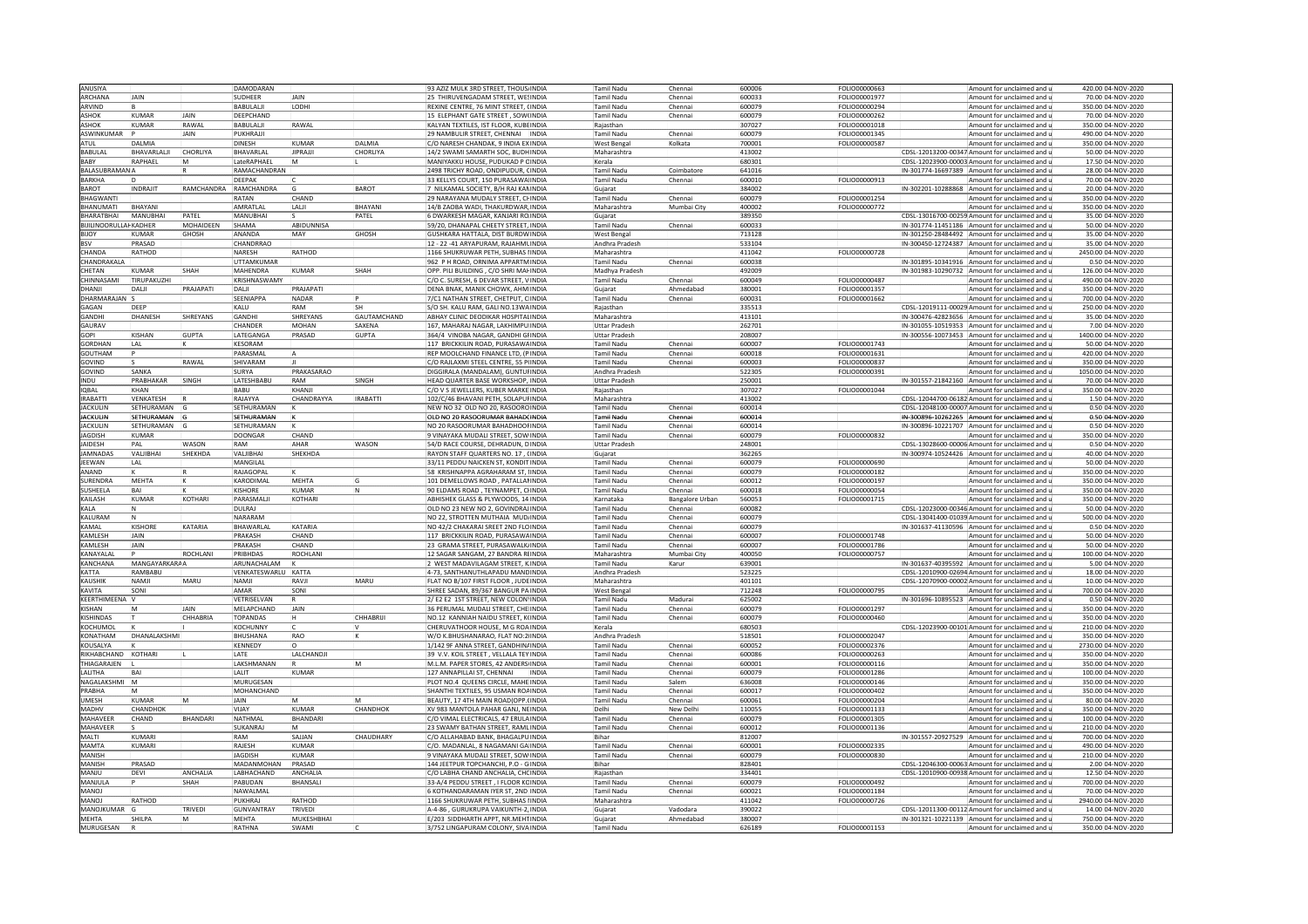| RAMACHANDRAIN      |                           |             | <b>NA</b>           |                |              | 150/5 GOVINDAPPA NAICK STRE, MINDIA        | Tamil Nadu           | Chennai                | 600079 | FOLIO00000295        |                    | Amount for unclaimed and u                    | 350.00 04-NOV-2020  |
|--------------------|---------------------------|-------------|---------------------|----------------|--------------|--------------------------------------------|----------------------|------------------------|--------|----------------------|--------------------|-----------------------------------------------|---------------------|
| NAMITA             | JAIN                      |             | RATAN               | LAL            | JAIN         | RATAN AND COMPANY, G S ROAD, INDIA         | Nagaland             |                        | 797112 |                      |                    | IN-301516-10152642 Amount for unclaimed and   | 140.00 04-NOV-2020  |
| NAND               | KISHORE                   | KOSTA       | LATEK               |                | <b>KOSTA</b> | 212, GARHA, KOSTA MOHALLA, JAEINDIA        | Madhya Pradesh       |                        | 482003 |                      |                    | N-300394-10690287 Amount for unclaimed and    | 10.00 04-NOV-2020   |
|                    | SHAH                      |             | VIIAY               | KUMAR          | SHAH         |                                            | Maharashtra          |                        | 411037 | FOLIO00000721        |                    |                                               | 420.00 04-NOV-2020  |
| NEETA              |                           |             |                     |                |              | 205 SHINGAR APART, SWAR GATE, INDIA        |                      |                        |        |                      |                    | Amount for unclaimed and                      |                     |
| NIKITA             |                           |             | KAMAL               | <b>KISHORE</b> | KATARIA      | NO.42/2, CHAKARAI CHETTY STREE INDIA       | Tamil Nadu           | Chenna                 | 600079 |                      |                    | IN-301637-41415255 Amount for unclaimed and   | 0.50 04-NOV-2020    |
| NILESH             | <b>GIRISHBHAI</b>         | MEHTA       | <b>GIRISHBHAI</b>   | MEHTA          |              | 106 SILVER SQUARE APPARTMENTSINDIA         | Gujarat              | Vadodara               | 390020 |                      |                    | IN-301549-16067616 Amount for unclaimed and   | 0.50 04-NOV-2020    |
| NII FSH            | GIRISHRHAI                | MFHTA       | <b>GIRISHBHAI</b>   | İG             | MFHTA        | 106 SILVER SOUARE APPARTMENT INDIA         | Guiarat              | Vadodara               | 390020 |                      |                    | IN-301549-16070333 Amount for unclaimed and u | 0.50 04-NOV-2020    |
| VIRBHAYLAL         |                           |             | SUMERMAL            |                |              | 7/2 NARAYANA MUDALI STREET, (INDIA         | Tamil Nadu           | Chenna                 | 500079 | FOLIO00000985        |                    | Amount for unclaimed and                      | 350.00 04-NOV-2020  |
| <b>AIN</b>         |                           |             | <b>CHANDRA</b>      | MALI           |              | SOUTH KAVAL KUDA STREET, MAINDIA           | Tamil Nadu           | Madura                 | 525001 | FOLIO00000342        |                    | Amount for unclaimed and                      | 700.00 04-NOV-2020  |
| MEENAI             |                           |             | PALANIAPPAN         |                | İМ           | DOOR NO.76 PADMA ILLAM. SOUTINDIA          | <b>Tamil Nadu</b>    | Chennai                | 600049 | FOLIO00000305        |                    | Amount for unclaimed and                      | 350.00 04-NOV-2020  |
|                    |                           |             |                     |                |              |                                            |                      |                        |        |                      |                    |                                               |                     |
| PANKAJ             | SAXENA                    |             | NAVAL               | <b>KISHORE</b> | SAXENA       | ATLAS CYCLES HARYANA LTD, MALINDIA         | Madhya Pradesh       |                        | 474002 |                      |                    | IN-302269-11477562 Amount for unclaimed and   | 75.50 04-NOV-2020   |
| PARASMAI           |                           | MEHTA       | BADARMALI           |                |              | MEHTA BHAVAN, MUNDARGI<br>INDIA            | Karnataka            | Gadag                  | 582101 | FOLIO00000281        |                    | Amount for unclaimed and                      | 350.00 04-NOV-2020  |
| <b>ARESH</b>       |                           | RATHOD      | TEJRAJ              |                |              | ARESH T. RATHOD. 11 SEENU MUIINDIA         | Tamil Nadu           | Chenna                 | 600001 | FOLIO00000389        |                    | Amount for unclaimed and                      | 350.00 04-NOV-2020  |
| PARULBEN           | NILESH                    | MEHTA       | NILESH              | MEHTA          |              | 06 SILVER SQUARE APPARTMENTSINDIA          | Gujarat              | Vadodara               | 390020 |                      | IN-301549-16084459 | Amount for unclaimed and                      | 0.50 04-NOV-2020    |
| PARULBEN           | <b>NILESH</b>             | MEHTA       | NILESH              | GIRISHBHA      | MFHTA        | 106 SILVER SQUARE APPARTMENT. INDIA        | Gujarat              | Vadodar                | 390020 |                      |                    | IN-301549-16081090 Amount for unclaimed and   | 0.50 04-NOV-2020    |
| <b>ISTA</b>        | DEVI                      |             | PRAKASH             | CHAND          | SURANA       | NO. 43 SWAMI PILLAI STREET, RAI INDIA      | Tamil Nadu           | Chenna                 | 600112 |                      |                    | CDSL-12041600-00053 Amount for unclaimed and  | 0.50 04-NOV-2020    |
|                    |                           |             |                     |                |              |                                            |                      |                        |        |                      |                    |                                               |                     |
| POONAM             | HIRALAL                   |             | HIRALAL             |                |              | NO 9 MONTIETH LANE, FLAT NO 3, INDIA       | Tamil Nadu           | Chenna                 | 600008 | FOLIO00001615        |                    | Amount for unclaimed and                      | 20.00 04-NOV-2020   |
| PRAISE             | SEBASTIAN                 |             | SEBASTIAN           |                |              | C4 CENTRAL EXCISE QUARTERS. MEINDIA        | Kerala               |                        | 578001 |                      |                    | IN-301637-10199873 Amount for unclaimed and   | 70.00 04-NOV-2020   |
| <b>RAKASH</b>      |                           |             | <b>NA</b>           |                |              | WASTIK ROAD CARRIERS, 96 COR INDIA         | Tamil Nadu           | Chenna                 | 600001 | FOLIO00000233        |                    | Amount for unclaimed and                      | 350.00 04-NOV-2020  |
| PRASANCHAND KOCHAR |                           |             | BALCHANDJI          | KOCHAR         |              | DCM TEXTILES, 15 NORTH CHITARAINDIA        | Tamil Nadu           | Madura                 | 625001 | FOLIO00000345        |                    | Amount for unclaimed and                      | 350.00 04-NOV-2020  |
| PUKHRAI            |                           | <b>JAIN</b> | PANNAI ALII         |                |              | 29 NAMBULIR STREET, CHENNAI INDIA          | <b>Tamil Nadu</b>    | Chennai                | 600079 | FOLIO00001343        |                    | Amount for unclaimed and                      | 490.00 04-NOV-2020  |
| PURUSHOTHAMAR      |                           |             | RAMARAO             | İМ             |              | 11 PUSKAR VIEW FLATS SQUARE, 2 INDIA       | Tamil Nadu           | Chennai                | 500005 |                      |                    | IN-301549-18247433 Amount for unclaimed and   | 5.00 04-NOV-2020    |
| SURESH             | KUMAR                     |             | RAMLALI             |                |              |                                            |                      | Chennai                | 500003 |                      |                    |                                               |                     |
|                    |                           |             |                     |                |              | RITIKA ENTERPRISES, 7 EKAMBARESINDIA       | Tamil Nadu           |                        |        | FOLIO00000183        |                    | Amount for unclaimed and                      | 350.00 04-NOV-2020  |
| RADHA              | MONY                      |             | <b>SUBRAMONIA</b>   | PILLAI         |              | 11-270 THALAKULAM ROAD, RADHINDIA          | Tamil Nadu           |                        | 529802 | FOLIO00000818        |                    | Amount for unclaimed and                      | 350.00 04-NOV-2020  |
| LA                 | RANI                      |             | VED                 | PARKASH        | AGARWAI      | <b>IOUSE NO-19 POCKET B-5, SECTORINDIA</b> | Delhi                | New Delh               | 110085 |                      |                    | N-300118-10140310 Amount for unclaimed and    | 147.00 04-NOV-2020  |
| RAIAMMA            |                           |             | VELLAICHAMY         | İΑ             |              | 1 SRI MURUGAN NAGAR. P N PUDUINDIA         | <b>Tamil Nadu</b>    | Coimbatore             | 641041 | FOLIO00000625        |                    | Amount for unclaimed and                      | 420.00 04-NOV-2020  |
| RAJAN              | VIJAN                     | ADVOCATE    | <b>GOVERDHAN</b>    | LAL            | VIJAN        | 4 / 1092 JAFFAR NAWAZ, NEAR SU(INDIA       | <b>Uttar Pradesh</b> |                        | 247001 |                      |                    | IN-303116-10028894 Amount for unclaimed and   | 10.00 04-NOV-2020   |
| RAJESH             | <b>JAIN</b>               |             | HUKUM               | CHAND          | JAIN         | C/O D-106, SHAILENDRA NAGAR, RINDIA        | Madhya Pradesh       |                        | 492001 |                      |                    | IN-303116-11064995 Amount for unclaimed and   | 700.00 04-NOV-2020  |
| RAIFSH             |                           |             | <b>IUTCHMIAH</b>    | CHETTY         | Is.          | <b>DEVARAJA MUDALY STREET, TRIPINDIA</b>   | Tamil Nadu           | Chennai                | 600005 | FOLIO00001580        |                    | Amount for unclaimed and u                    | 420.00 04-NOV-2020  |
|                    |                           |             |                     |                |              |                                            |                      |                        |        |                      |                    |                                               |                     |
| <b>AKESH</b>       | PRASAD                    |             | DEVENDRA            | PRASAD         |              | 01 ELOQUENCE BLK SAI KRUPA, EINDIA         | Karnataka            | <b>Bangalore Urban</b> | 560037 |                      |                    | IN-300214-12582902 Amount for unclaimed and   | 0.50 04-NOV-2020    |
|                    | RAMACHANDRAI BALASUNDARAM |             | BALASUNDARAM        | RAMCHANDRAN    |              | TEJAS NO. 789 11-MAIN, 4TH BLO INDIA       | Karnataka            | <b>Bangalore Urban</b> | 560043 |                      |                    | CDSL-12044700-00327 Amount for unclaimed and  | 15.00 04-NOV-2020   |
| RAMESH             | KUMAR                     |             | DEVICHANDJI         |                |              | 29 NAMBULIR STREET, CHENNAI INDIA          | <b>Tamil Nadu</b>    | Chennai                | 600079 | FOLIO00001342        |                    | Amount for unclaimed and                      | 490.00 04-NOV-2020  |
| RAMESH             | KUMAR                     | RATHI       | BANSILAL            |                |              | RAJ DEEP, 28 GODOWN STREET, CHINDIA        | Tamil Nadu           | Chennai                | 600001 | FOLIO00000406        |                    | Amount for unclaimed and                      | 350.00 04-NOV-2020  |
| RAMESH             | MAHADEVIA                 |             | AMICHAND            | MAHADEVIA      |              | 192 B GURUWAR PETH, POONA   INDIA          | Maharashtra          |                        | 111042 | FOLIO00000724        |                    | Amount for unclaimed and                      | 350.00 04-NOV-2020  |
| RAMESH             |                           |             | NARAJIMHACHARI T    |                |              | NO 27 PUSHPAK, JAGDEESH NAGARINDIA         |                      |                        | 560075 | FOLIO00001103        |                    |                                               | 700.00 04-NOV-2020  |
|                    |                           |             |                     |                |              |                                            | Karnataka            | <b>Bangalore Urban</b> |        |                      |                    | Amount for unclaimed and                      |                     |
| RAMESHBHAI         | MOHANLAL                  | PATEL       | MOHANLAL            |                |              | 6 JAL DARSHAN SOC, AMBICA NACINDIA         | Gujarat              |                        | 382415 |                      |                    | CDSL-12033200-00720 Amount for unclaimed and  | 50.00 04-NOV-2020   |
| RAMKISHOR          |                           |             | MADANMOHAN          | MALANI         |              | 14 NAMMALWAR STREET, SOWCAFINDIA           | Tamil Nadu           | Chenna                 | 600079 | FOLIO00001523        |                    | Amount for unclaimed and                      | 210.00 04-NOV-2020  |
| RANI               |                           |             | SUBRAMANIAN         |                |              | 22 AVINASHI GOUNDEN PALAYAM INDIA          | <b>Tamil Nadu</b>    |                        | 641603 |                      |                    | IN-301696-11109562 Amount for unclaimed and   | 20.00 04-NOV-2020   |
| RATAN              | VAID                      |             | JAWAHARLAL          | VAID           |              | 733, PHALTAN GALLI, SOLAPUR  INDIA         | Maharashtra          |                        | 413002 |                      |                    | IN-301098-10424244 Amount for unclaimed and   | 1050.00 04-NOV-2020 |
| RATANCHAND         |                           |             | <b>HIRA</b>         | CHAND          |              | 29 NARAYANA MUDALY STREET, CHINDIA         | Tamil Nadu           | Chennai                | 600079 | FOLIO00001253        |                    | Amount for unclaimed and                      | 350.00 04-NOV-2020  |
|                    |                           |             |                     |                |              |                                            |                      |                        |        |                      |                    |                                               |                     |
| RAVI               | <b>CUMAR</b>              | SAHU        | HARI                | RAM            | SAHU         | VIOH MALVIYA NAGAR. POST BANKINDIA         | <b>Uttar Prades</b>  |                        | 271001 |                      | IN-300513-15239328 | Amount for unclaimed and                      | 20.00 04-NOV-2020   |
| RAVI               | PRAKASH                   | SHANKAF     | SHANKAF             |                |              | 61 THAMBY CHETTY STREET, MADINDIA          | Tamil Nadu           | Chenna                 | 600001 | FOLIO00000125        |                    | Amount for unclaimed and                      | 350.00 04-NOV-2020  |
| RAVI               | PRASAD                    | ANUPINDI    | <b>DATTATRAYULU</b> | ANUPIND        |              | B-106 HILL GRANGE CO OP HSG SO INDIA       | Maharashtra          |                        | 400607 |                      |                    | IN-302164-10141326 Amount for unclaimed and   | 126.00 04-NOV-2020  |
| RAVIKUMAR          |                           |             | <b>NA</b>           |                |              | SREE GURUDEV PROVISION, 75 ELE INDIA       | Tamil Nadu           | Chennai                | 600079 | FOLIO00000234        |                    | Amount for unclaimed and                      | 350.00 04-NOV-2020  |
| RAVINDRA           | <b>SHAH</b>               |             | <b>HAIARIMAI</b>    |                |              | H RAJANIKANT, A-16 MASKATI MALINDIA        | Gujarat              | Ahmedabad              | 380002 | FOLIO00000523        |                    | Amount for unclaimed and                      | 750.00 04-NOV-2020  |
| RAY                |                           |             | <b>IAINESWAR</b>    |                |              | D-4/4070, VASANT KUNI, NEW DELINDIA        | Delhi                | New Delhi              | 110070 |                      |                    | IN-301209-10055680 Amount for unclaimed and   | 0.50 04-NOV-2020    |
|                    |                           |             |                     |                |              |                                            |                      |                        |        |                      |                    |                                               |                     |
| REKHA              | KOTHARI                   |             | VIJAYARAJ           | KOTHARI        |              | NO-8 MAHAVEER COLONY, E.V.K SINDIA         | Tamil Nadu           | Chennai                | 500007 |                      |                    | CDSL-12049800-00094 Amount for unclaimed and  | 0.50 04-NOV-2020    |
| MANOJ              | KUMAR                     |             | SOHANLAL            |                |              | 52 MAGAZINE ROAD, VYASARPADI INDIA         | Tamil Nadu           | Chennai                | 500039 | FOLIO00000322        |                    | Amount for unclaimed and                      | 350.00 04-NOV-2020  |
| SADHNA             | <b>VIKRAM</b>             | SHAH        | <b>VIKRAM</b>       | SHAH           |              | 102 1ST FLOOR, H.NO.155/156 M INDIA        | Guiarat              | Surat                  | 395004 |                      |                    | CDSL-12028900-00091 Amount for unclaimed and  | 140.00 04-NOV-2020  |
| AMBATRAJ           | SANGAVI                   |             | <b>NA</b>           |                |              | SREE GURUDEV PROVISION, 75 ELE INDIA       | Tamil Nadu           | Chenna                 | 500079 | FOLIO00000235        |                    | Amount for unclaimed and                      | 350.00 04-NOV-2020  |
| SANCHIL            | BAI                       |             | <b>INDARCHAND</b>   |                |              | 22 A, GANDHI ROAD, SRIPERUMPU INDIA        | Tamil Nadu           |                        | 502105 |                      |                    | IN-302236-10795976 Amount for unclaimed and   | 630.00 04-NOV-2020  |
| ANGEETHA           |                           |             | RAMESH              | <b>KUMAR</b>   |              | 29 NAMBULIR STREET. CHENNAI INDIA          | Tamil Nadu           |                        | 500079 | FOLIO00001341        |                    | Amount for unclaimed and                      | 490.00 04-NOV-2020  |
|                    |                           | IAIN        |                     |                |              |                                            |                      | Chenna                 |        |                      |                    |                                               |                     |
| ANJAY              |                           |             | <b>BHASKAF</b>      |                |              | # 24/3 11TH CROSS. VYALIKAVAL EXINDIA      | Karnataka            | <b>Bangalore Urban</b> | 560003 |                      | IN-301549-14911355 | Amount for unclaimed and                      | 35.00 04-NOV-2020   |
| SANTOSH            | <b>IDFVI</b>              |             | NIRRHAYI AI         |                |              | 57/2 NARAYANA MUDALI STREET, (INDIA        | Tamil Nadu           | Chennai                | 600079 | <b>FOLIO00000986</b> |                    | Amount for unclaimed and                      | 350.00 04-NOV-2020  |
| SANTOSH            | KUMARI                    |             | NATHMAI             |                |              | C/O VIMAL ELECTRICALS, 47 ERULAINDIA       | Tamil Nadu           | Chennai                | 600079 | FOLIO00001304        |                    | Amount for unclaimed and                      | 100.00 04-NOV-2020  |
| SAROJINI           |                           | SHAH        | NAROTAMDAS          |                | SHAH         | 12 NAINAPPA MAISTRY STREET, PAINDIA        | Tamil Nadu           | Chenna                 | 500003 | FOLIO00000185        |                    | Amount for unclaimed and                      | 350.00 04-NOV-2020  |
| SASANKA            | MAITY                     |             | HAREKRISHNA         | MAITY          |              | SHIBANI APPERTMENT. DB 1/5 RAILINDIA       | West Benga           | Kolkata                | 700059 |                      |                    | IN-300126-11116288 Amount for unclaimed and   | 35.00 04-NOV-2020   |
| SATISH             | GRANDHE                   |             | SRIPATHY            | CHETTY         |              | 7 I SECRETARIAT COLONY, MADRINDIA          | Tamil Nadu           | Chenna                 | 600010 | FOLIO00000141        |                    | Amount for unclaimed and                      | 700.00 04-NOV-2020  |
| SENTHIL            | KUMAR                     |             | PITCHAIAH           |                |              |                                            |                      |                        |        |                      |                    |                                               |                     |
|                    |                           |             |                     |                |              | 31/8 UNNAMALAI AMMAL STREET, INDIA         | Tamil Nadu           | Chenna                 | 500017 | FOLIO00001700        |                    | Amount for unclaimed and                      | 350.00 04-NOV-2020  |
| SETHURAMAN         |                           |             | KASINATHAN          |                |              | NEW NO32 OLD NO 20. RASOORO INDIA          | Tamil Nadu           | Chenna                 | 600014 |                      |                    | CDSL-12048100-00007 Amount for unclaimed and  | 0.50 04-NOV-2020    |
| SETHURAMAN         |                           |             | KOTHANDARAMAN       |                |              | STATE BANK OF SAURASHTRA, 27/2INDIA        | Tamil Nadu           | Chenna                 | 600002 | FOLIO00001576        |                    | Amount for unclaimed and                      | 350.00 04-NOV-2020  |
| SETHURAMAN         |                           |             | KASINATHAN          |                |              | NEW NO 32 OLD NO 20, RASOOR UINDIA         | Tamil Nadu           | Chennai                | 500014 |                      |                    | IN-300896-10245708 Amount for unclaimed and   | 0.50 04-NOV-2020    |
| SETHURAMAN         |                           |             | KASINATHAN          |                |              | NEW NO 32 OLD NO 20, RASOOR UINDIA         | Tamil Nadu           | Chenna                 | 600014 |                      |                    | IN-300896-10245733 Amount for unclaimed and   | 0.50 04-NOV-2020    |
| SETHURAMAN         |                           |             | KASINATHAN          |                |              | NEW NO 32 OLD NO 20, RASOORU(INDIA         | Tamil Nadu           | Chenna                 | 600014 |                      | IN-300896-10262223 | Amount for unclaimed and                      | 0.50 04-NOV-2020    |
| SETHURAMAN         |                           |             | KASINATHAN          |                |              | NEW NO 32 OLD NO 20. RASOORUHNDIA          | <b>Tamil Nadu</b>    | Chenna                 | 600014 |                      |                    | IN-300896-10262257 Amount for unclaimed and   | 0.50 04-NOV-2020    |
|                    |                           |             |                     |                |              |                                            |                      |                        |        |                      |                    |                                               |                     |
| SETHURAMAN         |                           |             | KASINATHAN          |                |              | NEW NO 32 OLD NO 20, RASOORU(INDIA         | Tamil Nadu           | Chenna                 | 600014 |                      |                    | IN-300896-10262280 Amount for unclaimed and   | 0.50 04-NOV-2020    |
| SETHURAMAN         |                           |             | KASINATHAN          |                |              | NEW NO 32 OLD NO 20, RASOORU INDIA         | Tamil Nadu           | Chenna                 | 600014 |                      |                    | IN-300896-10262303 Amount for unclaimed and   | 0.50 04-NOV-2020    |
| SHANTAREN          | VACHHANI                  |             | <b>GOVINDI AI</b>   | VACHHANI       |              | ASHISH BLOCK NO 11. UMIYA SOCIIINDIA       | Guiarat              | Junagadh               | 362002 | FOLIO00000730        |                    | Amount for unclaimed and i                    | 350.0004-NOV-2020   |
| HANTILAL           | KOCHAR                    |             | BALCHAND            | KOCHAR         |              | HE OFFICIAL ASSIGNEE OF BOMBAINDIA         | Maharashtra          | Mumbai City            |        | FOLIO00000105        |                    | Amount for unclaimed and                      | 1050.00 04-NOV-2020 |
| SHARADA            | DEVI                      |             | DILIP               | KUMAR          | <b>JAIN</b>  | 26/E REDDY RAMAN STREET, SUKH INDIA        | Tamil Nadu           | Chenna                 | 600079 | FOLIO00001312        |                    | Amount for unclaimed and                      | 420.00 04-NOV-2020  |
| SHEVANT            |                           | PEJE        | MAHADEV             | PEJE           |              | C/O AMRATLAL L BHAYANI, 14/B ZAINDIA       |                      |                        | 400002 |                      |                    |                                               | 350.00 04-NOV-2020  |
|                    |                           |             |                     |                |              |                                            | Maharashtra          | Mumbai City            |        | FOLIO00000773        |                    | Amount for unclaimed and                      |                     |
| SHYAM              | SUNDER                    | KALLA       | <b>JAMNADASJI</b>   | KALLA          |              | 29 BALDEV SINGH COLONY, SUMERINDIA         | Rajasthan            |                        | 306902 |                      |                    | IN-300513-11171233 Amount for unclaimed and   | 70.00 04-NOV-2020   |
| SIVA               | KUMAR                     | м           | MARI                | MUTHU          | M            | R 8/2 RE QRTS, METTUR DAM, SALI INDIA      | Tamil Nadu           |                        | 536401 |                      |                    | IN-301696-10541123 Amount for unclaimed and   | 6.00 04-NOV-2020    |
| SOMASUNDARANO      |                           |             | DANAPAL             |                |              | AMMAN KOIL STREET, PARK TOWINDIA           | Tamil Nadu           | Chenna                 | 600003 | FOLIO00001352        |                    | Amount for unclaimed and                      | 210.00 04-NOV-2020  |
| RIDHAP             |                           |             |                     |                |              | AT NO C-002 BUILDING NO 307, INDIA         | Karnataka            | <b>Bangalore Urban</b> | 560010 |                      | IN-301135-10672603 | Amount for unclaimed and                      | 500.00 04-NOV-2020  |
| SRIPAI             |                           | RATHOD      | NAGRAI              |                |              | 11 SEENU MUDALI STREET. CHENN INDIA        | Tamil Nadu           | Chennai                | 600001 | FOLIO00000029        |                    | Amount for unclaimed and                      | 350.00 04-NOV-2020  |
|                    |                           |             |                     |                |              |                                            |                      |                        |        |                      |                    |                                               |                     |
| SUBRAMANI          |                           |             | KRISHNAMURTHY       |                |              | NO 6/2A MUTHAMIL NAGAR, BLOCINDIA          | Tamil Nadu           | Chennai                | 600118 |                      |                    | CDSL-12032800-00255 Amount for unclaimed and  | 2030.00 04-NOV-2020 |
| SUDHIR             | KUMAR                     | SAREMAL     | SAREMALJI           |                |              | O.NO.46 N.NO.34, NAMAALVAAR SINDIA         | Tamil Nadu           | Chenna                 | 500001 |                      |                    | CDSL-12023000-00352 Amount for unclaimed and  | 125.00 04-NOV-2020  |
| SUKANRAJ           | <b>BHANDARI</b>           | <b>HUF</b>  | <b>NA</b>           |                |              | -5. SHASTRI NAGAR. JODHPUR. JOINDIA        | Raiasthan            |                        | 342001 |                      |                    | CDSL-12012101-00515 Amount for unclaimed and  | 0.50 04-NOV-2020    |
| UKHLAL             |                           |             | RKKABRA             |                |              | 3 AZIZ MULK 3RD STREET, THOUS INDIA        | Tamil Nadu           | Chenna                 | 600006 | FOLIO00000664        |                    | Amount for unclaimed and                      | 420.00 04-NOV-2020  |
| SUNDAR             | MAHALINGAM                |             | GURUSWAMY           | NADAR          |              | 28 GOVINDAPPA NAICKENSTREET, INDIA         | Tamil Nadu           | Chenna                 | 500001 | FOLIO00001255        |                    | Amount for unclaimed and                      | 350.00 04-NOV-2020  |
|                    |                           |             |                     |                |              |                                            |                      | Chenna                 | 500003 | FOLIO00001607        |                    | Amount for unclaimed and                      | 70.00 04-NOV-2020   |
| SUNIL              | <b>THAKKFR</b>            |             | <b>KISHORE</b>      |                |              | SARVODAYA SURGICALS, 74 NYNIA INDIA        | <b>Tamil Nadu</b>    |                        |        |                      |                    |                                               |                     |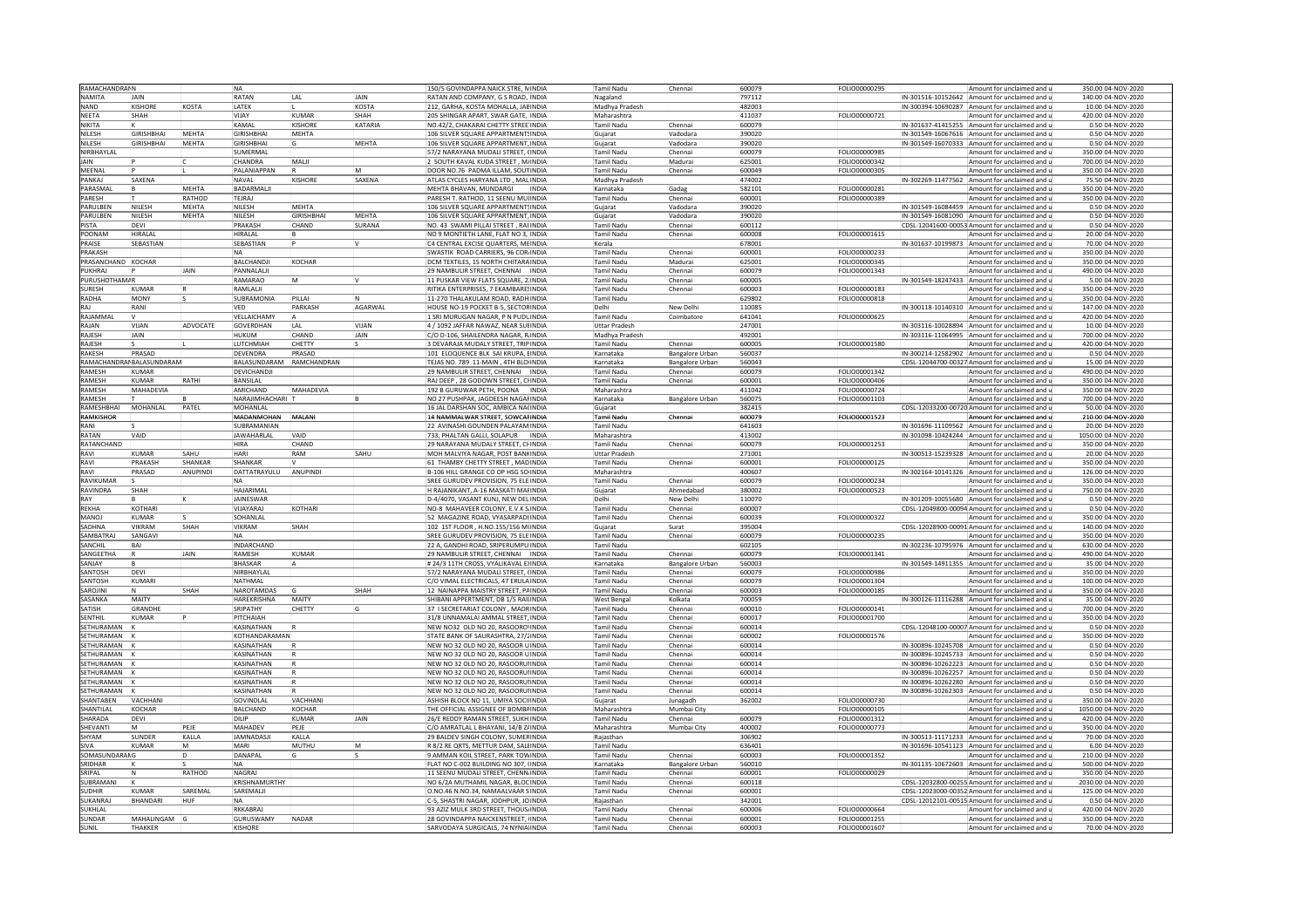| SURAJBEN                                 | JAGJIVAN                     |                 | <b>JAGJIVAN</b>         | PANACHAND       |                | 110 AUDIAPPA NAICKEN ST, CHENNINDIA                                        |       | <b>Tamil Nadu</b>              | Chennai     | 600079           | FOLIO00000953        |                    | Amount for unclaimed and                                                                     | 630.00 04-NOV-2020                   |
|------------------------------------------|------------------------------|-----------------|-------------------------|-----------------|----------------|----------------------------------------------------------------------------|-------|--------------------------------|-------------|------------------|----------------------|--------------------|----------------------------------------------------------------------------------------------|--------------------------------------|
| SURESHKUMAR                              | BABUBHAI                     | <b>GANDHI</b>   | <b>BABUBHAI</b>         |                 | GANDI          | TH GOLIBAR ROAD A/G BLUE, SANINDIA                                         |       | Maharashtra                    | Mumbai City | 400055           | FOLIO00000477        |                    | Amount for unclaimed and                                                                     | 100.00 04-NOV-2020                   |
| SURESH                                   | <b>REVANSIDDHAPP SHIWANT</b> |                 | REVANSIDDHAPPA SANGAPPA |                 | <b>SHIWANT</b> | 585 SOUTH KASABA , SOLAPUR                                                 | INDIA | Maharashtra                    |             | 413002           |                      | N-302269-11180251  | Amount for unclaimed and                                                                     | 5.00 04-NOV-2020                     |
| <b>SURFSH</b>                            | SARAF                        |                 | <b>HAMIRMALII</b>       |                 |                |                                                                            |       | Raiasthan                      |             |                  | FOLIO00001024        |                    |                                                                                              | 350.00 04-NOV-2020                   |
|                                          |                              |                 |                         |                 |                | KUBER MARKET, SHEOGANJ, RAJASINDIA                                         |       |                                |             | 307027           |                      |                    | Amount for unclaimed and u                                                                   |                                      |
| SUSHEELA                                 | DEVI                         |                 | <b>BHAG</b>             | CHAND           |                | 23 GRAMA STREET, PURASAWALKIINDIA                                          |       | <b>Tamil Nadu</b>              | Chennai     | 600024           | FOLIO00001742        |                    | Amount for unclaimed and                                                                     | 140.00 04-NOV-2020                   |
| SUSHMA                                   | PAWAN                        | GOYAL           | PAWAN                   | GOYAL           |                | NEAR GURDWARA, OLD CIVIL LINESINDIA                                        |       | Raiasthan                      |             | 325205           |                      |                    | CDSL-12013300-00013 Amount for unclaimed and u                                               | 140.00 04-NOV-2020                   |
| KRISHNAN                                 |                              |                 | THIYAGARAIAN            | İΚ              |                | 5 STH STREET. LAKSHMI NAGAR. NUNDIA                                        |       | <b>Tamil Nadu</b>              | Chennai     | 600061           | <b>FOLIO00001909</b> |                    | Amount for unclaimed and u                                                                   | 70.0004-NOV-2020                     |
| <b>RAIFSHWAR</b>                         |                              |                 | THYAGARAIAN             | lG              |                | 30 TTK ROAD, ALWARPET, CHENNINDIA                                          |       | Tamil Nadu                     | Chenna      | 600018           | <b>FOLIO00000079</b> |                    | Amount for unclaimed and                                                                     | 700.00 04-NOV-2020                   |
| <b>THIRUMALA</b>                         | PRASAD                       |                 | SRINIVASA               | RAO             |                | 22C/23 SRINIVASA PURAM, I STREIINDIA                                       |       | Tamil Nadu                     | Chenna      | 600019           | FOLIO00001787        |                    | Amount for unclaimed and                                                                     | 70.00 04-NOV-2020                    |
| TAMIL                                    | MARAN                        |                 | NATESAN                 |                 |                | PLOT NO 29 III MAIN ROAD. INDIANINDIA                                      |       | <b>Tamil Nadu</b>              | Chenna      | 600053           | FOLIO00001180        |                    | Amount for unclaimed and a                                                                   | 70.00 04-NOV-2020                    |
| THARAKA                                  | RAMIAH                       | N               | RANGANATHAM             |                 |                | C/O S A C F (P) LTD, 25/26 DEVARA INDIA                                    |       | <b>Tamil Nadu</b>              | Chennai     | 600003           | FOLIO00001137        |                    | Amount for unclaimed and                                                                     | 350.00 04-NOV-2020                   |
| <b>TRILOCHAN</b>                         | SINGH                        |                 | <b>GURBACHAN</b>        |                 |                |                                                                            |       |                                |             | 144201           |                      |                    |                                                                                              | 4.00 04-NOV-2020                     |
|                                          |                              |                 |                         | SINGH           |                | SAINI STUDIO WALI GALI, 7/140 B FINDIA                                     |       | Punjab                         |             |                  |                      |                    | IN-301604-10101850 Amount for unclaimed and                                                  |                                      |
| <b>JSHA</b>                              | KIRAN                        | <b>GEMAWAT</b>  | YASHWANT                | GEMAWAT         |                | ASHWANT GEMAWAT, GEMAWATINDIA                                              |       | Raiasthan                      |             | 307027           | FOLIO00001046        |                    | Amount for unclaimed and                                                                     | 700.00 04-NOV-2020                   |
| <b>USHA</b>                              | KITAWAT                      |                 | KIRAN                   | KITAWAT         |                | 3-503 D S K. CHANDRADEEP SOCIETINDIA                                       |       | Maharashtra                    |             | 411037           | FOLIO00000722        |                    | Amount for unclaimed and                                                                     | 350.00 04-NOV-2020                   |
| VANAIA                                   |                              |                 | <b>SFI VAKUMAR</b>      | <b>IM</b>       |                | AP 759 94TH STREET. 15TH SECTORINDIA                                       |       | <b>Tamil Nadu</b>              | Chennai     | 600078           | FOLIO00001623        |                    | Amount for unclaimed and                                                                     | 210.00 04-NOV-2020                   |
| VENKATA                                  | VARADARAJASW <sub>S</sub>    |                 | SANKA                   | PRAKASA         | <b>RAO</b>     | 26-4-39/1, GNAMOLIVE STREET, GINDIA                                        |       | Andhra Pradesh                 |             | 520003           |                      |                    | CDSL-12019101-00433 Amount for unclaimed and u                                               | 700.00 04-NOV-2020                   |
| YAUV                                     | KASHINATH                    | MOHILE          | KASHINATH               | MOHILE          |                | NARENDRA COMPLEX, A-304BUILDINDIA                                          |       | Maharashtra                    | Mumbai City | 400068           |                      |                    | IN-302759-10000968 Amount for unclaimed and u                                                | 35.00 04-NOV-2020                    |
| VIIAY                                    | SHAH                         |                 | <b>VITHAI DAS</b>       | w               | SHAH           | 205 SHINGAR APART, SWAR GATE, INDIA                                        |       | Maharashtra                    |             | 411037           | FOLIO00000720        |                    | Amount for unclaimed and                                                                     | 420.00 04-NOV-2020                   |
| VIJAYA                                   |                              | SHAH            | NARSI                   | CHATRABHUJ      | LODAYA         | VIJAY ILLAM RAMALINGA, NAGA INDIA                                          |       | <b>Tamil Nadu</b>              | Coimbatore  | 641011           |                      |                    | CDSL-13041400-01539 Amount for unclaimed and                                                 | 3900.00 04-NOV-2020                  |
| VIJAYAKUMAR                              |                              | M               |                         |                 |                |                                                                            |       |                                |             |                  |                      |                    |                                                                                              |                                      |
|                                          |                              |                 | MARULASIDDAPPA B        |                 |                | CHALLI, (TALUK) HONNALI, KULINDIA                                          |       | Karnataka                      |             | 577239           |                      |                    | CDSL-12034400-00183 Amount for unclaimed and                                                 | 5.00 04-NOV-2020                     |
| VIIAYARAI                                | KOTHARI                      |                 | NEMICHAND               | KOTHARI         |                | NO 8 MAHAVEER COLONY. E V K SAINDIA                                        |       | Tamil Nadu                     | Chennai     | 600007           |                      |                    | CDSL-12024700-00431 Amount for unclaimed and                                                 | 0.50 04-NOV-2020                     |
| <b>JUAYARAJ</b>                          | KOTHARI                      |                 | NEMICHAND               | KOTHARI         |                | 15/8 MAHAVEER COLONY, EVK SANINDIA                                         |       | <b>Tamil Nadu</b>              | Chennai     | 600007           |                      |                    | CDSL-12013300-00240 Amount for unclaimed and                                                 | 1.00 04-NOV-2020                     |
| /IMAI                                    | KUMAR                        |                 | THAMRI                  | IN.             |                | 25 GREAMS ROAD, THOUSAND LIGINDIA                                          |       | <b>Tamil Nadu</b>              | Chennai     | 600006           | FOLIO00000331        |                    | Amount for unclaimed and                                                                     | 700.00 04-NOV-2020                   |
| VINOD                                    | CHANDRA                      | SHAH            | <b>JAGJIVAN</b>         | SHAH            |                | 101 AKASH INNOVA RESIDENCY. D INDIA                                        |       | Telangana                      | Hyderabad   | 500003           | FOLIO00000639        |                    | Amount for unclaimed and                                                                     | 350.00 04-NOV-2020                   |
| <b>INOD</b>                              | KUMAR                        |                 | <b>JAWRILAI</b>         |                 |                | /O VASANTHA JEWELLERY, 89 DENINDIA                                         |       | Tamil Nadu                     | Chennai     | 600012           |                      |                    | N-301080-22066054 Amount for unclaimed and                                                   | 350.00 04-NOV-2020                   |
| <b>VYJANTH</b>                           |                              |                 | SOHANLAL                |                 |                | 33/11 PEDDU NAICKEN ST, KONDITINDIA                                        |       | Tamil Nadu                     | Chennai     | 600079           | FOLIO00001587        |                    | Amount for unclaimed and                                                                     | 100.00 04-NOV-2020                   |
| YOGESH                                   | <b>JAIN</b>                  |                 | LALITH                  | KUMAR           |                | JAWANT SAGAR NO 22, NAMBULIA INDIA                                         |       | <b>Tamil Nadu</b>              | Chennai     | 600079           | FOLIO00002495        |                    | Amount for unclaimed and                                                                     | 250.00 04-NOV-2020                   |
|                                          |                              |                 |                         |                 |                |                                                                            |       |                                |             |                  |                      |                    |                                                                                              |                                      |
| YOGESH                                   | KUMAR                        | KALRA           | <b>OM</b>               | PRAKASH         | KALRA          | BHAGWAN RICE MILL, KALSIA ROAUNDIA                                         |       | <b>Uttar Pradesh</b>           |             | 247001           |                      |                    | IN-301774-16285955 Amount for unclaimed and u                                                | 70.00 04-NOV-2020                    |
| OGESHKUMAR PATEL                         |                              |                 | <b>GOPAL BHAL</b>       | PATFI           |                | 23/A SAMARATH SOC. COLLEGE ROINDIA                                         |       | Guiarat                        |             | 387001           |                      |                    | IN-300757-10999802 Amount for unclaimed and u                                                | 0.50 04-NOV-2020                     |
| AYANTHI                                  |                              |                 | <b>ALAGIRISAMY</b>      | W               |                | 2-A MAIN STREET, SUBRAMANIALINDIA                                          |       | <b>Tamil Nadu</b>              | Chennai     | 600011           | FOLIO00001851        |                    | Amount for unclaimed and                                                                     | 1400.00 05-NOV-2022                  |
| MALHOTRA                                 |                              |                 | MALHOTRA                |                 |                | W.NO 1, JAWAHAR NAGAR, KATHUINDIA                                          |       | Jammu and Kashmi               |             | 184141           |                      |                    | IN-302349-10186975 Amount for unclaimed and                                                  | 50.00 05-NOV-2022                    |
| ABDUL                                    | AZEEZ                        |                 | ZAINULABDEEN            | $\overline{M}$  | İn             | INO 4 CUSTOMS COLONY, SAIDAPETINDIA                                        |       | <b>Tamil Nadu</b>              | Chennai     | 600015           | FOLIO00001143        |                    | Amount for unclaimed and                                                                     | 630.00 05-NOV-2022                   |
| <b>AJITKUMAR</b>                         |                              |                 | CHAMPALAL               | IM.             |                | 88 VALLUVAR KOTTAM HIGH RD. NINDIA                                         |       | <b>Tamil Nadu</b>              | Chennai     | 600034           |                      |                    | CDSL-13017400-00043 Amount for unclaimed and                                                 | 0.50 05-NOV-2022                     |
| AKASH                                    | PADAMKUMAR PATNI             |                 | PADAMKUMAR              | ROOPCHAND       | PATNI          | 1 A DEVAPETH SHALA JAVAL, BALJI INDIA                                      |       | Maharashtra                    |             | 444505           |                      |                    | CDSL-12010601-00178 Amount for unclaimed and u                                               | 25.00 05-NOV-2022                    |
| AMICHAND                                 | <b>JAIN</b>                  |                 | HANSAJI                 | JAIN            |                | 192 B GURUWAR PETH, POONA INDIA                                            |       | Maharashtra                    |             | 411042           | FOLIO00000723        |                    | Amount for unclaimed and                                                                     | 350.00 05-NOV-2022                   |
|                                          |                              |                 |                         |                 |                |                                                                            |       |                                |             |                  |                      |                    |                                                                                              |                                      |
| AMRITLAL                                 |                              | <b>DOSHI</b>    | CHUNILAL                | <b>JESAJ</b>    |                | :/O.SANGHVI AMRITLAL CHUNIA. JINDIA                                        |       | <b>Tamil Nadu</b>              | Chennai     | 600079           | FOLIO00002181        |                    | Amount for unclaimed and                                                                     | 140.00 05-NOV-2022                   |
| AMRITLAL                                 |                              | BHAYAN          | i Ai II                 |                 | RHAYANI        | 14/B ZAOBAWADI, THAKURDWAR, INDIA                                          |       | Maharashtra                    | Mumbai City | 400002           | FOLIO00000771        |                    | Amount for unclaimed and                                                                     | 350.00 05-NOV-2022                   |
| AMRITLAL                                 | PUKHRAIL                     |                 | PUKHRAJ                 |                 |                | MUKESH PROVISION STORE, SHIVA INDIA                                        |       | Maharashtra                    |             | 410405           | FOLIO00000414        |                    | Amount for unclaimed and                                                                     | 350.00 05-NOV-2022                   |
| ANAND                                    | SHANKER                      | AGARWAL         | <b>UMA</b>              | SHANKER         | AGARWAL        | 58 VIKRAMADITYA PURI, S.B.I. OFFIINDIA                                     |       | <b>Uttar Pradesh</b>           |             | 243005           |                      |                    | IN-301186-20028054 Amount for unclaimed and u                                                | 100.00 05-NOV-2022                   |
| ANANTRAI                                 | MOHANLAL                     | <b>MEHTA</b>    | MOHANLAL                |                 |                | 8 VIJYA APPT, DADI SETH ROAD, 2NINDIA                                      |       | Maharashtra                    | Mumbai City | 400064           | FOLIO00000785        |                    | Amount for unclaimed and                                                                     | 150.00 05-NOV-2022                   |
| ANASUYA                                  | GAJJI                        |                 | NAGABHUSHANAM           |                 |                | C/O G MOHAN H NO 18-39/31. SHAINDIA                                        |       | Andhra Pradesh                 |             | 508207           | FOLIO00000640        |                    | Amount for unclaimed and                                                                     | 70.00 05-NOV-2022                    |
| ANILKUMAR                                | PUNJABI                      |                 | NANDUMAL                | PUNJA           |                | TH X 96, ADIPUR, KUTCH                                                     | INDIA | Gujarat                        |             | 370205           |                      |                    | IN-300214-12099318 Amount for unclaimed and                                                  | 5.00 05-NOV-2022                     |
| ANITHA                                   | CН                           |                 | <b>IOK</b>              | KUMAR           | CН             |                                                                            |       | <b>Tamil Nadu</b>              | Chennai     | 600112           |                      |                    | IN-300441-10840140 Amount for unclaimed and u                                                | 700.00 05-NOV-2022                   |
|                                          | <b>JAIN</b>                  |                 |                         |                 |                | M/S PLUS POINT AGENCEIS, 303/2 INDIA                                       |       |                                |             |                  |                      |                    |                                                                                              |                                      |
|                                          |                              |                 |                         |                 |                |                                                                            |       |                                |             |                  |                      |                    |                                                                                              |                                      |
| ANJANA                                   |                              |                 | RANJITH                 | <b>JAIN</b>     |                | OTARMAL CHUNILAL, KHOPOLIGACINDIA                                          |       | Maharashtra                    |             | 410203           | FOLIO00000309        |                    | Amount for unclaimed and                                                                     | 350.00 05-NOV-2022                   |
| ANKUR                                    | VASHISHT                     |                 | RAM                     | <b>KRISHAN</b>  | SHARMA         | H NO 3654, SECTOR 46 D, CHANDIQINDIA                                       |       | Chandigarh                     | Chandigarh  | 160047           |                      |                    | IN-301143-10352190 Amount for unclaimed and u                                                | 105.00 05-NOV-2022                   |
| ANUSIYA                                  |                              |                 | <b>DAMODARAN</b>        |                 |                | 33 AZIZ MULK 3RD STREET. THOUS INDIA                                       |       | Tamil Nadu                     | Chennai     | 600006           | <b>FOLIO00000663</b> |                    | Amount for unclaimed and                                                                     | 420.00 05-NOV-2022                   |
| APARNA                                   |                              |                 | ANUP                    | KUMAR           | SAHA           |                                                                            |       | West Bengal                    |             |                  |                      |                    |                                                                                              |                                      |
| ARCHANA                                  | SAHA<br><b>JAIN</b>          |                 | <b>SUDHEER</b>          | JAIN            |                | IYDARPUR, NEAR 22 HAZARI KACHINDIA                                         |       |                                | Chennai     | 732101           |                      |                    | IN-301696-10963204 Amount for unclaimed and<br>Amount for unclaimed and                      | 25.00 05-NOV-2022                    |
|                                          |                              |                 |                         |                 |                | 25 THIRUVENGADAM STREET, WESINDIA                                          |       | <b>Tamil Nadu</b>              |             | 600033           | FOLIO00001977        |                    |                                                                                              | 70.00 05-NOV-2022                    |
| ARHAMCREDITCAPRIVATE                     |                              | LIMITED         | <b>NA</b>               |                 |                | 202 C KANCHAN SAGAR, 18 1 OLD INDIA                                        |       | Madhva Pradesh                 |             | 452001           |                      |                    | CDSL-12033300-00658 Amount for unclaimed and u                                               | 50.00 05-NOV-2022                    |
| ARVIND                                   |                              |                 | BABULALI                | LODHI           |                | REXINE CENTRE, 76 MINT STREET, CINDIA                                      |       | <b>Tamil Nadu</b>              | Chenna      | 600079           | FOLIO00000294        |                    | Amount for unclaimed and                                                                     | 350.00 05-NOV-2022                   |
| <b>ASHITA</b>                            | GUPTA                        |                 | <b>GUPTA</b>            | IR.             |                | 106 MUKKTANAND NAGAR , TANK INDIA                                          |       | Raiasthan                      |             | 302015           |                      |                    | CDSL-12030000-00004 Amount for unclaimed and u                                               | 70.00 05-NOV-2022                    |
| <b>ASHOK</b>                             | KUMAR                        | <b>JAIN</b>     | DEEPCHAND               |                 |                | 5 ELEPHANT GATE STREET, SOW(INDIA                                          |       | <b>Tamil Nadu</b>              | Chennai     | 600079           | FOLIO00000262        |                    | Amount for unclaimed and                                                                     | 70.00 05-NOV-2022                    |
| ASHOK                                    | <b>KUMAR</b>                 | <b>IHANWAR</b>  | BHANWAR                 | LAL             | <b>IHANWAR</b> | 42 EKLING COLONY, H.M SECTOR 3 INDIA                                       |       | Raiasthan                      |             | 313001           |                      | IN-300450-11459108 | Amount for unclaimed and                                                                     | 200.00 05-NOV-2022                   |
| ASHOK                                    | KUMAR                        | RAWAI           | <b>BABULALII</b>        | RAWAI           |                | KAI YAN TEXTILES. IST ELOOR. KURRINDIA                                     |       | Raiasthan                      |             | 307027           | <b>FOLIO00001018</b> |                    | Amount for unclaimed and                                                                     | 350.00 05-NOV-2022                   |
| ASHOKKUMAR                               |                              |                 | NA                      |                 |                | 10 VELLALA STREET, PURASAWALK INDIA                                        |       | <b>Tamil Nadu</b>              | Chennai     | 600084           |                      |                    | IN-300513-22329336 Amount for unclaimed and u                                                | 0.10 05-NOV-2022                     |
| ASIF                                     | MADRI                        |                 | MADRI                   |                 | M              |                                                                            |       |                                |             | 580028           |                      |                    |                                                                                              |                                      |
|                                          |                              |                 |                         |                 |                | PENWALA BLDG TO UVHAKKAL, KOINDIA                                          |       | Karnataka                      |             |                  |                      |                    | IN-301549-18945015 Amount for unclaimed and                                                  | 25.00 05-NOV-2022                    |
| <b>ASWINKUMAR</b>                        |                              | JAIN            | PUKHRAJJI               |                 |                | 29 NAMBULIR STREET, CHENNAI INDIA                                          |       | <b>Tamil Nadu</b>              | Chennai     | 600079           | FOLIO00001345        |                    | Amount for unclaimed and                                                                     | 490.00 05-NOV-2022                   |
| ATUL                                     | DALMIA                       |                 | <b>DINESH</b>           | KUMAR           | DALMIA         | :/O NARESH CHANDAK, 9 INDIA EXINDIA                                        |       | <b>West Bengal</b>             | Kolkata     | 700001           | FOLIO00000587        |                    | Amount for unclaimed and                                                                     | 350.00 05-NOV-2022                   |
| BABY                                     | RAPHAEL                      | M               | LateRAPHAEI             |                 |                | MANIYAKKU HOUSE, PUDUKAD P CINDIA                                          |       | Kerala                         |             | 680301           |                      |                    | CDSL-12023900-00003 Amount for unclaimed and                                                 | 17.50 05-NOV-2022                    |
| <b>BALASUBRAMANA</b>                     |                              |                 | RAMACHANDRAN            |                 |                | 2498 TRICHY ROAD, ONDIPUDUR, CINDIA                                        |       | Tamil Nadu                     | Coimbatore  | 641016           |                      |                    | IN-301774-16697389 Amount for unclaimed and                                                  | 28.00 05-NOV-2022                    |
| <b>BARKHA</b>                            |                              |                 | DEEPAK                  |                 |                | 33 KELLYS COURT. 150 PURASAWA INDIA                                        |       | <b>Tamil Nadu</b>              | Chennai     | 600010           | FOLIO00000913        |                    | Amount for unclaimed and                                                                     | 70.00 05-NOV-2022                    |
| <b>BHAGWANTI</b>                         |                              |                 | RATAN                   | CHAND           |                | 29 NARAYANA MUDALY STREET, CHINDIA                                         |       | <b>Tamil Nadu</b>              | Chennai     | 600079           | FOLIO00001254        |                    | Amount for unclaimed and u                                                                   | 350.00 05-NOV-2022                   |
| <b>BHANUBEN</b>                          |                              | PATEL           | PATEL                   |                 |                | 0 SWAMY PILLAI STREET, CHOOLAINDIA                                         |       | <b>Tamil Nadu</b>              | Chenna      | 600112           | FOLIO00000210        |                    | Amount for unclaimed and                                                                     | 700.00 05-NOV-2022                   |
| BHANUMATI                                | BHAYANI                      |                 | AMRATLAL                | LALI            | BHAYANI        | 14/B ZAOBA WADI, THAKURDWAR, INDIA                                         |       | Maharashtra                    | Mumbai City | 400002           | FOLIO00000772        |                    | Amount for unclaimed and                                                                     | 350.00 05-NOV-2022                   |
| <b>BHATIA</b>                            | <b>JITUBHAI</b>              |                 | SOMARHA                 |                 | <b>BHATIA</b>  |                                                                            |       |                                | Patan       | 384265           |                      |                    | IN-300343-20082095 Amount for unclaimed and                                                  | 0.10 05-NOV-2022                     |
|                                          |                              |                 |                         |                 |                | NO. 150 GATE NO-1, JEEVANDHAFINDIA                                         |       | Gujarat                        |             |                  |                      |                    |                                                                                              |                                      |
| <b>BIJILINOORULLAHKADHER</b>             |                              | MOHAIDEEN       | SHAMA                   | ABIDUNNISA      |                | 59/20, DHANAPAL CHEETY STREET, INDIA                                       |       | <b>Tamil Nadu</b>              | Chennai     | 600033           |                      |                    | IN-301774-11451186 Amount for unclaimed and                                                  | 50.00 05-NOV-2022                    |
| BIJOY                                    | KUMAR                        | GHOSH           | ANANDA                  | MAY             | GHOSH          | GUSHKARA HATTALA, DIST BURDWINDIA                                          |       | <b>West Bengal</b>             |             | 713128           |                      |                    | IN-301250-28484492 Amount for unclaimed and u                                                | 35.00 05-NOV-2022                    |
| <b>BSV</b>                               | PRASAD                       |                 | CHANDRRAO               |                 |                | 12 - 22 -41 ARYAPURAM, RAJAHMUNDIA                                         |       | Andhra Pradesh                 |             | 533104           |                      |                    | IN-300450-12724387 Amount for unclaimed and                                                  | 35.00 05-NOV-2022                    |
| CHAITALI                                 | AMIT                         | SHAH            | AMIT                    | SHAH            |                | AY LABH COMPLEX, FLAT NO. 103 INDIA                                        |       | Guiarat                        | Jamnaga     | 361001           |                      |                    | IN-300974-10462761 Amount for unclaimed and                                                  | 20.00 05-NOV-2022                    |
| CHETAN                                   |                              | SHELAT          | BIPINCHANDRA            |                 | <b>SHELAT</b>  | 28 GOVINDAPPA NAICKENSTREET, INDIA                                         |       | <b>Tamil Nadu</b>              | Chennai     | 600001           | FOLIO00001256        |                    | Amount for unclaimed and                                                                     | 700.00 05-NOV-2022                   |
| CHETHAN                                  |                              |                 | <b>GUDARCHAND</b>       |                 |                | 21 E SATHANKADU HIGH ROAD KALINDIA                                         |       | <b>Tamil Nadu</b>              | Chennai     | 600019           |                      |                    | IN-300214-18122671 Amount for unclaimed and                                                  | 400.00 05-NOV-2022                   |
|                                          |                              |                 |                         |                 |                |                                                                            |       |                                |             |                  |                      |                    |                                                                                              |                                      |
| DAMANINVESTMI                            |                              | <b>LTD</b>      | <b>NA</b>               |                 |                | NO 17/18 VIJAY COMPLEX, VEERAPINDIA                                        |       | <b>Tamil Nadu</b>              | Chennai     | 600079           |                      |                    | IN-300302-10043113 Amount for unclaimed and u                                                | 1330.00 05-NOV-2022                  |
| DHANASEKARANIF                           |                              |                 | RADHA                   | <b>KRISHNAN</b> |                | OLD NO 16/3 NEW NO 44, SUBRAMINDIA                                         |       | <b>Tamil Nadu</b>              | Kanchipuram | 631502           |                      |                    | IN-300394-16573399 Amount for unclaimed and                                                  | 1.50 05-NOV-2022                     |
| <b>ILIAND</b>                            | DALJI                        | PRAJAPATI       | DALI                    | PRAJAPATI       |                | DENA BNAK. MANIK CHOWK. AHM <sup>i</sup> INDIA                             |       | Guiarat                        | Ahmedabad   | 380001           | FOLIO00001357        |                    | Amount for unclaimed and                                                                     | 350.00 05-NOV-2022                   |
| DHARMARAJAN                              |                              |                 | SEENIAPPA               | NADAR           |                | /C1 NATHAN STREET. CHETPUT. CINDIA                                         |       | <b>Tamil Nadu</b>              | Chenna      | 600031           | FOLIO00001662        |                    | Amount for unclaimed and                                                                     | 700.00 05-NOV-2022                   |
| <b>DHIRENDRA</b>                         | KANTII AI                    | <b>JARIWALA</b> | KANTII AI               |                 |                | 4/4385 H NO 3RD FLOOR, CHOPAR INDIA                                        |       | Guiarat                        | Surat       | 395003           |                      |                    | IN-300450-14072546 Amount for unclaimed and                                                  | 75.00 05-NOV-2022                    |
| DIPIKA                                   | FALGUN                       | PANDYA          | FALGUN                  | PANDYA          |                | C/103 VAIBHAVI CO OP. HSG SOCILINDIA                                       |       | Maharashtra                    |             | 401203           |                      |                    | IN-300888-14529425 Amount for unclaimed and u                                                | 100.00 05-NOV-2022                   |
| <b>DOOMAPPA</b>                          |                              |                 | SHESAPPA                | SALIAN          |                | SHREEDURGA, 7-5 674/1 MATTAD INDIA                                         |       | Karnataka                      |             | 575006           |                      |                    | IN-300239-10572127 Amount for unclaimed and                                                  | 2.50 05-NOV-2022                     |
| EKAMBARAM                                |                              |                 | PERIYASAMY              |                 |                | NO 42 KAMALA NAGAR. 2ND STRELINDIA                                         |       | <b>Tamil Nadu</b>              | Chennai     | 600019           | FOLIO00001561        |                    | Amount for unclaimed and                                                                     | 700.00 05-NOV-2022                   |
|                                          |                              |                 |                         |                 |                |                                                                            |       |                                |             |                  |                      |                    |                                                                                              |                                      |
| GANDHI                                   | DHANESH                      | SHREYANS        | GANDHI                  | SHREYANS        | GAUTAMCHAND    | ABHAY CLINIC DEODIKAR HOSPITALINDIA                                        |       | Maharashtra                    |             | 413101           |                      |                    | IN-300476-42823656 Amount for unclaimed and u                                                | 35.00 05-NOV-2022                    |
| GAURAV<br><b>GEOJITBNPPARIB SERVICES</b> |                              | LIMITED         | CHANDER<br><b>NA</b>    | MOHAN           | SAXENA         | 167, MAHARAJ NAGAR, LAKHIMPU INDIA<br>GEOJIT BNP PARIBAS FINANCIAL, SUNDIA |       | <b>Uttar Pradesh</b><br>Kerala |             | 262701<br>682024 |                      |                    | IN-301055-10519353 Amount for unclaimed and<br>IN-300239-10324155 Amount for unclaimed and u | 7.00 05-NOV-2022<br>0.10 05-NOV-2022 |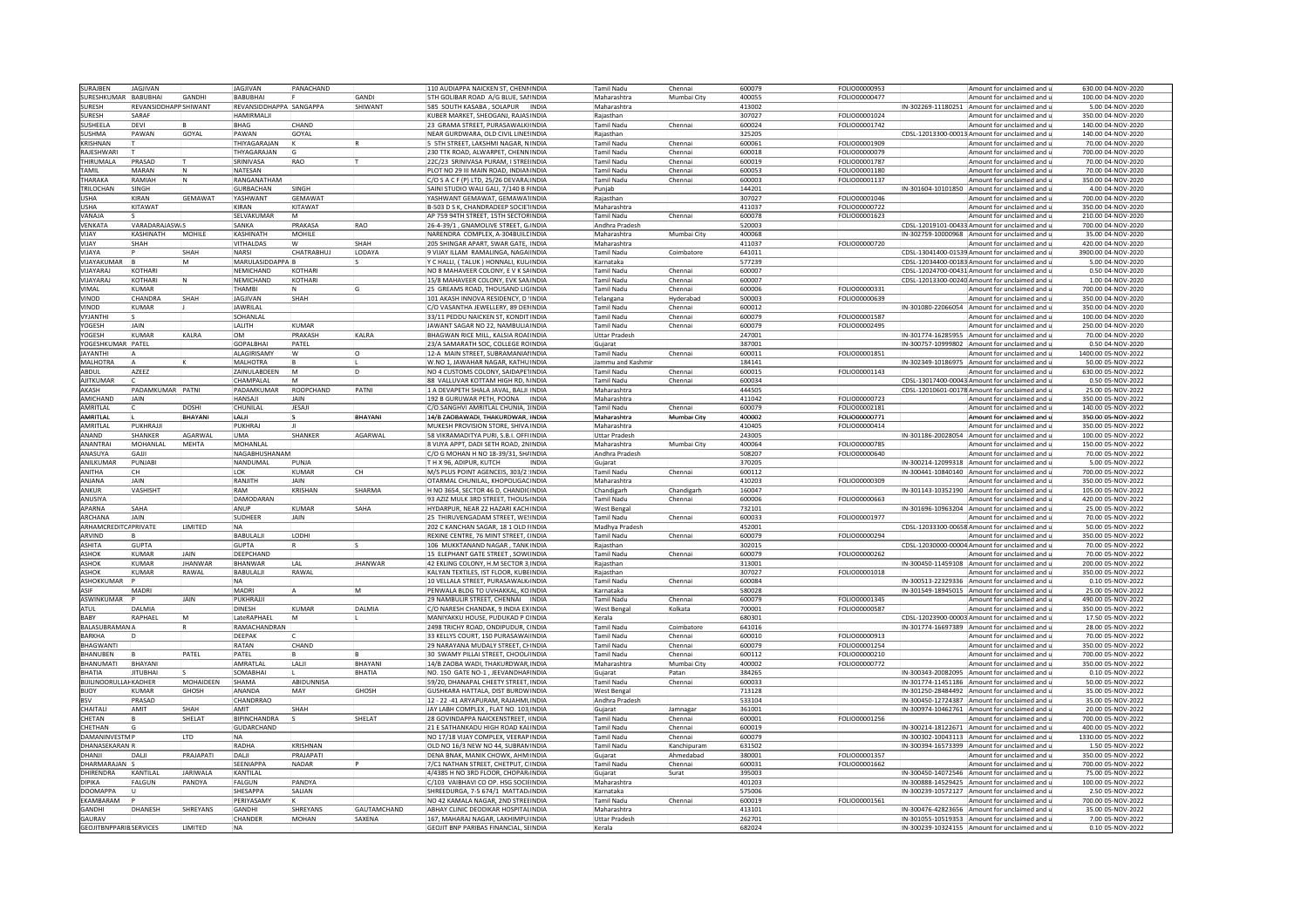| GOMTI               | DEVI              |                 | OAKCHAND            |                  |                 | <b>20 KRISHNAPPA AGRAHRAM STREEINDIA</b>                                  |       | Tamil Nadu              | Chennai                | 600079           | FOLIO00000289 | Amount for unclaimed and                                                   | 350.00 05-NOV-2022                       |
|---------------------|-------------------|-----------------|---------------------|------------------|-----------------|---------------------------------------------------------------------------|-------|-------------------------|------------------------|------------------|---------------|----------------------------------------------------------------------------|------------------------------------------|
| <b>GOPI</b>         | KISHAN            | <b>GUPTA</b>    | LATEGANGA           | PRASAD           | GUPTA           | 364/4 VINOBA NAGAR, GANDHI GIINDIA                                        |       | <b>Uttar Pradesi</b>    |                        | 208007           |               | IN-300556-10073453 Amount for unclaimed and                                | 1400.00 05-NOV-2022                      |
| <b>GOUTHAM</b>      |                   |                 | PARASMAI            |                  |                 | REP MOOLCHAND FINANCE LTD, (PINDIA                                        |       | <b>Tamil Nadu</b>       | Chennai                | 600018           | FOLIO00001631 | Amount for unclaimed and                                                   | 420.00 05-NOV-2022                       |
|                     |                   | RAWAI           |                     |                  |                 |                                                                           |       |                         |                        |                  |               |                                                                            |                                          |
| <b>GOVIND</b>       |                   |                 | SHIVARAM            |                  |                 | C/O RAJLAXMI STEEL CENTRE, 55 P(INDIA                                     |       | <b>Tamil Nadu</b>       | Chennai                | 600003           | FOLIO00000837 | Amount for unclaimed and                                                   | 350.00 05-NOV-2022                       |
| GOVIND              | SANKA             |                 | <b>SURYA</b>        | PRAKASARAO       |                 | DIGGIRALA (MANDALAM), GUNTURINDIA                                         |       | Andhra Pradesh          |                        | 522305           | FOLIO00000391 | Amount for unclaimed and                                                   | 1050.00 05-NOV-2022                      |
| <b>GURURAJA</b>     |                   |                 | <b>HARIDAS</b>      | KEDLAYA          |                 | H NO 150 GOVT GIRLS HOS, BEHINUINDIA                                      |       | Karnataka               |                        | 562123           |               | IN-302148-10033358 Amount for unclaimed and                                | 10.00 05-NOV-2022                        |
| <b>ISHA</b>         | <b>SECURITIES</b> | <b>I IMITED</b> | NA                  |                  |                 | 22 GOVT SERVANT SOCIETY. NR MINDIA                                        |       | Guiarat                 | Ahmedahad              | 380009           |               | IN-301321-10399438 Amount for unclaimed and u                              | 0.50 05-NOV-2022                         |
| JAGDISH             | KUMAR             |                 | DOONGAR             | CHAND            |                 | VINAYAKA MUDALI STREET, SOW INDIA                                         |       | Tamil Nadu              | Chennai                | 600079           | FOLIO00000832 | Amount for unclaimed and                                                   | 350.00 05-NOV-2022                       |
| JAGDISH             | PRASAD            |                 | SHRIGOPA            | PRASAD           |                 | PLOT NO-19 DEEP NAGAR, PASCHIMNDIA                                        |       | Uttar Pradesl           |                        | 282007           |               | IN-301653-10363008 Amount for unclaimed and                                | 15.00 05-NOV-2022                        |
| <b>JAIDESH</b>      | PAL               | WASON           | RAM                 | AHAR             | <b>WASON</b>    | 54/D RACE COURSE, DEHRADUN, DINDIA                                        |       | <b>Uttar Pradesh</b>    |                        | 248001           |               | CDSL-13028600-00006 Amount for unclaimed and                               | 0.50 05-NOV-2022                         |
|                     |                   |                 |                     |                  |                 |                                                                           |       |                         |                        |                  |               |                                                                            |                                          |
| <b>JAYSHRE</b>      | <b>BHORA</b>      |                 | MURARI              | LAL              | <b>BOHRA</b>    | OUT SIDE JASSUSAR GATE. NEAR PINDIA                                       |       | Rajasthan               |                        | 334005           |               | IN-301330-19973259 Amount for unclaimed and                                | 20.00 05-NOV-2022                        |
| JEEWAN              | I AI              |                 | MANGILAL            |                  |                 | 33/11 PEDDU NAICKEN ST, KONDIT INDIA                                      |       | Tamil Nadu              | Chennai                | 600079           | FOLIO00000690 | Amount for unclaimed and                                                   | 50.00 05-NOV-2022                        |
| <b>JIGNESH</b>      | ARVINDBHAI        | PRAJAPATI       | ARVINDBHA           | PRAJAPATI        |                 | 29 KRISHDHAM SOCIETY, KHATHVINDIA                                         |       | Guiarat                 |                        | 382330           |               | CDSL-13015200-00025 Amount for unclaimed and                               | 10.00 05-NOV-2022                        |
| <b>SURENDRA</b>     | MEHTA             |                 | KARODIMAL           | MEHTA            |                 | 101 DEMELLOWS ROAD , PATALLANINDIA                                        |       | <b>Tamil Nadu</b>       | Chennai                | 600012           | FOLIO00000197 | Amount for unclaimed and                                                   | 350.00 05-NOV-2022                       |
| KAILASH             | KIIMAR            | <b>KOTHARI</b>  | PARASMALI           | <b>KOTHAR</b>    |                 | ABHISHEK GLASS & PLYWOODS, 14 INDIA                                       |       | Karnataka               | <b>Bangalore Urban</b> | 560053           | FOLIO00001715 | Amount for unclaimed and                                                   | 350.00 05-NOV-2022                       |
| KAJAL               | KUMARI            |                 | LOKESH              | <b>IAIN</b>      |                 | 23 GRAMA STREET, PURASAWALKKINDIA                                         |       | Tamil Nadu              | Chennai                | 600007           | FOLIO00002542 | Amount for unclaimed and                                                   | 350.00 05-NOV-2022                       |
| KALA                |                   |                 | DULRAJ              |                  |                 | OLD NO 23 NEW NO 2, GOVINDRAJINDIA                                        |       | Tamil Nadu              | Chenna                 | 600082           |               | CDSL-12023000-00346 Amount for unclaimed and u                             | 50.00 05-NOV-2022                        |
| KAILIRAM            |                   |                 | NARARAMI            |                  |                 | 22 STROTTEN MUDALI STREET, SOVINDIA                                       |       | <b>Tamil Nadu</b>       | Chennai                | 600079           | FOLIO00002489 | Amount for unclaimed and                                                   | 200.00 05-NOV-2022                       |
| KALURAM             |                   |                 | NARARAM             |                  |                 |                                                                           |       | Tamil Nadu              |                        | 600079           |               |                                                                            | 500.00 05-NOV-2022                       |
|                     |                   |                 |                     |                  |                 | NO 22, STROTTEN MUTHAIA MUDINDIA                                          |       |                         | Chennai                |                  |               | CDSL-13041400-01039 Amount for unclaimed and                               |                                          |
| KALYANAM            |                   |                 | RAMIAH              |                  |                 | 6/16 FIFTH STREET, SUBRAMANYAINDIA                                        |       | Tamil Nadu              |                        | 630002           |               | CDSL-12023000-00012 Amount for unclaimed and                               | 1.00 05-NOV-2022                         |
| KAMAI               | KISHORI           | KATARIA         | <b>BHAWARIAI</b>    | KATARIA          |                 | NO 42/2 CHAKARAI SREET 2ND ELOINDIA                                       |       | Tamil Nadu              | Chennai                | 600079           |               | IN-301637-41130596 Amount for unclaimed and                                | 0.50 05-NOV-2022                         |
| KAMAI               | NARAYAN           | SONI            | RAMNIWAS            | SONI             |                 | 13-4-29, GUNTURI VARI STREET, VIIINDIA                                    |       | Andhra Pradesh          | Vizianagaran           | 535001           |               | CDSL-12030700-00262 Amount for unclaimed and                               | 5.00 05-NOV-2022                         |
| KANAYALAL           |                   | ROCHLANI        | PRIBHDAS            | <b>ROCHLANI</b>  |                 | 12 SAGAR SANGAM, 27 BANDRA REINDIA                                        |       | Maharashtra             | Mumbai City            | 400050           | FOLIO00000757 | Amount for unclaimed and                                                   | 100.00 05-NOV-2022                       |
| KATTA               | RAMBABU           |                 | VENKATESWARLU KATTA |                  |                 | 4-73. SANTHANUTHLAPADU MANDINDIA                                          |       | Andhra Pradesh          |                        | 523225           |               | CDSL-12010900-02694 Amount for unclaimed and                               | 18.00 05-NOV-2022                        |
| KAVITA              | SONI              |                 | AMAR                | SONI             |                 | HREE SADAN, 89/367 BANGUR PA INDIA                                        |       | <b>West Bengal</b>      |                        | 712248           | FOLIO00000795 | Amount for unclaimed and                                                   | 700.00 05-NOV-2022                       |
| <b>KEERTHIMEENA</b> |                   |                 | VETRISELVAN         |                  |                 | 2/ E2 E2 1ST STREET, NEW COLON INDIA                                      |       | Tamil Nadu              | Madurai                | 625002           |               | IN-301696-10895523 Amount for unclaimed and                                | 0.50 05-NOV-2022                         |
|                     |                   |                 |                     |                  |                 |                                                                           |       |                         |                        |                  |               |                                                                            |                                          |
| <b>KETAN</b>        |                   | <b>MEHTA</b>    | <b>MEHTA</b>        |                  |                 | 21 RAJA ANNAMALAI ROAD, C-5 RAINDIA                                       |       | <b>Tamil Nadu</b>       | Chennai                | 600084           | FOLIO00002375 | Amount for unclaimed and                                                   | 70.00 05-NOV-2022                        |
| KIRAN               | DIMRI             |                 | URVI                | DUTT             | MAITHANI        | STREET -1 VIVEKANAND GRAM, PHINDIA                                        |       | <b>Uttar Pradesł</b>    |                        | 248001           |               | CDSL-12019101-01933 Amount for unclaimed and                               | 50.00 05-NOV-2022                        |
| KIRAN               | KUMARI            |                 | CHAMPALAI           | <b>RANKA</b>     |                 | IC/O G RATHAN KUMAR. 20 NEW NINDIA                                        |       | Tamil Nadu              | Chennai                | 600002           | FOLIO00001555 | Amount for unclaimed and i                                                 | 320.00 05-NOV-2022                       |
| KIRAN               |                   | MANGAONKAR      | <b>NA</b>           |                  |                 | LAT NO 10 PRAYATNA CHS, SECONINDIA                                        |       | Maharashtra             | Mumbai City            | 400024           |               | IN-300450-10154462 Amount for unclaimed and                                | 25.00 05-NOV-2022                        |
| KISHAN              |                   | IAIN            | MELAPCHAND          | JAIN             |                 | 36 PERUMAL MUDALI STREET, CHE INDIA                                       |       | Tamil Nadu              | Chenna                 | 600079           | FOLIO00001297 | Amount for unclaimed and                                                   | 350.00 05-NOV-2022                       |
| KOCHUMOL            |                   |                 | KOCHUNNY            |                  |                 | CHERUVATHOOR HOUSE. M G ROAINDIA                                          |       | Kerala                  |                        | 680503           |               | CDSL-12023900-00101 Amount for unclaimed and                               | 210.00 05-NOV-2022                       |
| KOUSALYA            |                   |                 | KENNEDY             | lo               |                 | 1/142 9F ANNA STREET, GANDHINAINDIA                                       |       | <b>Tamil Nadu</b>       | Chennai                | 600052           | FOLIO00002376 | Amount for unclaimed and                                                   | 2730.00 05-NOV-2022                      |
| KOWSELYA            |                   |                 | VENKATESAN          | M                |                 | PLOT 99 JEEVANLAL NAGAR, 405 T INDIA                                      |       | Tamil Nadu              | Chennai                | 600019           | FOLIO00001560 | Amount for unclaimed and                                                   | 700.00 05-NOV-2022                       |
| KUSH                | RAJENDRA          | <b>JOSHI</b>    | <b>GAJANAN</b>      | JOSHI            |                 | 104   M U R CO OP HSG SOC, 26 SAIINDIA                                    |       | Maharashtra             | Mumbai City            | 400053           |               | IN-303116-10151355 Amount for unclaimed and                                | 277.50 05-NOV-2022                       |
| RIKHABCHAND         | KOTHARI           |                 | LATE                | LALCHANDJ        |                 | 39 V.V. KOIL STREET . VELLALA TEY INDIA                                   |       | Tamil Nadu              |                        | 600086           | FOLIO00000263 | Amount for unclaimed and                                                   | 350.00 05-NOV-2022                       |
|                     |                   |                 |                     |                  |                 |                                                                           |       |                         | Chennai                |                  |               |                                                                            |                                          |
| LALITHA             |                   |                 | LALIT               | KIJMAR           |                 | 127 ANNAPILLAI ST, CHENNAI                                                | INDIA | Tamil Nadu              | Chenna                 | 600079           | FOLIO00001286 | Amount for unclaimed and                                                   | 100.00 05-NOV-2022                       |
| LAXMI               |                   | SATAM           | VISHWAS             | SATAM            |                 | 6 B PREMCHANDRA SOC, PLOT NO INDIA                                        |       | Maharashtra             | Mumbai City            | 400093           |               | IN-301549-18073709 Amount for unclaimed and                                | 11.50 05-NOV-2022                        |
| ARULANANDAM M       |                   |                 | N <sub>A</sub>      |                  |                 | 39 CHINNATHAMBI STREET, MADRINDIA                                         |       | Tamil Nadu              | Chenna                 | 600001           | FOLIO00000336 | Amount for unclaimed and i                                                 | 350.00 05-NOV-2022                       |
| NAGALAKSHMI         |                   |                 | MURUGESAN           |                  |                 | PLOT NO.4 QUEENS CIRCLE, MAHE INDIA                                       |       | <b>Tamil Nadu</b>       | Salem                  | 636008           | FOLIO00000146 | Amount for unclaimed and                                                   | 350.00 05-NOV-2022                       |
| UMESH               | <b>UMAR</b>       |                 | <b>JAIN</b>         |                  | lм              | BEAUTY, 17 4TH MAIN ROAD(OPP, (INDIA                                      |       | Tamil Nadu              | Chenna                 | 600061           | FOLIO00000204 | Amount for unclaimed and                                                   | 80.00 05-NOV-2022                        |
| <b>MADHUBALA</b>    | JAIN              |                 | FUTARMAL            | JAIN             |                 | 2 SOUTH KAVAL KUDA STREET, MA INDIA                                       |       | Tamil Nadu              | Madura                 | 625001           | FOLIO00001130 | Amount for unclaimed and                                                   | 350.00 05-NOV-2022                       |
|                     |                   |                 |                     |                  |                 |                                                                           |       |                         |                        |                  |               |                                                                            |                                          |
| MADHV               | CHANDHOK          |                 | VIIAY               | KUMAR            | <b>CHANDHOK</b> | XV 983 MANTOLA PAHAR GANJ, NEINDIA                                        |       | Delhi                   | New Delh               | 110055           |               | Amount for unclaimed and                                                   | 350.00 05-NOV-2022                       |
|                     |                   |                 |                     |                  |                 |                                                                           |       |                         |                        |                  | FOLIO00001133 |                                                                            |                                          |
| MAHAVEER            | CHAND             | BHANDARI        | NATHMAL             | BHANDARI         |                 | C/O VIMAL ELECTRICALS, 47 ERULAINDIA                                      |       | <b>Tamil Nadu</b>       | Chennai                | 600079           | FOLIO00001305 | Amount for unclaimed and                                                   | 100.00 05-NOV-2022                       |
| MAINA               | KUMARI            |                 | CHAMPALAI           | RANKA            |                 | C/O G RATHAN KUMARI, 20 NEW NINDIA                                        |       | Tamil Nadu              | Chennai                | 600002           | FOLIO00001556 | Amount for unclaimed and                                                   | 320.00 05-NOV-2022                       |
| <b>MAITI</b>        | KUMARI            |                 | RAM                 | SAIIAN           | CHAUDHARY       | C/O ALLAHABAD BANK, BHAGALPUINDIA                                         |       | Bihar                   |                        | 812007           |               | IN-301557-20927529 Amount for unclaimed and                                | 350.00 05-NOV-2022                       |
| <b>MAMTA</b>        | KUMARI            |                 | RAJESH              | KUMAR            |                 | /O. MADANLAL, 8 NAGAMANI GA INDIA                                         |       | Tamil Nadu              | Chennai                | 600001           | FOLIO00002335 | Amount for unclaimed and                                                   | 490.00 05-NOV-2022                       |
| MANI                |                   |                 | MOHAMBARAM          |                  |                 | NO 28 NORTH WALL ROAD, KONDI INDIA                                        |       | Tamil Nadu              | Chenna                 | 600079           | FOLIO00000824 | Amount for unclaimed and                                                   | 630.00 05-NOV-2022                       |
| MANISH              |                   |                 | <b>JAGDISH</b>      | <b>KUMAR</b>     |                 | 9 VINAYAKA MUDALI STREET, SOW INDIA                                       |       | <b>Tamil Nadu</b>       | Chenna                 | 600079           | FOLIO00000830 | Amount for unclaimed and                                                   | 210.00 05-NOV-2022                       |
| MANISH              | PRASAD            |                 | MADANMOHAN          | PRASAD           |                 | 144 JEETPUR TOPCHANCHI, P.O - GINDIA                                      |       | Bihar                   |                        | 828401           |               | CDSL-12046300-00063 Amount for unclaimed and                               | 2.00 05-NOV-2022                         |
| MANIU               | DFVI              | <b>ANCHALIA</b> | <b>I ABHACHAND</b>  | ANCHALIA         |                 | C/O LABHA CHAND ANCHALIA, CHOINDIA                                        |       | Raiasthan               |                        | 334401           |               | CDSL-12010900-00938 Amount for unclaimed and r                             | 12.50 05-NOV-2022                        |
| MANJUBALA           |                   |                 | DEVICHAND           | <b>BOTHRA</b>    |                 | OLD NO:10 NEW NO:19 VELLALA, SINDIA                                       |       | Tamil Nadu              | Chenna                 | 600084           |               | CDSL-12010900-01751 Amount for unclaimed and                               | 0.10 05-NOV-2022                         |
| MANJULA             |                   | SHAH            | PABUDAN             | BHANSAL          |                 | 33-A/4 PEDDU STREET . I FLOOR KOINDIA                                     |       | Tamil Nadu              | Chenna                 | 600079           | FOLIO00000492 | Amount for unclaimed and                                                   | 700.00 05-NOV-2022                       |
| MANOI               |                   |                 | NAWAI MAI           |                  |                 | <b>6 KOTHANDARAMAN IYER ST. 2ND INDIA</b>                                 |       | Tamil Nadu              | Chennai                | 600021           | FOLIO00001184 | Amount for unclaimed and                                                   | 70.00 05-NOV-2022                        |
|                     |                   |                 | NA                  |                  |                 |                                                                           |       |                         |                        |                  |               |                                                                            |                                          |
| <b>LONAM</b>        | DAGA              |                 |                     |                  |                 | 59 DEV NAGAR, PAL LINK ROAD, JOINDIA                                      |       | Rajasthan               |                        | 342008           |               | CDSL-12020000-00091 Amount for unclaimed and                               | 1500.00 05-NOV-2022                      |
| MANOJKUMAR          |                   | TRIVEDI         | <b>GUNVANTRAY</b>   | TRIVED           |                 | A-4-86, GURUKRUPA VAIKUNTH-2, INDIA                                       |       | Gujarat                 | Vadodara               | 390022           |               | CDSL-12011300-00112 Amount for unclaimed and                               | 14.00 05-NOV-2022                        |
| MAYURESH            | DASHRATH          | SHEVALE         | DASHRATH            | NATHU            | SHEVALE         | 501 PRATHMESH TOWER, BHASKAINDIA                                          |       | Maharashtra             |                        | 400602           |               | CDSL-12039900-00084 Amount for unclaimed and                               | 50.00 05-NOV-2022                        |
| <b>MEDHA</b>        | ANIL              | SHAH            | ANIL                |                  |                 | FLAT NO 202 VAIBHAVLAXMI. APPAINDIA                                       |       | Maharashtra             |                        | 444602           |               | CDSL-12013200-00687 Amount for unclaimed and                               | 30.00 05-NOV-2022                        |
| MEENA               | NEMA              |                 | RADHE               | SHYAM            | <b>NEMA</b>     | 36 A. MATRU CHHAYA BHAGWATI, INDIA                                        |       | Madhya Pradesh          |                        | 452009           |               | IN-301774-11398129 Amount for unclaimed and                                | 10.00 05-NOV-2022                        |
| MEHANDRKUMA         |                   | <b>JAIN</b>     | PANNALALI           |                  |                 | 29 NAMBULIR STREET, CHENNAI INDIA                                         |       | Tamil Nadu              | Chennai                | 600079           | FOLIO00001344 | Amount for unclaimed and                                                   | 490.0005-NOV-2022                        |
| MIRZA               | ANEES             | BAIG            | GAFOOR              | BAIG             | CHAGTAI         | 4 J 15 VIJAYAN NAGAR, KOTA                                                | INDIA | Raiasthan               |                        | 324005           |               | IN-302201-10858148 Amount for unclaimed and                                | 50.00 05-NOV-2022                        |
| MUTHU               | KIIMAR            |                 | PANDIAN             |                  |                 | 3 BETHEL NAGAR 2ND STREET, ESHIINDIA                                      |       | <b>Tamil Nadu</b>       |                        | 600115           |               | IN-301774-18065126 Amount for unclaimed and u                              | 0.10 05-NOV-2022                         |
| <b>NAND</b>         | <b>ISHORI</b>     | KOSTA           | LATEK               |                  | KOSTA           | 212. GARHA, KOSTA MOHALLA, JABINDIA                                       |       | Madhya Pradesh          |                        | 482003           |               | IN-300394-10690287 Amount for unclaimed and                                | 10.00 05-NOV-2022                        |
|                     |                   | HUF             |                     |                  |                 |                                                                           |       | Gujarat                 | Surat                  | 395007           |               | CDSL-12033200-00585 Amount for unclaimed and                               |                                          |
| NARAYANDAS<br>NEETA | LAKHOTIYA<br>SHAH |                 | JETHMAL<br>VIIAY    | KUMAR            | SHAH            | 603 SATYA APARTMENT, RAVI SHAINDIA<br>205 SHINGAR APART, SWAR GATE, INDIA |       | Maharashtra             |                        | 411037           | FOLIO00000721 | Amount for unclaimed and                                                   | 613.50 05-NOV-2022<br>420.00 05-NOV-2022 |
|                     |                   |                 |                     |                  | <b>KATARIA</b>  |                                                                           |       |                         |                        |                  |               |                                                                            |                                          |
| NIKITA              |                   |                 | KAMAL               | <b>KISHORE</b>   |                 | NO.42/2, CHAKARAI CHETTY STREE INDIA                                      |       | <b>Tamil Nadu</b>       | Chennai                | 600079           |               | IN-301637-41415255 Amount for unclaimed and                                | 0.50 05-NOV-2022                         |
| NILESH              | <b>GIRISHBHAI</b> | <b>MEHTA</b>    | <b>GIRISHBHAI</b>   |                  | MEHTA           | 106 SILVER SQUARE APPARTMENT, INDIA                                       |       | Gujarat                 | Vadodara               | 390020           |               | IN-301549-16070333 Amount for unclaimed and                                | 0.50 05-NOV-2022                         |
| NII FSH             | GIRISHRHAI        | <b>MFHTA</b>    | GIRISHBHAI          | MFHTA            |                 | 106 SILVER SOUARE APPARTMENTSINDIA                                        |       | Gujarat                 | Vadodara               | 390020           |               | IN-301549-16067616 Amount for unclaimed and                                | 0.50 05-NOV-2022                         |
| NINGAPPA            | <b>BASAPPA</b>    | CHEGUF          | <b>BASAPPA</b>      | CHANNABASAPPA    | CHEGUR          | SANGAMESHWAR NILAYA, KUMBA INDIA                                          |       | Karnataka               |                        | 582102           |               | IN-301774-15584652 Amount for unclaimed and                                | 22.50 05-NOV-2022                        |
| NIRBHAYLA           |                   |                 | SUMERMAI            |                  |                 | 57/2 NARAYANA MUDALI STREET, (INDIA                                       |       | Tamil Nadu              | Chennai                | 600079           | FOLIO00000985 | Amount for unclaimed and                                                   | 350.00 05-NOV-2022                       |
| NIRMALA             |                   |                 | MOTILAL             |                  |                 | 127 ANNAPILLAI ST. CHENNAI                                                | INDIA | <b>Tamil Nadu</b>       | Chennai                | 600079           | FOLIO00001285 | Amount for unclaimed and                                                   | 350.00 05-NOV-2022                       |
| <b>OM</b>           | PRAKASH           | SRIVASTAVA      | BHAGWATI            | PRASAD           | SRIVASTAVA      | 2/268 VISHAL KHAND 2, GOMTINA INDIA                                       |       | <b>Uttar Pradesh</b>    |                        | 226010           |               | IN-300513-22222657 Amount for unclaimed and                                | 50.00 05-NOV-2022                        |
| <b>IAIN</b>         |                   |                 | CHANDRA             | MALI             |                 | 2 SOUTH KAVAL KUDA STREET, MAINDIA                                        |       | <b>Tamil Nadu</b>       | Madurai                | 625001           | FOLIO00000342 | Amount for unclaimed and                                                   | 700.00 05-NOV-2022                       |
| MEENAL              |                   |                 | PALANIAPPAN         |                  | İМ              | DOOR NO.76 PADMA ILLAM, SOUTINDIA                                         |       | Tamil Nadu              | Chenna                 | 600049           | FOLIO00000305 | Amount for unclaimed and                                                   | 350.00 05-NOV-2022                       |
| PALANIAPPAN         |                   |                 | MUTHUMANICKAM:      |                  |                 | NO 56 GANGALAMMAN KOIL STREINDIA                                          |       | Tamil Nadu              | Chenna                 | 600092           |               | IN-302679-30344038 Amount for unclaimed and                                | 0.10 05-NOV-2022                         |
| PANKAI              | SAXFNA            |                 | NAVAI               | <b>KISHORF</b>   | SAXENA          | ATI AS CYCLES HARYANA LTD . MALUNDIA                                      |       |                         |                        | 474002           |               |                                                                            |                                          |
|                     |                   |                 |                     |                  |                 |                                                                           |       | Madhya Pradesh          |                        |                  |               | IN-302269-11477562 Amount for unclaimed and                                | 66.50 05-NOV-2022                        |
| PARESH              |                   | RATHOD          | TEJRAJ              |                  |                 | PARESH T. RATHOD, 11 SEENU MU(INDIA                                       |       | <b>Tamil Nadu</b>       | Chennai                | 600001           | FOLIO00000389 | Amount for unclaimed and                                                   | 350.00 05-NOV-2022                       |
| PARULBEN            | NILESH            | MEHTA           | NILESH              | MEHTA            |                 | 106 SILVER SQUARE APPARTMENTSINDIA                                        |       | Gujarat                 | Vadodara               | 390020           |               | IN-301549-16084459 Amount for unclaimed and                                | 0.50 05-NOV-2022                         |
| PARULBEN            | NILESH            | MEHTA           | NILESH              | <b>GIRISHBHA</b> | <b>MEHTA</b>    | 106 SILVER SQUARE APPARTMENT. INDIA                                       |       | Gujarat                 | Vadodara               | 390020           |               | IN-301549-16081090 Amount for unclaimed and                                | 0.50 05-NOV-2022                         |
| PAUL                |                   |                 | THALAKKOTTUR        | PATHROSE         |                 | NO 522 THALAKKOTTUR, VENKITANINDIA                                        |       | Kerala                  |                        | 80510            |               | CDSL-12075800-00075 Amount for unclaimed and                               | 15.00 05-NOV-2022                        |
| PAWAN<br>PAYAL      | KUMAF             | MOD<br>SHAH     | ROSHAN<br>MFHANDR   | LAL<br>KUMAR     |                 | WARD NO. 30 SEC 3, MAKAN 414, INDIA<br>29 NAMBULIR STREET, CHENNAI  INDIA |       | Rajasthar<br>Tamil Nadu | Chennai                | 335513<br>600079 | FOLIO00001338 | CDSL-12012101-00484 Amount for unclaimed and<br>Amount for unclaimed and u | 20.00 05-NOV-2022<br>490.00 05-NOV-2022  |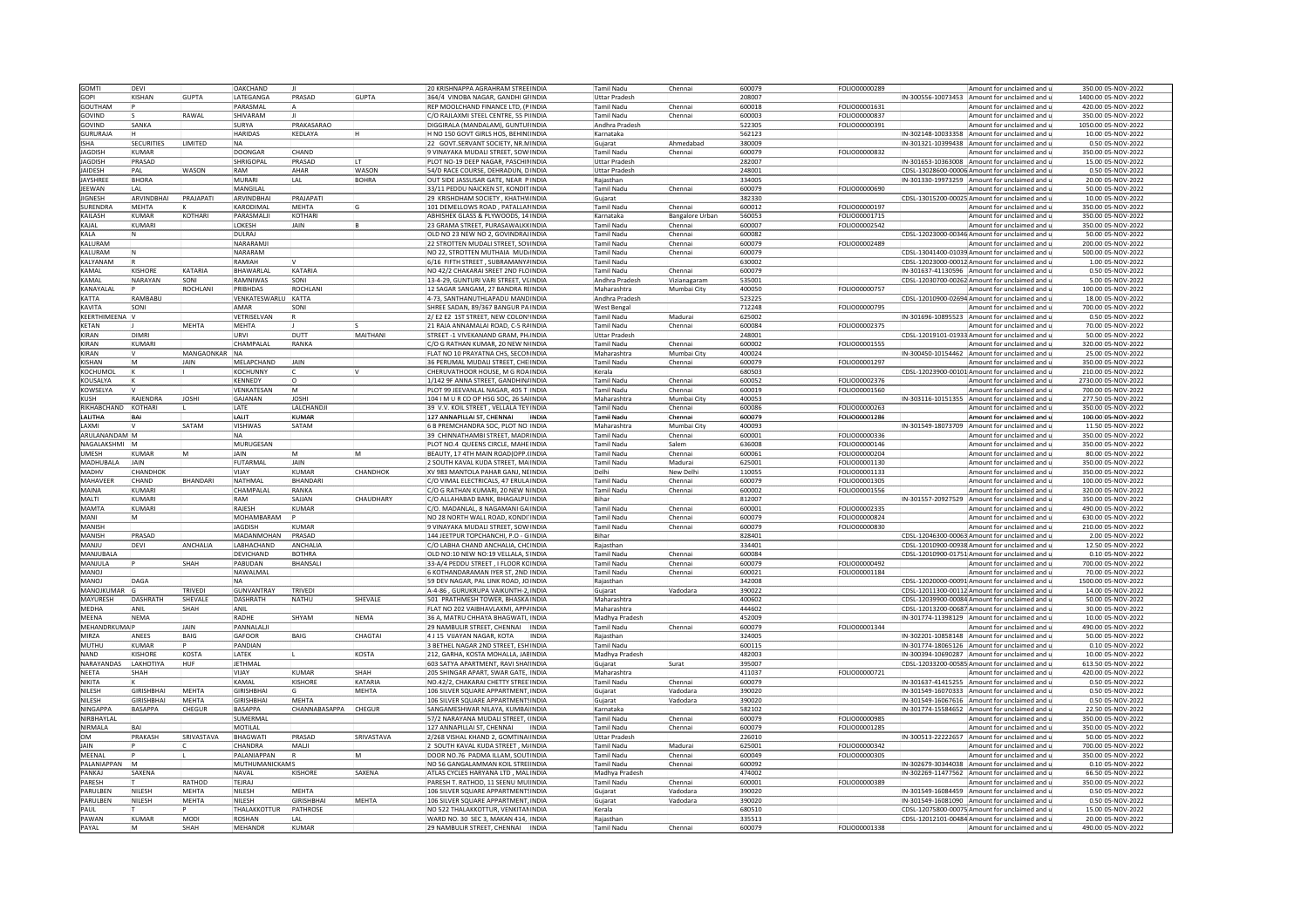| PENTYALA               | SUBBARAYUDU           |               | SINGAIAH                |               |               | DOOR NO 228, CHANDALURU (PO / INDIA                                           | Andhra Pradesh       |                        | 523167           |                      |                    | IN-302324-10787537 Amount for unclaimed and u                             | 75.00 05-NOV-2022                       |
|------------------------|-----------------------|---------------|-------------------------|---------------|---------------|-------------------------------------------------------------------------------|----------------------|------------------------|------------------|----------------------|--------------------|---------------------------------------------------------------------------|-----------------------------------------|
| POOJA                  | RAJPUT                |               | RAJPUT                  |               |               | H NO-08 THIRD FLOOR, ANMOL VAINDIA                                            | Delhi                | New Delhi              | 110018           |                      |                    | CDSL-12018800-00003 Amount for unclaimed and                              | 50.00 05-NOV-2022                       |
|                        |                       |               |                         |               |               |                                                                               |                      |                        |                  |                      |                    |                                                                           |                                         |
| POONAM                 | HIRALAL               |               | HIRALAL                 |               |               | NO 9 MONTIETH LANE. FLAT NO 3. INDIA                                          | <b>Tamil Nadu</b>    | Chennai                | 600008           | FOLIO00001615        |                    | Amount for unclaimed and                                                  | 20.00 05-NOV-2022                       |
| PRABHI                 | KUMAR                 |               | <b>BHASKARAN</b>        |               |               | BIRLA CORPORATION LTD., 304/30(INDIA                                          | Madhya Pradesh       |                        | 452001           |                      |                    | IN-300079-10048612 Amount for unclaimed and u                             | 20.00 05-NOV-2022                       |
| PRAISE                 | SEBASTIAN             |               | SEBASTIAN               |               |               | C4 CENTRAL EXCISE QUARTERS, MEINDIA                                           | Kerala               |                        | 678001           |                      |                    | IN-301637-10199873 Amount for unclaimed and u                             | 70.00 05-NOV-2022                       |
| PRAKASH                |                       |               | <b>NA</b>               |               |               | SWASTIK ROAD CARRIERS, 96 COR INDIA                                           | <b>Tamil Nadu</b>    | Chennai                | 600001           | FOLIO00000233        |                    | Amount for unclaimed and                                                  | 350.00 05-NOV-2022                      |
|                        |                       | MFHRA         |                         |               | MFHRA         |                                                                               | <b>UTTARAKHAND</b>   |                        |                  |                      |                    |                                                                           |                                         |
| PRFM                   | SINGH                 |               | CHANDAN                 | SINGH         |               | HNO 254 MOHALLA CHEELA, RENJ IINDIA                                           |                      |                        | 249306           |                      |                    | CDSL-12010600-02273 Amount for unclaimed and                              | 20.00 05-NOV-2022                       |
| PROMILA                |                       |               | PRFM                    | CHAND         | GUPTA         | I NO 149, NEAR SHIV MANDIR, SHANDIA                                           | Punjab               |                        | 147301           |                      |                    | CDSL-13014400-01273 Amount for unclaimed and u                            | 10.00 05-NOV-2022                       |
| PUKHRAJ                |                       | JAIN          | PANNALALI               |               |               | 29 NAMBULIR STREET, CHENNAI  INDIA                                            | Tamil Nadu           | Chenna                 | 600079           | FOLIO00001343        |                    | Amount for unclaimed and                                                  | 490.00 05-NOV-2022                      |
| PURUSHOTHAMAF          |                       |               | RAMARAO                 | İм            |               | 11 PUSKAR VIEW FLATS SQUARE. 2 INDIA                                          | <b>Tamil Nadu</b>    | Chennai                | 600005           |                      |                    | IN-301549-18247433 Amount for unclaimed and                               | 5.00 05-NOV-2022                        |
|                        |                       |               |                         |               |               |                                                                               |                      |                        |                  |                      |                    |                                                                           |                                         |
| MANICKAMAMBIR          |                       |               | AMBROSE                 |               | İN            | 21 MARIA DOSS STREET, ROYAPU INDIA                                            | <b>Tamil Nadu</b>    | Chenna                 | 600013           | FOLIO00000145        |                    | Amount for unclaimed and                                                  | 350.00 05-NOV-2022                      |
| <b>SURESH</b>          | KUMAR                 |               | RAMLALII                |               |               | RITIKA ENTERPRISES, 7 EKAMBARESINDIA                                          | <b>Tamil Nadu</b>    | Chenna                 | 600003           | FOLIO00000183        |                    | Amount for unclaimed and                                                  | 350.00 05-NOV-2022                      |
| RADHA                  | MONY                  |               | SUBRAMONIA              | PILLAI        |               | 160 SANKARAPANDIA PURAM STRÉINDIA                                             | <b>Tamil Nadu</b>    |                        | 626117           |                      |                    | IN-300441-10427717 Amount for unclaimed and                               | 140.00 05-NOV-2022                      |
|                        |                       |               |                         |               |               |                                                                               |                      |                        |                  |                      |                    |                                                                           |                                         |
| RAJA                   |                       |               | GURUSWAMY               | NADAF         |               | 28 GOVINDAPPA NAICKEN ST. CHEFINDIA                                           | <b>Tamil Nadu</b>    | Chennai                | 600001           | FOLIO00001347        |                    | Amount for unclaimed and                                                  | 700.00 05-NOV-2022                      |
| <b><i>RAIAMMA</i></b>  |                       |               | VELLAICHAMY             |               |               | 1 SRI MURUGAN NAGAR. P N PUDUNDIA                                             | Tamil Nadu           | Coimbatore             | 641041           | FOLIO00000625        |                    | Amount for unclaimed and                                                  | 420.00 05-NOV-2022                      |
| RAIAN                  | VIIAN                 | ADVOCATE      | GOVERDHAN               | LAL           | VIJAN         | 4 / 1092 JAFFAR NAWAZ, NEAR SUI INDIA                                         | <b>Uttar Pradesh</b> |                        | 247001           |                      |                    | IN-303116-10028894 Amount for unclaimed and u                             | 10.00 05-NOV-2022                       |
| RAJESH                 |                       |               | LUTCHMIAH               | CHETTY        |               | 3 DEVARAJA MUDALY STREET, TRIPINDIA                                           | <b>Tamil Nadu</b>    | Chenna                 | 600005           | FOLIO00001580        |                    | Amount for unclaimed and                                                  | 420.00 05-NOV-2022                      |
|                        |                       |               |                         |               |               |                                                                               |                      |                        |                  |                      |                    |                                                                           |                                         |
| RAMFSH                 |                       |               | THIRUNAVUKARASU         |               |               | NO.459, MINT STREET, SOWCARPEINDIA                                            | <b>Tamil Nadu</b>    | Chennai                | 600001           |                      |                    | CDSL-12066900-00011 Amount for unclaimed and                              | 50.00 05-NOV-2022                       |
| <b>AMESH</b>           | KUMAR                 |               | DEVICHANDJ              |               |               | 9 NAMBULIR STREET, CHENNAI INDIA                                              | Tamil Nadu           | Chennai                | 600079           | FOLIO00001342        |                    | Amount for unclaimed and                                                  | 490.00 05-NOV-2022                      |
| RAMESH                 | <b>KUMAR</b>          | RATHI         | <b>BANSILAL</b>         |               |               | RAJ DEEP, 28 GODOWN STREET, CHINDIA                                           | Tamil Nadu           | Chenna                 | 600001           | FOLIO00000406        |                    | Amount for unclaimed and                                                  | 350.00 05-NOV-2022                      |
| <b>RAMFSH</b>          |                       |               | NARAIIMHACHARI 1        |               |               | INO 27 PUSHPAK. IAGDEESH NAGARINDIA                                           | Karnataka            |                        | 560075           | <b>FOLIO00001103</b> |                    | Amount for unclaimed and                                                  | 700.00 05-NOV-2022                      |
|                        |                       |               |                         |               |               |                                                                               |                      | <b>Bangalore Urban</b> |                  |                      |                    |                                                                           |                                         |
| RAMKISHOR              |                       |               | MADANMOHAN MALANI       |               |               | 14 NAMMALWAR STREET, SOWCAHINDIA                                              | <b>Tamil Nadu</b>    | Chennai                | 600079           | FOLIO00001523        |                    | Amount for unclaimed and                                                  | 210.00 05-NOV-2022                      |
| RAMULU                 |                       |               | NARAYANA                |               |               | D NO 12 - 2 - 5/5, PRAKASH NAGARINDIA                                         | Andhra Pradesh       |                        | 522601           |                      |                    | IN-300610-10338547 Amount for unclaimed and u                             | 420.00 05-NOV-2022                      |
| RANI                   |                       |               | SUBRAMANIAN             |               |               | 22 AVINASHI GOUNDEN PALAYAM INDIA                                             | <b>Tamil Nadu</b>    |                        | 641603           |                      |                    | IN-301696-11109562 Amount for unclaimed and                               | 20.00 05-NOV-2022                       |
|                        |                       |               |                         |               |               |                                                                               |                      |                        |                  |                      |                    |                                                                           |                                         |
| RASHID                 |                       | KAFFAR        | ABDUL                   | <b>JAFFER</b> |               | OPULAR TRADERS, 13 THATHA MUNDIA                                              | <b>Tamil Nadu</b>    | Chennai                | 600001           | FOLIO00000126        |                    | Amount for unclaimed and                                                  | 700.00 05-NOV-2022                      |
| RATAN                  | VAID                  |               | <b>IAWAHARI AI</b>      | <b>VAID</b>   |               | 733, PHALTAN GALLI, SOLAPUR  INDIA                                            | Maharashtra          |                        | 413002           |                      |                    | IN-301098-10424244 Amount for unclaimed and                               | 1050.00 05-NOV-2022                     |
| RATANCHAND             |                       |               | <b>HIRA</b>             | CHAND         |               | 29 NARAYANA MUDALY STREET, CHINDIA                                            | <b>Tamil Nadu</b>    | Chennai                | 600079           | FOLIO00001253        |                    | Amount for unclaimed and                                                  | 350.00 05-NOV-2022                      |
| RAVI                   | PRAKASH               | SHANKAR       | SHANKAR                 |               |               | 61 THAMBY CHETTY STREET, MADINDIA                                             | <b>Tamil Nadu</b>    | Chennai                | 600001           | FOLIO00000125        |                    | Amount for unclaimed and                                                  | 350.00 05-NOV-2022                      |
|                        |                       |               | DATTATRAYULU            |               |               |                                                                               |                      |                        |                  |                      |                    |                                                                           |                                         |
| RAVI                   | PRASAD                | ANUPINDI      |                         | ANUPINDI      |               | B-106 HILL GRANGE CO OP HSG SOIINDIA                                          | Maharashtra          |                        | 400607           |                      |                    | IN-302164-10141326 Amount for unclaimed and u                             | 126.00 05-NOV-2022                      |
| RAVIKUMAR              |                       |               | NA                      |               |               | REE GURUDEV PROVISION, 75 ELE INDIA                                           | <b>Tamil Nadu</b>    | Chennai                | 600079           | FOLIO00000234        |                    | Amount for unclaimed and                                                  | 350.00 05-NOV-2022                      |
| RAY                    |                       |               | JAINESWAR               |               |               | D-4/4070, VASANT KUNJ, NEW DELINDIA                                           |                      | New Dell               | 110070           |                      |                    | IN-301209-10055680 Amount for unclaimed and                               | 0.50 05-NOV-2022                        |
| REKHA                  | KOTHARI               |               | VIJAYARAJ               | KOTHARI       |               | NO-8 MAHAVEER COLONY, E.V.K SINDIA                                            | <b>Tamil Nadu</b>    | Chennai                | 600007           |                      |                    | CDSL-12049800-00094 Amount for unclaimed and                              | 0.50 05-NOV-2022                        |
|                        |                       |               |                         |               |               |                                                                               |                      |                        |                  |                      |                    |                                                                           |                                         |
| Radhavallabh           | Kisanlal              | Mundada       | Kisanlal                |               |               | Raj Complex, Opp Baheti Hospital, INDIA                                       | Maharashtra          |                        | 444601           |                      |                    | CDSL-12010600-00054 Amount for unclaimed and u                            | 250.00 05-NOV-2022                      |
| DHANESH                | SETHIYA               |               | LATESHRISAJAN           | KARAN         | SETHIYA       | NO.7 ANDERSON STREET, FIRST FLINDIA                                           | <b>Tamil Nadu</b>    | Chennai                | 600001           | FOLIO00000327        |                    | Amount for unclaimed and                                                  | 700.00 05-NOV-2022                      |
| <b>TARUNKUMAR</b>      | SETHIYA               |               | SAJJAN                  | SETHIYA       |               | ANDERSON STREET, I FLOOR, CHIINDIA                                            | <b>Tamil Nadu</b>    | Chennai                | 600001           | FOLIO00000170        |                    | Amount for unclaimed and                                                  | 700.00 05-NOV-2022                      |
|                        |                       |               |                         |               |               |                                                                               |                      |                        |                  |                      |                    |                                                                           |                                         |
| <b>SACHIN</b>          | <b>GUPTA</b>          |               | SATISH                  | <b>GUPTA</b>  |               | 03 SPHINX TOWER OMAXE THE NUNDIA                                              | Haryana              |                        | 122001           |                      |                    | N-300214-17572358 Amount for unclaimed and u                              | 500.00 05-NOV-2022                      |
| SAMRATRA               | SANGAVI               |               | NΑ                      |               |               | SREE GURUDEV PROVISION, 75 ELE INDIA                                          | Tamil Nadı           | Chenna                 | 600079           | FOLIO00000235        |                    | Amount for unclaimed and                                                  | 350.00 05-NOV-2022                      |
| SANCHIL                | BAI                   |               | <b>INDARCHAND</b>       |               |               | 22 A, GANDHI ROAD, SRIPERUMPU INDIA                                           | <b>Tamil Nadu</b>    |                        | 602105           |                      |                    | IN-302236-10795976 Amount for unclaimed and u                             | 630.00 05-NOV-2022                      |
| <b>SANGEETHA</b>       |                       | JAIN          | RAMESH                  | <b>KUMAR</b>  |               | 29 NAMBULIR STREET, CHENNAI  INDIA                                            | Tamil Nadu           | Chenna                 | 600079           | FOLIO00001341        |                    | Amount for unclaimed and                                                  | 490.00 05-NOV-2022                      |
|                        |                       |               |                         |               |               |                                                                               |                      |                        |                  |                      |                    |                                                                           |                                         |
| <b>ANJANA</b>          | DEEPAK                | KOTECHA       | DEEPAK                  | CHAMPALAI     | KOTECHA       | D3 ADINATH NAGAR NR RATANSHI INDIA                                            | Maharashtra          |                        | 416416           |                      |                    | IN-300513-18381529 Amount for unclaimed and u                             | 20.00 05-NOV-2022                       |
| <b>ANJAY</b>           | SHAW                  |               | <b>GOBIND</b>           | PD            | SHAW          | <b>MAHASAYA BHAWAN, BOMPASS THNDIA</b>                                        | Bihar                |                        | 814114           |                      |                    | CDSL-12010926-00079 Amount for unclaimed and                              | 10.00 05-NOV-2022                       |
| SANTOSH                | DEVI                  |               | NIRBHAYLA               |               |               | 57/2 NARAYANA MUDALI STREET, (INDIA                                           | Tamil Nadu           |                        |                  | FOLIO00000986        |                    | Amount for unclaimed and                                                  | 350.00 05-NOV-2022                      |
|                        |                       |               |                         |               |               |                                                                               |                      |                        |                  |                      |                    |                                                                           |                                         |
|                        |                       |               |                         |               |               |                                                                               |                      | Chenna                 | 600079           |                      |                    |                                                                           |                                         |
| SANTOSH                | KUMARI                |               | NATHMAI                 |               |               | C/O VIMAL ELECTRICALS, 47 ERULAINDIA                                          | <b>Tamil Nadu</b>    | Chenna                 | 600079           | FOLIO00001304        |                    | Amount for unclaimed and                                                  | 100.00 05-NOV-2022                      |
| SAROJINI               |                       | SHAH          | NAROTAMDAS              |               | SHAH          | 12 NAINAPPA MAISTRY STREET, PAINDIA                                           | <b>Tamil Nadu</b>    | Chenna                 | 600003           | FOLIO00000185        |                    | Amount for unclaimed and                                                  | 350.00 05-NOV-2022                      |
| SASANKA                | MAITY                 |               | HAREKRISHNA             | MAITY         |               |                                                                               |                      | Kolkata                | 700059           |                      |                    |                                                                           |                                         |
|                        |                       |               |                         |               |               | SHIBANI APPERTMENT, DB 1/5 RAILINDIA                                          | <b>West Bengal</b>   |                        |                  |                      |                    | IN-300126-11116288 Amount for unclaimed and                               | 35.00 05-NOV-2022                       |
| SATHISHA               |                       |               | KRISHNA                 | <b>BHAT</b>   |               | NO.487 DWARAKA 4TH MAIN, 4T INDIA                                             | Karnataka            | Mysore                 | 570009           |                      |                    | IN-300239-30012926 Amount for unclaimed and                               | 0.50 05-NOV-2022                        |
| <b>ATISH</b>           | GRANDHE               |               | <b>SRIPATHY</b>         | CHETTY        |               | 7 I SECRETARIAT COLONY, MADRINDIA                                             | Tamil Nadu           | Chenna                 | 600010           | FOLIO00000141        |                    | Amount for unclaimed and                                                  | 700.00 05-NOV-2022                      |
| SENTHILKUMAR           |                       |               | PAIANI                  |               |               | 29/A2 METTU STREET, SATHAN GAINDIA                                            | Tamil Nadu           | Chenna                 | 600019           |                      |                    | IN-301637-40515175 Amount for unclaimed and                               | 5.00 05-NOV-2022                        |
| SENTHIL                | <b>KUMAR</b>          |               | PITCHAIAH               |               |               | 31/8 UNNAMALAI AMMAL STREET, INDIA                                            | <b>Tamil Nadu</b>    | Chenna                 | 600017           | FOLIO00001700        |                    | Amount for unclaimed and                                                  | 350.00 05-NOV-2022                      |
|                        |                       |               |                         |               |               |                                                                               |                      |                        |                  |                      |                    |                                                                           |                                         |
| SETHURAMAN             |                       |               | KOTHANDARAMAN           |               |               | STATE BANK OF SAURASHTRA, 27/2INDIA                                           | <b>Tamil Nadu</b>    | Chennai                | 600002           | FOLIO00001576        |                    | Amount for unclaimed and                                                  | 350.00 05-NOV-2022                      |
| SHAFI                  | UL                    | <b>HUDA</b>   | ABURAKAR                | SUKRI         | <b>IURAPU</b> | SHUAIB MANZIL 605, NAWAYAT C(INDIA                                            | Karnataka            |                        | 581320           |                      |                    | IN-300239-14744548 Amount for unclaimed and u                             | 58.00 05-NOV-2022                       |
| <b>HANKAR</b>          | I AI                  |               | LEELA                   | RAM           |               | HOUSE NO. 31-32. JHANG COLONY INDIA                                           | Harvana              |                        | 124001           |                      | IN-301477-20008958 | Amount for unclaimed and                                                  | 40.00 05-NOV-2022                       |
| SHANTABEN              | VACHHAN               |               | GOVINDLAL               | VACHHAN       |               | ASHISH BLOCK NO 11. UMIYA SOCIIINDIA                                          | Guiarat              | Junagadh               | 362002           | FOLIO00000730        |                    | Amount for unclaimed and                                                  | 350.00 05-NOV-2022                      |
|                        |                       |               |                         |               |               |                                                                               |                      |                        |                  |                      |                    |                                                                           |                                         |
| SHANTHA                | <b>I AKSHMAN</b>      |               | I AKSHMAN               |               |               | NO 391 25TH MAIN. 11TH A CROSSINDIA                                           | Karnataka            | <b>Bangalore Urban</b> | 560078           | FOLIO00002485        |                    | Amount for unclaimed and                                                  | 200.00 05-NOV-2022                      |
| SHANTILAL              | KOCHAR                |               | BALCHAND                | KOCHAR        |               | THE OFFICIAL ASSIGNEE OF BOMBAINDIA                                           | Maharashtra          | Mumbai City            |                  | FOLIO00000105        |                    | Amount for unclaimed and                                                  | 1050.00 05-NOV-2022                     |
| SHARADA                | DEVI                  |               | DILIP                   | <b>KUMAR</b>  | JAIN          | 26/E REDDY RAMAN STREET, SUKH INDIA                                           | <b>Tamil Nadu</b>    | Chenna                 | 600079           | FOLIO00001312        |                    | Amount for unclaimed and                                                  | 420.00 05-NOV-2022                      |
| SHEVANTI               | м                     | PEJE          | MAHADEV                 | PEJE          |               | C/O AMRATLAL L BHAYANI, 14/B ZAINDIA                                          | Maharashtra          | Mumbai City            | 400002           | FOLIO00000773        |                    | Amount for unclaimed and                                                  | 350.00 05-NOV-2022                      |
|                        |                       |               |                         |               |               |                                                                               |                      |                        |                  |                      |                    |                                                                           |                                         |
| SHIVAM                 | <b>KUMAR</b>          |               | <b>KUMAR</b>            | ANAND         |               | O KUMAR ANAND SHUBHAM BU INDIA                                                | Bihar                |                        | 800009           |                      |                    | CDSL-12010926-00408 Amount for unclaimed and                              | 50.00 05-NOV-2022                       |
| SIVA                   | <b>KUMAR</b>          |               | MARI                    | MUTHU         | İм            | R 8/2 RE QRTS, METTUR DAM, SALIINDIA                                          | Tamil Nadu           |                        | 636401           |                      |                    | IN-301696-10541123 Amount for unclaimed and                               | 6.00 05-NOV-2022                        |
| SOMASUNDARANG          |                       |               | DANAPAI                 |               |               | 9 AMMAN KOIL STREET, PARK TOWINDIA                                            | Tamil Nadu           | Chennai                | 600003           | FOLIO00001352        |                    | Amount for unclaimed and                                                  | 210.00 05-NOV-2022                      |
| SONIA                  | RAMESH                | KHEMAN        | RAMESH                  |               |               | NANIK NIWAS SOC, FLAT NO 9 O T INDIA                                          | Maharashtra          |                        | 421004           |                      |                    | CDSL-12033200-00342 Amount for unclaimed and u                            | 35.00 05-NOV-2022                       |
| SRIPAI                 |                       |               |                         |               |               |                                                                               |                      |                        |                  |                      |                    |                                                                           |                                         |
|                        |                       | RATHOD        | NAGRAJ                  |               |               | 11 SEENU MUDALI STREET, CHENN INDIA                                           | <b>Tamil Nadu</b>    | Chennai                | 600001           | FOLIO00000029        |                    | Amount for unclaimed and u                                                | 350.00 05-NOV-2022                      |
| <b>JUBRAMANI</b>       |                       |               | KRISHNAMURTHY           |               |               | NO 6/2A MUTHAMIL NAGAR. BLOCINDIA                                             | <b>Tamil Nadu</b>    | Chenna                 | 600118           |                      |                    | CDSL-12032800-00255 Amount for unclaimed and                              | 2030.00 05-NOV-2022                     |
| SUKHLAL                |                       |               | RKKABRAJ                |               |               | 93 AZIZ MULK 3RD STREET, THOUS INDIA                                          | Tamil Nadu           | Chenna                 | 600006           | FOLIO00000664        |                    | Amount for unclaimed and                                                  | 420.00 05-NOV-2022                      |
| SULOCHNA               |                       |               | <b>ISHWAR</b>           | CHAND         |               | E - 34 2ND FLOOR, SECTOR - 1 AVAINDIA                                         | Delhi                | New Delh               | 110085           |                      |                    | CDSL-12078700-00001 Amount for unclaimed and                              | 10.00 05-NOV-2022                       |
|                        |                       |               |                         |               |               |                                                                               |                      |                        |                  |                      |                    |                                                                           |                                         |
| <b>JUNDAR</b>          | MAHALINGAM            |               | GURUSWAMY               | NADAR         |               | 28 GOVINDAPPA NAICKENSTREET, INDIA                                            | <b>Tamil Nadu</b>    | Chenna                 | 600001           | FOLIO00001255        |                    | Amount for unclaimed and                                                  | 350.00 05-NOV-2022                      |
| SUNDER                 | <b>BAL</b>            |               | PREMCHAND               | JAIN          |               | 10 VELLALA STREET, PURASAWAK INDIA                                            | <b>Tamil Nadu</b>    | Chenna                 | 600084           |                      |                    | CDSL-12010900-00985 Amount for unclaimed and                              | 0.10 05-NOV-2022                        |
| SUNIL                  | <b>THAKKFR</b>        |               | <b>KISHORE</b>          |               |               | SARVODAYA SURGICALS, 74 NYNIA INDIA                                           | Tamil Nadu           | Chennai                | 600003           | FOLIO00001607        |                    | Amount for unclaimed and                                                  | 70.00 05-NOV-2022                       |
|                        | <b>IAG IIVAN</b>      |               |                         | PANACHAND     |               |                                                                               | <b>Tamil Nadu</b>    | Chenna                 |                  |                      |                    | Amount for unclaimed and                                                  |                                         |
| URAJBEN                |                       |               | <b>JAGJIVAN</b>         |               |               | 10 AUDIAPPA NAICKEN ST, CHENNINDIA                                            |                      |                        | 600079           | FOLIO00000953        |                    |                                                                           | 630.00 05-NOV-2022                      |
| SURENDRA               | SINGH                 | CHAUHAN       | LATE                    | MAHENDRA      | SINGH         | LIG 2230 AWAS VIKAS NO. 3, PANK INDIA                                         | <b>Uttar Prades</b>  |                        | 208017           |                      |                    | IN-301330-18663842 Amount for unclaimed and                               | 10.00 05-NOV-2022                       |
| <b>SURESH</b>          | <b>KUMAR</b>          |               | CHAMPALAL               | İМ            |               | 88 VALLUVARKOTTAM HIGH ROADINDIA                                              | <b>Tamil Nadu</b>    | Chennai                | 600034           |                      |                    | CDSL-13017400-00043 Amount for unclaimed and                              | 0.50 05-NOV-2022                        |
| SURESHKUMAR            | BABUBHAI              | <b>GANDHI</b> | BABUBHAI                |               | GANDI         | 5TH GOLIBAR ROAD A/G BLUE, SANINDIA                                           | Maharashtra          | Mumbai City            | 400055           | FOLIO00000477        |                    | Amount for unclaimed and                                                  | 100.00 05-NOV-2022                      |
| <b>SURESH</b>          |                       |               |                         |               | SHIWANT       |                                                                               | Maharashtra          |                        | 413002           |                      |                    |                                                                           |                                         |
|                        | REVANSIDDHAPP SHIWANT |               | REVANSIDDHAPPA SANGAPPA |               |               | 585 SOUTH KASABA, SOLAPUR  INDIA                                              |                      |                        |                  |                      |                    | IN-302269-11180251 Amount for unclaimed and                               | 5.00 05-NOV-2022                        |
| <b>SURESH</b>          | SARAF                 |               | HAMIRMALII              |               |               | KUBER MARKET. SHEOGANJ. RAJASINDIA                                            | Raiasthan            |                        | 307027           | FOLIO00001024        |                    | Amount for unclaimed and                                                  | 350.00 05-NOV-2022                      |
| USHEELA                | DEVI                  |               | BHAG                    | CHAND         |               | 23 GRAMA STREET, PURASAWALKINDIA                                              | <b>Tamil Nadu</b>    | Chenna                 | 600024           | FOLIO00001742        |                    | Amount for unclaimed and                                                  | 100.00 05-NOV-2022                      |
| SWATHI                 | м                     | <b>SHAH</b>   | MFHANDR                 | KUMAR         |               | 29 NAMBULIR STREET. CHENNAI INDIA                                             | Tamil Nadu           | Chenna                 | 600079           | FOLIO00001339        |                    | Amount for unclaimed and                                                  | 490.00 05-NOV-2022                      |
|                        |                       |               | THIYAGARAJAN            |               |               |                                                                               | <b>Tamil Nadu</b>    | Chennai                |                  |                      |                    |                                                                           |                                         |
| KRISHNAN               |                       |               |                         |               |               | 5 STH STREET, LAKSHMI NAGAR, NINDIA                                           |                      |                        | 600061           | FOLIO00001909        |                    | Amount for unclaimed and                                                  | 70.00 05-NOV-2022                       |
| RANGAVITTAI            |                       |               | NARASIMMAH              |               |               | 41 FIRST CROSS STREET, EAST C.I.TINDIA                                        | <b>Tamil Nadu</b>    | Chenna                 | 600035           | FOLIO00002148        |                    | Amount for unclaimed and                                                  | 7.00 05-NOV-2022                        |
| <b>THIRUMALA</b>       | PRASAD                |               | SRINIVASA               | RAO           |               | 22C/23 SRINIVASA PURAM, I STRELINDIA                                          | <b>Tamil Nadu</b>    | Chennai                | 600019           | FOLIO00001787        |                    | Amount for unclaimed and                                                  | 70.00 05-NOV-2022                       |
| <b>TAMIL</b>           | MARAN                 |               | NATESAN                 |               |               | LOT NO 29 III MAIN ROAD, INDIANINDIA                                          | Tamil Nadu           | Chennai                | 600053           | FOLIO00001180        |                    | Amount for unclaimed and                                                  | 70.00 05-NOV-2022                       |
|                        |                       |               |                         |               |               |                                                                               |                      |                        |                  |                      |                    |                                                                           |                                         |
| THARAKA<br><b>TITO</b> | RAMIAH<br><b>IOSE</b> |               | RANGANATHAM<br>JOSE     |               |               | C/O S A C F (P) LTD, 25/26 DEVARA INDIA<br>ARAKKAL HOUSE, KUTTUR POST, KUNDIA | Tamil Nadu<br>Kerala | Chenna                 | 600003<br>680013 | FOLIO00001137        |                    | Amount for unclaimed and<br>IN-301696-11123769 Amount for unclaimed and u | 350.00 05-NOV-2022<br>22.50 05-NOV-2022 |